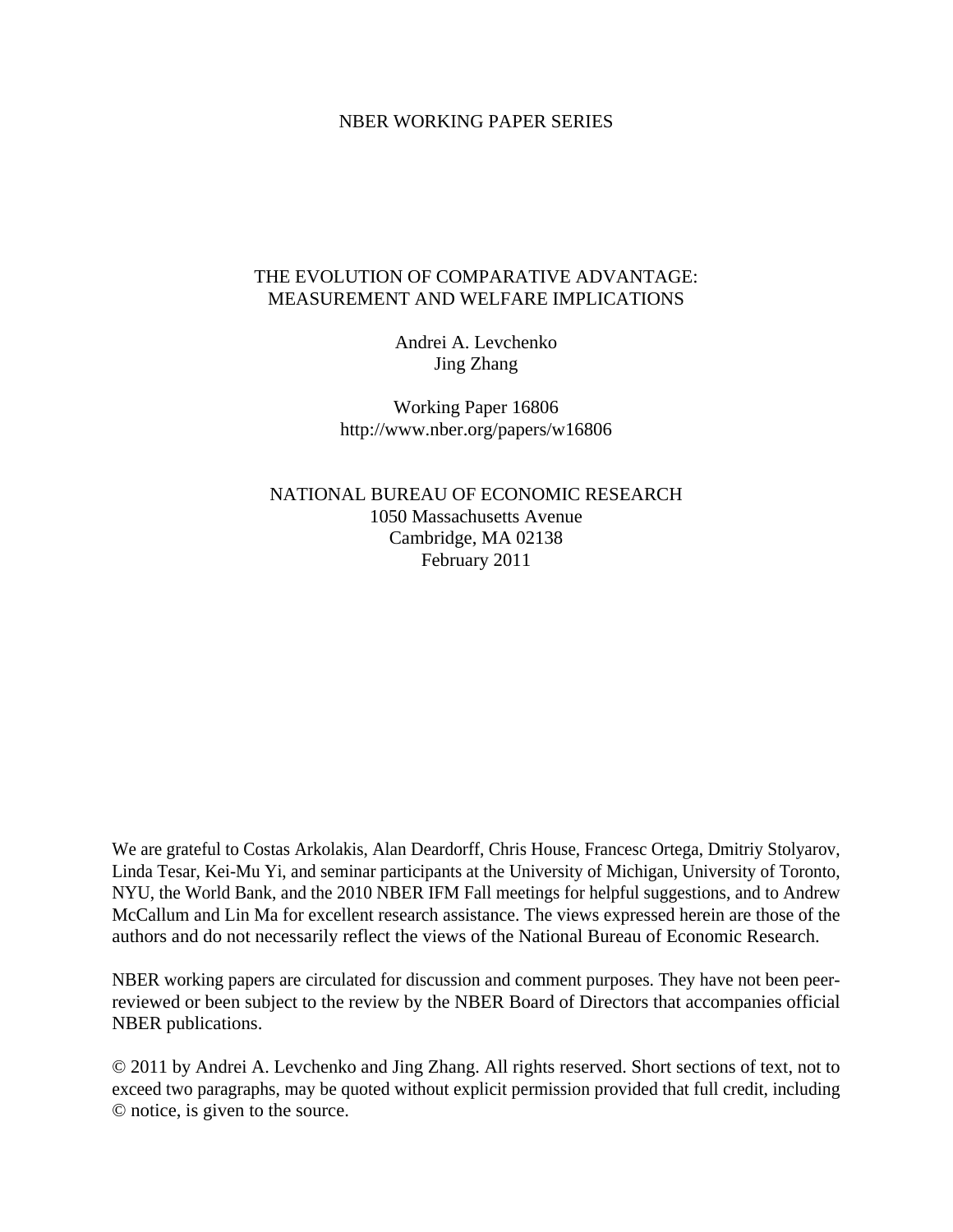The Evolution of Comparative Advantage: Measurement and Welfare Implications Andrei A. Levchenko and Jing Zhang NBER Working Paper No. 16806 February 2011 JEL No. F11,F43,O33,O47

## **ABSTRACT**

Using an industry-level dataset of production and trade spanning 75 countries and 5 decades, and a fully specified multi-sector Ricardian model, we estimate productivities at the sector level and examine how they evolve over time in both developed and developing countries. We find that in both country groups, comparative advantage has become weaker: productivity grew systematically faster in sectors that were initially at the greater comparative disadvantage. The global welfare implications of this phenomenon are significant. Relative to the counterfactual scenario in which an individual country's comparative advantage remained the same as in the 1960s, and technology in all sectors grew at the same country-specific average rate, welfare today is 1.9% lower for the median country. The welfare impact varies greatly across countries, ranging from -0.5% to +6% among OECD countries, and from -9% to +27% among non-OECD countries. Contrary to frequently expressed concerns, changes in developing countries' comparative advantage had virtually no impact on welfare in the developed countries.

Andrei A. Levchenko Department of Economics University of Michigan 611 Tappan Street Ann Arbor, MI 48109 and NBER alev@umich.edu

Jing Zhang University of Michigan Department of Economics 611 Tappan Street Ann Arbor, MI 48105 jzhang@umich.edu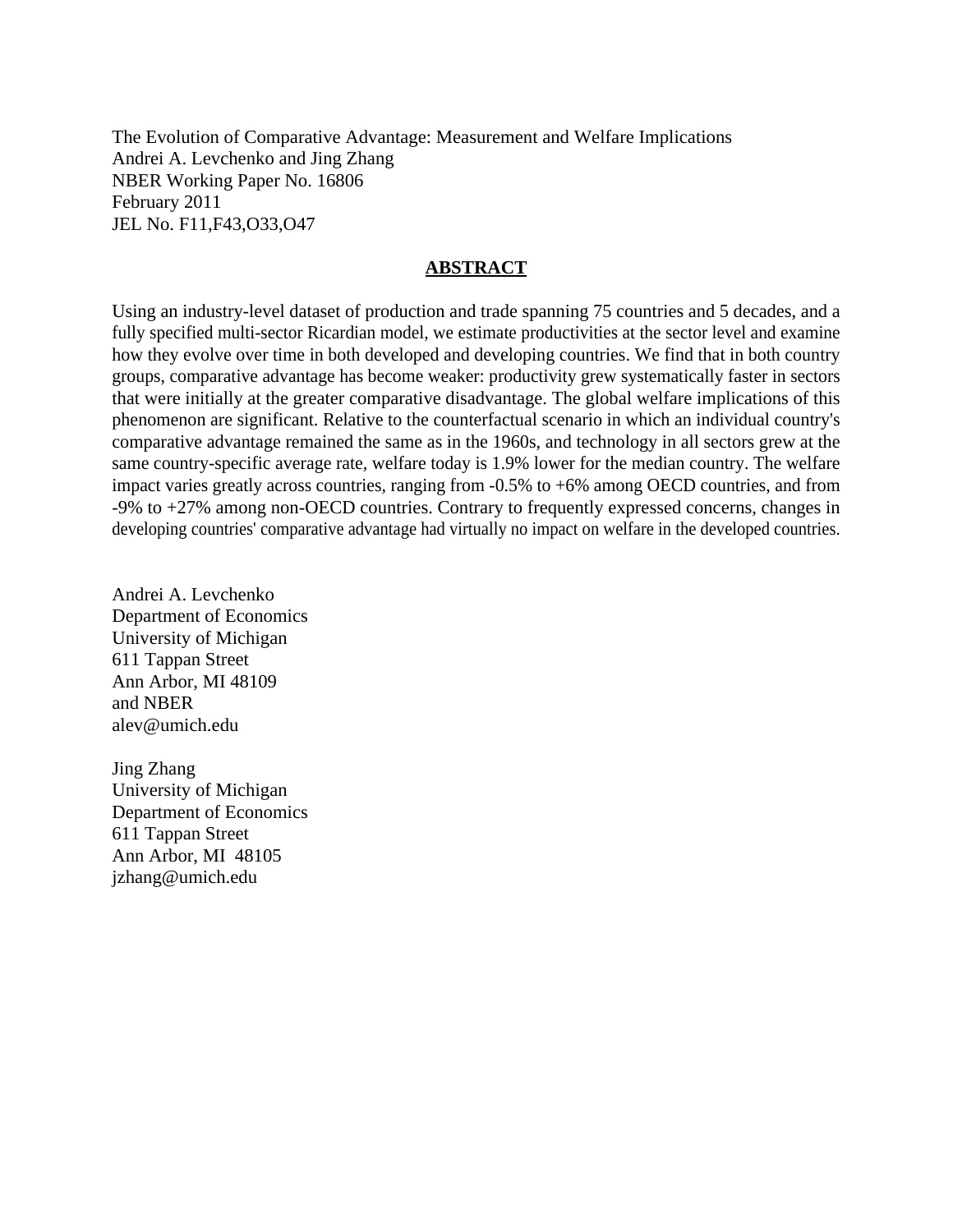# 1 Introduction

How does technology evolve over time? This question is important in a variety of contexts, most notably in economic growth and international trade. Much of the economic growth literature focuses on absolute technological differences between countries. In the context of the one-sector model common in this literature, technological progress is unambiguously beneficial. Indeed, one reading of the growth literature is that most of the cross-country income differences are accounted for by technology, broadly construed (Klenow and Rodríguez-Clare 1997, Hall and Jones 1999).

By contrast, the Ricardian tradition in international trade emphasizes relative technological differences as the reason for international exchange and gains from trade. In the presence of multiple industries and comparative advantage, the welfare consequences of technological improvements depend crucially on which sectors experience productivity growth. For instance, it is well known that when productivity growth is biased towards sectors in which a country has a comparative disadvantage, the country and its trading partners may experience a welfare loss, relative to the alternative under which growth is balanced across sectors. Plainly, greater *relative* technology differences lead to larger gains from trade, and thus welfare is reduced when countries become more similar to each other. This result goes back to at least Hicks (1953), and has been reiterated recently by Samuelson (2004) in the context of productivity growth in developing countries.<sup>1</sup>

To fully account for the impact of technological progress on economic outcomes, we must understand not only the changes in average country-level TFP, but also how relative technology evolves across sectors. Or, in the vocabulary of international trade, it is important to know what happens to both absolute and comparative advantage. However, until now the literature has focused almost exclusively on estimating differences in technology at the country level. This paper examines the evolution of comparative advantage over time and its welfare consequences. Using a large-scale industry-level dataset on production and bilateral trade, spanning 75 countries, 19 manufacturing sectors, and 5 decades, we estimate productivity in each country, sector, and decade, and document the changes in comparative advantage between the 1960s and today. We then use these estimates together with a multi-sector Ricardian model of production and trade to quantify the welfare consequences of the patterns seen in the data.

Our main results can be summarized as follows. First, we find strong evidence that comparative advantage has become weaker. Controlling for the average productivity growth of all sectors in a country, sectors that were at the greater initial comparative disadvantage grew systematically faster. This effect is present in all time periods, and is similar in magnitude in both developed and developing countries. The speed of convergence in sectoral productivities implied by the estimates

<sup>&</sup>lt;sup>1</sup>Other papers that explore technological change in Ricardian models are, among many others, Jones (1979), Krugman (1979), Brezis, Krugman and Tsiddon (1993), and Hymans and Stafford (1995).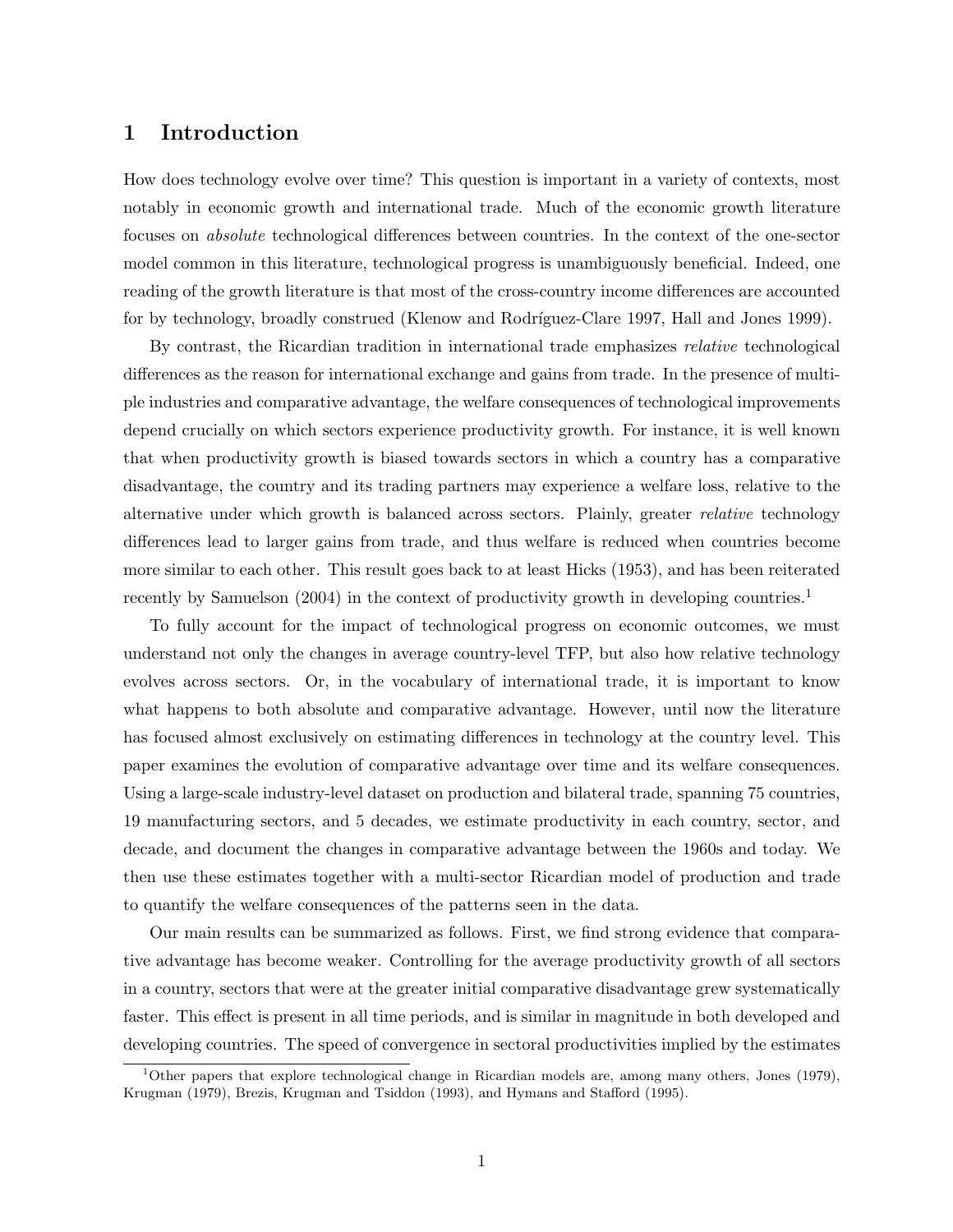is about  $25\%$  per decade.<sup>2</sup>

Second, the welfare impact of changes in comparative advantage is large. Our quantitative exercise begins by solving the full model under the actually observed pattern of comparative advantage, and computing welfare in each country in the 2000s under this baseline case. We then compare the baseline welfare to a counterfactual scenario in which an individual country's sectoral productivities grow at the same average rate between the 1960s and the 2000s, but its comparative advantage remains as it was in the 1960s. Because we allow average productivity to grow, this exercise isolates the role of changes in comparative – as opposed to absolute – advantage in welfare. The counterfactual also keeps the rest of the world's productivities same as in the data, and thus reveals the impact of changes in a single country's comparative advantage on its own welfare.

For the median country, welfare today is 1.9% lower than it would have been had comparative advantage remained unchanged since the 1960s. This median welfare impact corresponds to roughly 40% of the median gains from trade relative to autarky, 4.5%, implied by the model. Moreover, there is a great deal of variation around this average: the percentage difference between welfare under this counterfactual and the baseline ranges from  $-0.5\%$  to  $+6\%$  among OECD countries, and from −9% to +27% among non-OECD countries. Lower average welfare is exactly what theory would predict, given the empirical result that a typical country's comparative advantage has become weaker over this period. Indeed, we find that countries with a more pronounced weakening of comparative advantage tend to experience larger welfare losses, and countries whose comparative advantage strengthened tend to gain in welfare.

We next examine how each country's welfare is affected by technological change in its trading partners. It is sometimes suggested that changes in comparative advantage in developing countries can reduce welfare in developed ones (see Samuelson 2004, for a recent example). We evaluate this concern quantitatively, with the following two counterfactual exercises. In the first, we keep only the non-OECD comparative advantage fixed to the 1960s. In the second counterfactual, we keep only the comparative advantage in the OECD countries fixed as in the 1960s instead. Thus, the first (second) exercise reveals the global welfare changes that are due to the changes in comparative advantage in the non-OECD (OECD) only.

The main finding is that observed changes in developing countries' comparative advantage have virtually no impact on the OECD: the median welfare impact is zero, with a very narrow range of −0.2% to +0.6%. This result is due in part to the fact that trade between the OECD countries

 $2$ Though a comprehensive investigation of theoretical mechanisms behind this finding is beyond the scope of this paper, we can conjecture that these empirical results are not supportive of learning-by-doing theories of comparative advantage (Krugman 1987, Young 1991), since these theories typically imply that productivity rises fastest in export sectors, and thus comparative advantage becomes more pronounced over time. Rather, our results are consistent with theories of "defensive innovation" in response to import competition (Bloom, Romer and Van Reenen 2010, Bloom, Draca and Van Reenen 2011).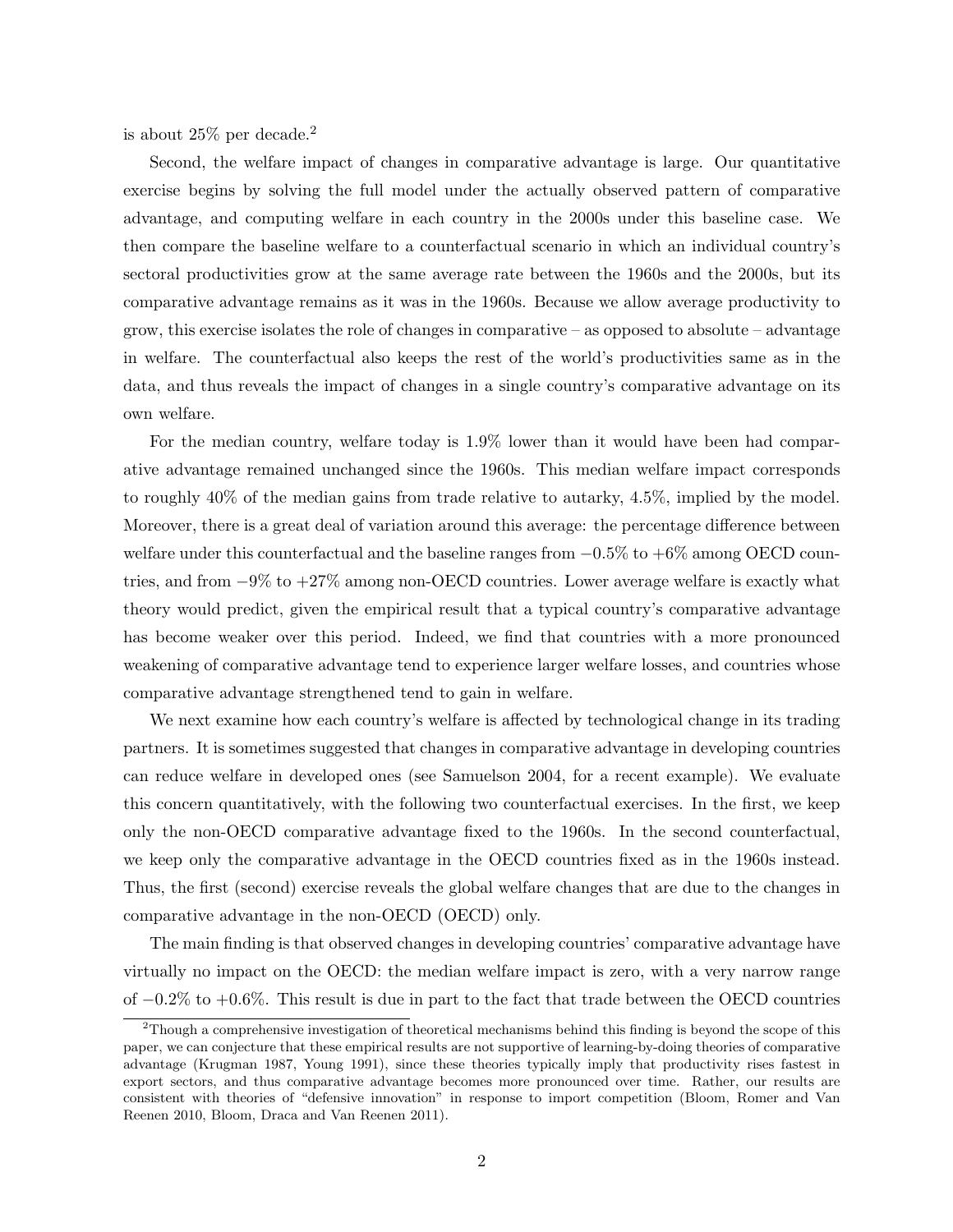still accounts for the majority of world trade, and thus the OECD countries are almost always each others' largest trading partners. Welfare in the non-OECD is also not affected by changes in the OECD comparative advantage, but due to a different mechanism. Closer inspection of the productivity estimates reveals, not surprisingly, that the frontier productivity in all sectors and all decades belongs to the OECD countries. Thus, from the perspective of a non-OECD country trading with the OECD as a group, it essentially always faces trade with the world frontier. While across decades, the particular OECD countries that occupy the frontier position may change, for a typical developing country these changes in comparative advantage in individual OECD countries turn out not to matter much.

To estimate productivity, the paper uses the methodology developed by Eaton and Kortum (2002), and extended to a multi-sector framework by Shikher (2004), Chor (2010), and Costinot, Donaldson and Komunjer (2010), among others. It is important to emphasize the advantages of our approach relative to the standard neoclassical methodology of computing measured TFP. The basic difficulty in directly measuring sectoral TFP in a large sample of countries and over time is the lack of comparable data on real sectoral output and inputs.<sup>3</sup> By contrast, our procedure uses information on bilateral trade, and thus dramatically expands the set of countries, sectors, and time periods for which productivity can be estimated. We follow the insight of Eaton and Kortum (2002) that trade flows contain information on productivity. Intuitively, if controlling for the typical gravity determinants of trade, a country spends relatively more on domestically produced goods in a particular sector, it is revealed to have either a high relative productivity or a low relative unit cost in that sector. We then use data on factor and intermediate input prices to net out the role of factor costs, yielding an estimate of relative productivity.

In addition, because our approach allows for international trade driven by both Ricardian and Heckscher-Ohlin forces, it takes explicit account of each country's participation in exports and imports, both of the final output, and of intermediate inputs used in production. Finally, our approach extends the basic multi-sector Eaton-Kortum framework to incorporate many features that are important for reliably estimating underlying technology: multiple factors of production (labor and capital), differences in factor and intermediate input intensities across sectors, a realistic input-output matrix between the sectors, both inter- and intra-sectoral trade, and a non-traded sector.

We are not the first to use international trade data to estimate technology parameters. Eaton and Kortum (2002) and Waugh (2009) perform this analysis in a one-sector model at a point in

<sup>&</sup>lt;sup>3</sup>To our knowledge, the most comprehensive database that can be used to measure sectoral TFP on a consistent basis across countries and time is the OECD Structural Analysis (STAN) database. It contains the required information on only 12 developed countries for the period 1970-2008 in the best of cases, but upon closer inspection it turns out that the time and sectoral coverage is poor even in that small set of countries. Appendix A builds measured TFPs using the STAN database, and compares them to our estimates. There is a high positive correlation between the two, providing additional support for the validity of the estimates in this paper.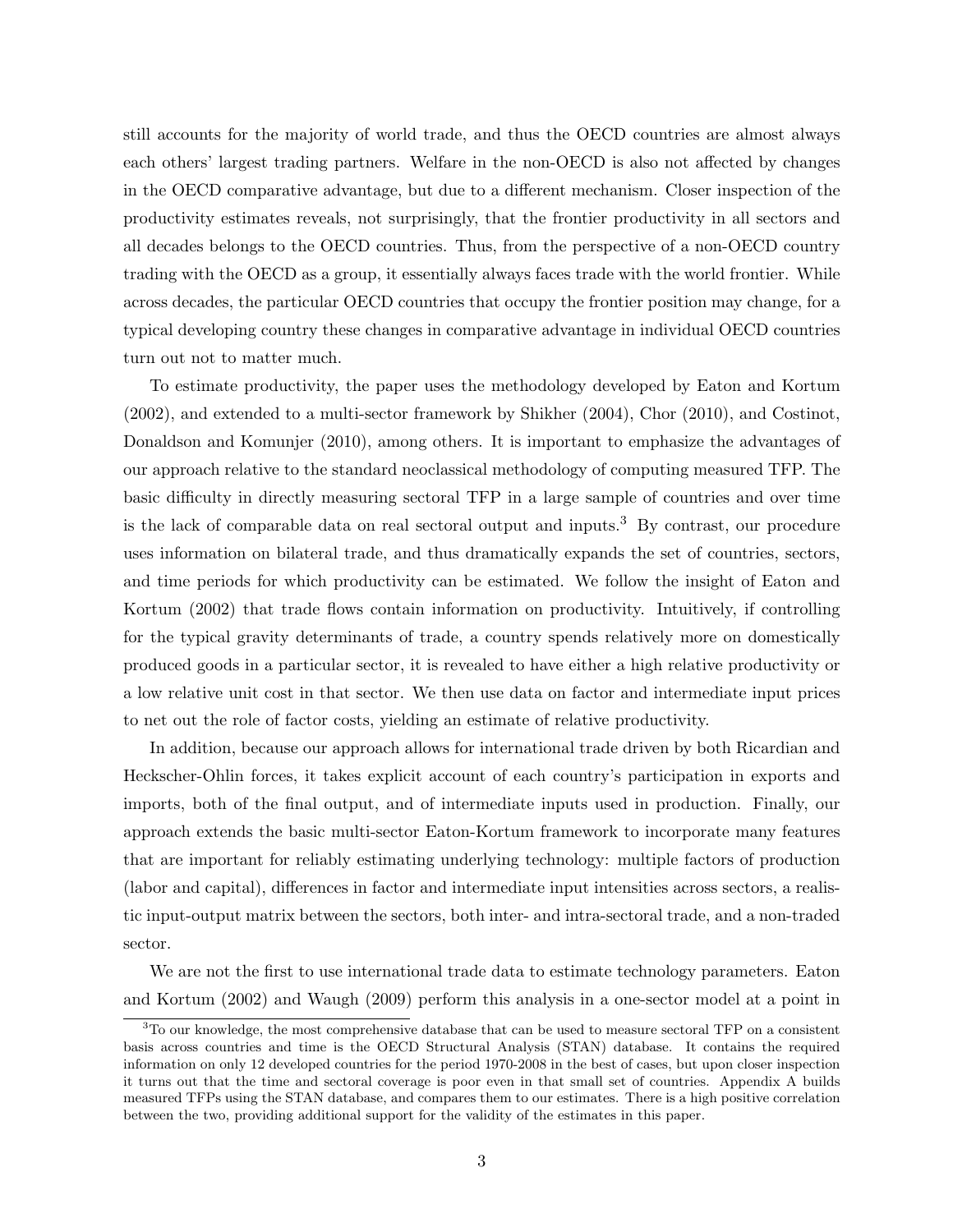time, an exercise informative of the cross-section of countries' overall TFP but not their comparative advantage.<sup>4</sup> Shikher (2004, 2005, 2010) estimates sectoral technology for OECD countries, while Caliendo and Parro (2010) analyze the impact of NAFTA in a multi-sector Eaton-Kortum model. Hsieh and Ossa (2010) examine the global welfare impact of sector-level productivity growth in China between 1993 and 2005, focusing on the uneven growth across sectors. Relative to existing contributions, we extend the multi-sector approach to a much greater set of countries, and, most importantly, over time. This allows us, for the first time, to examine not only the global cross-section of productivities, but also its evolution over the past 5 decades and the welfare implications of those changes.

Changes in productivity at the sector level have received comparatively less attention in the literature. Bernard and Jones (1996a, 1996b) use production data to study convergence of measured TFP in a sample of 15 OECD countries and 8 sectors. Proudman and Redding (2000) and Hausmann and Klinger (2007) examine changes in countries' revealed comparative advantage and how these are related to initial export patterns. Our paper is the first to use a fully specified model of production and trade to estimate changes in technology. In addition, we greatly expand the sample of countries and years relative to these studies.

Finally, our paper is related to the literature that documents the time evolution of diversification indices, be it of production (e.g. Imbs and Wacziarg  $2003$ ), or trade (e.g. Carrère, Cadot and Strauss-Kahn 2009). These studies typically find that countries have a tendency to diversify their production and exports as they grow, at least until they become quite developed. Our findings of weakening comparative advantage are consistent with greater diversification. Unlike diversification indices, which have no structural interpretation, our approach makes this phenomenon more precise, by calculating the magnitudes of technology changes responsible for the observed changes in diversification.<sup>5</sup>

The rest of the paper is organized as follows. Section 2 lays out the theoretical framework. Section 3 presents the estimation procedure and the data. Section 4 describes the patterns of the evolution of comparative advantage over time, and presents the main econometric results of the paper on relative convergence. Section 5 examines the welfare implications of the observed evolution of comparative advantage. Section 6 concludes.

<sup>4</sup>Finicelli, Pagano and Sbracia (2009b) estimate the evolution of overall manufacturing TFP between 1985 and 2002 using a one-sector Eaton and Kortum model.

 $5$ Our paper is also related to the literature on international technology diffusion, surveyed by Keller (2004). While we document large and systematic changes in technology over time, our approach is, for now, silent on the mechanisms behind these changes.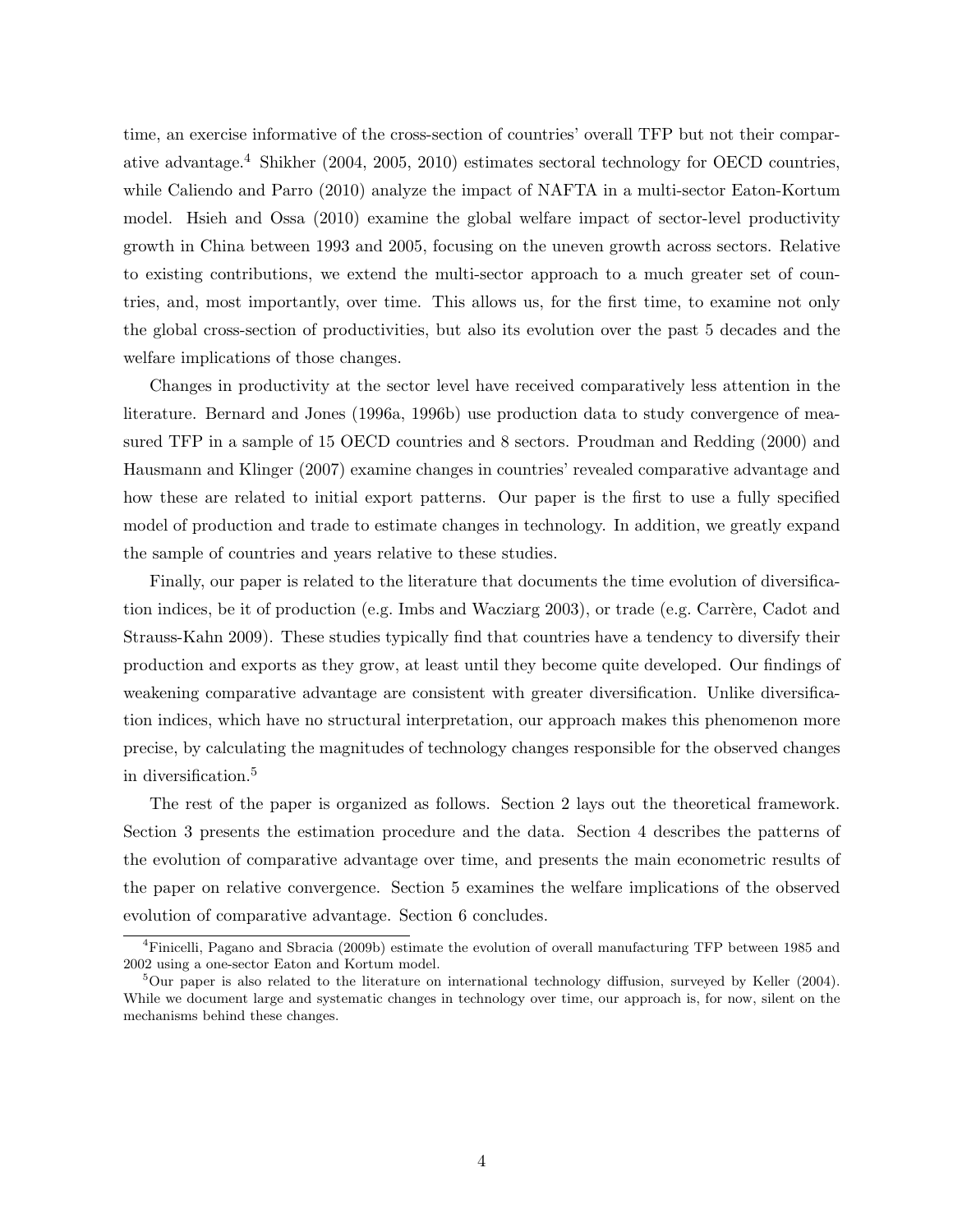## 2 Theoretical Framework

The world is comprised of N countries, indexed by n and i, and  $J+1$  sectors, indexed by j and k. There are two factors of production, labor  $(L)$  and capital  $(K)$ . Each sector produces a continuum of goods. The first J sectors are tradeable subject to barriers to trade, and the  $J + 1$ -th sector is nontradeable. Both capital and labor are mobile across sectors and immobile across countries. Trade is balanced each period. We suppress the time index for the ease of notation.

### 2.1 The Environment

Period utility of the representative consumer in country  $n$  is homothetic, given by

$$
U_n = \left(\sum_{j=1}^{J} \omega_j^{\frac{1}{\eta}} \left(Y_n^j\right)^{\frac{\eta-1}{\eta}}\right)^{\frac{\eta}{\eta-1}\xi_n} \left(Y_n^{J+1}\right)^{1-\xi_n},\tag{1}
$$

where  $\xi_n$  denotes the Cobb-Douglas weight for the tradeable sector composite good,  $\eta$  is the elasticity of substitution between the tradeable sectors,  $\omega_j$  is the taste parameter for tradeable sector j,  $Y_n^{J+1}$  is the nontradeable-sector composite good, and  $Y_n^j$  is the composite good in tradeable sector  $j$ . The budget constraint (or the resource constraint) of the consumer is given by

$$
\sum_{j=1}^{J+1} p_n^j Y_n^j = w_n L_n + r_n K_n,
$$
\n(2)

where  $p_n^j$  is the price of the sector j composite,  $K_n$  and  $L_n$  are the exogenous capital and labor endowments, and  $w_n$  and  $r_n$  are the wage rate and the rental return of capital, respectively. The consumption price index in country  $n$  is thus:

$$
P_n = B_n \left( \sum_{j=1}^J \omega_j (p_n^j)^{1-\eta} \right)^{\frac{1}{1-\eta} \xi_n} (p_n^{J+1})^{1-\xi_n},
$$

where  $B_n = \xi_n^{-\xi_n} (1 - \xi_n)^{-(1 - \xi_n)}$ .

Output in each sector  $j$  is produced using a CES production function that aggregates a continuum of varieties  $q \in [0, 1]$  unique to each sector:

$$
Q_n^j = \left[ \int_0^1 Q_n^j(q)^{\frac{\varepsilon-1}{\varepsilon}}dq \right]^{\frac{\varepsilon}{\varepsilon-1}},
$$

where  $\varepsilon$  denotes the elasticity of substitution across varieties q,  $Q_n^j$  is the total output of sector j in country n, and  $Q_n^j(q)$  is the amount of variety q that is used in production in sector j and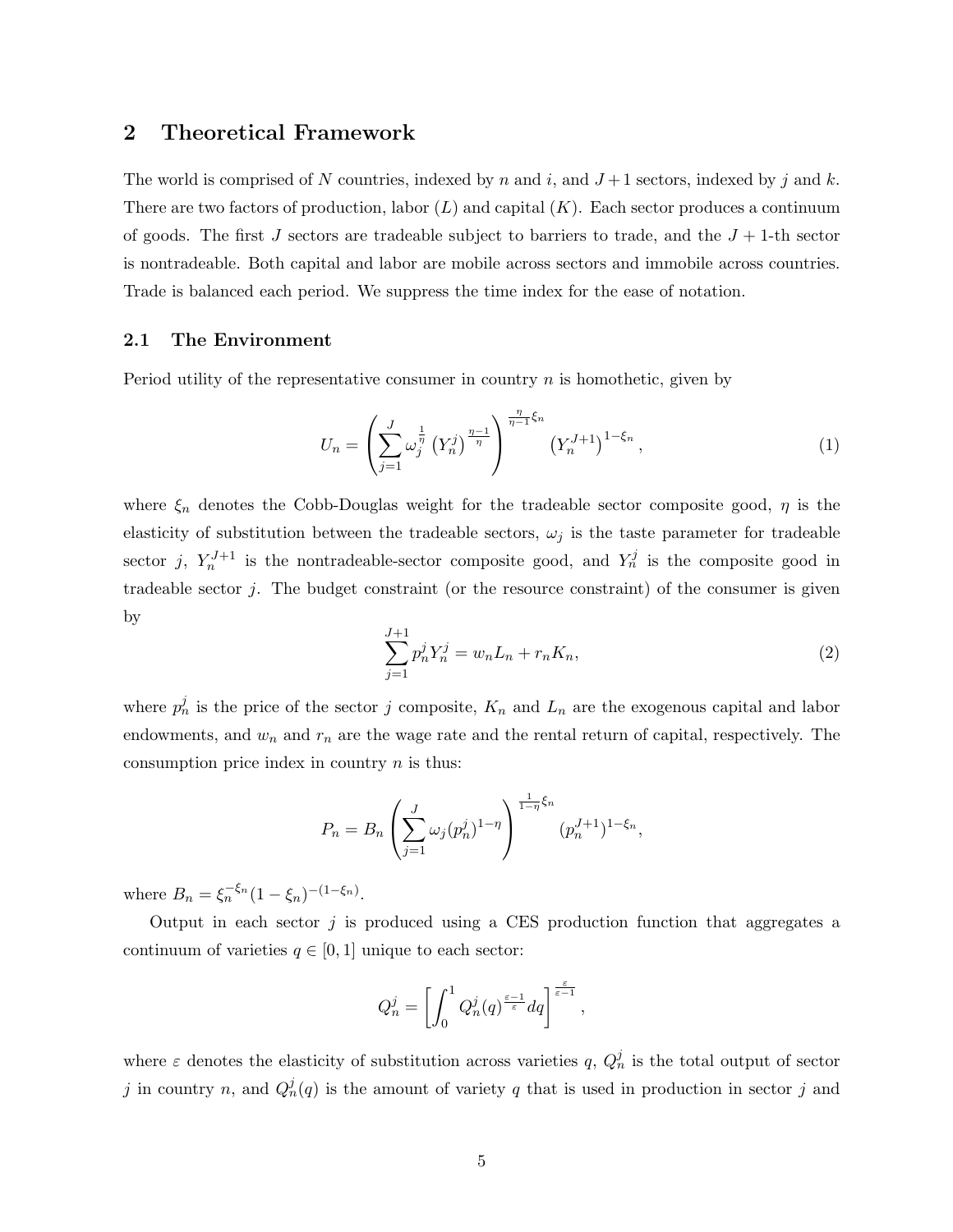country n. It is well known that the price of sector  $j$ 's output is given by:

$$
p_n^j = \left[ \int_0^1 p_n^j(q)^{1-\varepsilon} dq \right]^{\frac{1}{1-\varepsilon}}
$$

.

Producing one unit of good q in sector j in country n requires  $\frac{1}{z_n^j(q)}$  input bundles. The cost of an input bundle is:

$$
c_n^j = \left(w_n^{\alpha_j} r_n^{1-\alpha_j}\right)^{\beta_j} \left(\prod_{k=1}^{J+1} \left(p_n^k\right)^{\gamma_{k,j}}\right)^{1-\beta_j}.
$$

That is, production in sector j requires labor, capital, and a bundle of intermediate inputs, coming from all sectors  $k = 1, ..., J + 1$ . The value-added based labor intensity is given by  $\alpha_j$ , while the share of value added in total output is given by  $\beta_j$ . Both of these vary by sector. The weights on inputs from other sectors,  $\gamma_{k,j}$  vary by output industry j as well as input industry k.

Productivity  $z_n^j(q)$  for each  $q \in [0,1]$  in each sector  $j$  is equally available to all agents in country n, and product and factor markets are perfectly competitive. Following Eaton and Kortum (2002, henceforth EK), the productivity draw  $z_n^j(q)$  is random and comes from the Fréchet distribution that has the cumulative distribution function

$$
F_n^j(z) = e^{-T_n^j z^{-\theta}}.
$$

In this distribution, the absolute advantage term  $T_n^j$  varies by both country and sector, with higher values of  $T_n^j$  implying higher average productivity draws in sector j in country n. The parameter  $\theta$  captures dispersion, with larger values of  $\theta$  implying smaller dispersion in draws.

The cost of producing one unit of good q in sector j and country n is  $c_n^j/z_n^j(q)$ . International trade is subject to iceberg costs: in order for one unit of good  $q$  produced in sector  $j$  to arrive at country *n* from country *i*,  $d_{ni}^j > 1$  units of the good must be shipped. We normalize  $d_{nn}^j = 1$ for each country  $n$  in each tradeable sector  $j$ . Note that the trade costs will vary by destination pair, by sector, and by time, and in general will not be symmetric:  $d_{ni}^j$  need not equal  $d_{in}^j$ . Under perfect competition, the price at which country i can supply tradeable good  $q$  in sector j to country  $n$  is equal to:

$$
p_{ni}^j(q) = \left(\frac{c_i^j}{z_i^j(q)}\right) d_{ni}^j.
$$

Buyers of each good q in tradeable sector j in country  $n$  will select to buy from the cheapest source country. Thus, the price actually paid for this good in country  $n$  will be:

$$
p_n^j(q) = \min_{i=1,\dots,N} \left\{ p_{ni}^j(q) \right\}.
$$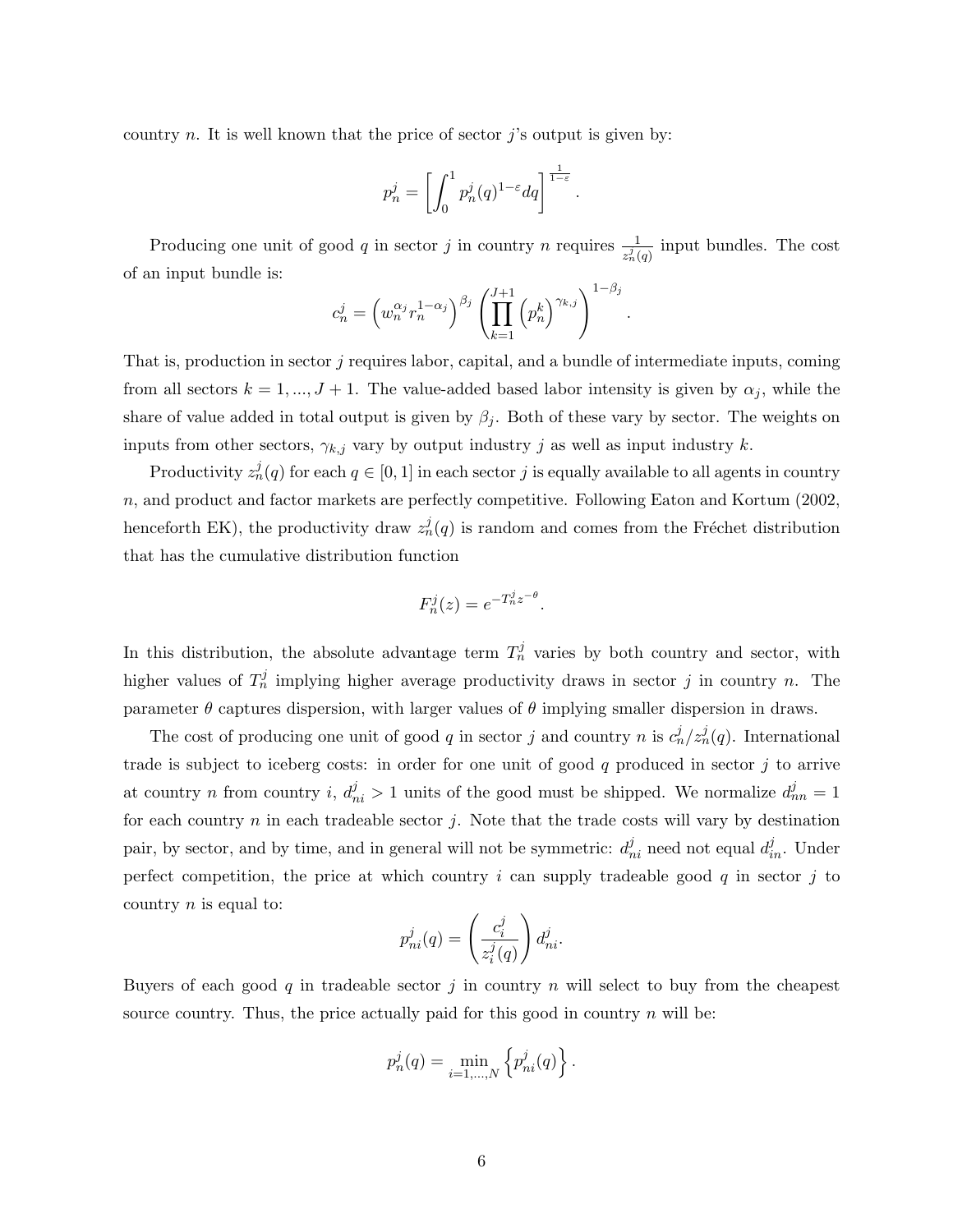Following the standard EK approach, define the "multilateral resistance" term

$$
\Phi_n^j = \sum_{i=1}^N T_i^j \left( c_i^j d_{ni}^j \right)^{-\theta}.
$$

This value summarizes, for country  $n$ , the access to production technologies in sector  $j$ . Its value will be higher if in sector j, country n's trading partners have high productivity  $(T_i^j)$  $i^j$ ) or low cost  $(c_i^j)$  $i<sub>i</sub>$ ). It will also be higher if the trade costs that country n faces in this sector are low. Standard steps lead to the familiar result that the probability of importing good q from country i,  $\pi_{ni}^{j}$  is equal to the share of total spending on goods coming from country i,  $X_{ni}^j/X_n^j$ , and is given by:

$$
\frac{X_{ni}^j}{X_n^j} = \pi_{ni}^j = \frac{T_i^j \left( c_i^j d_{ni}^j \right)^{-\theta}}{\Phi_n^j}.
$$

In addition, the price of good  $j$  in country  $n$  is simply

$$
p_n^j = \Gamma\left(\Phi_n^j\right)^{-\frac{1}{\theta}},\tag{3}
$$

where  $\Gamma = \left[ \Gamma \left( \frac{\theta + 1 - \varepsilon}{\theta} \right) \right]$  $\left(\frac{1-\varepsilon}{\theta}\right)\right]^{\frac{1}{1-\varepsilon}}$ , with  $\Gamma$  the Gamma function.

### 2.2 Equilibrium

The competitive equilibrium of this model world economy consists of a set of prices, allocation rules, and trade shares such that (i) given the prices, all firms' inputs satisfy the first-order conditions, and their output is given by the production function; (ii) given the prices, the consumers' demand satisfies the first-order conditions; (iii) the prices ensure the market clearing conditions for labor, capital, tradeable goods and nontradeable goods; (iv) trade shares ensure balanced trade for each country.

The set of prices includes the wage rate  $w_n$ , the rental rate  $r_n$ , the sectoral prices  $\{p_n^j\}_{j=1}^{J+1}$ , and the aggregate price  $P_n$  in each country n. The allocation rules include the capital and labor allocation across sectors  $\{K_n^j, L_n^j\}_{j=1}^{J+1}$ , final consumption demand  $\{Y_n^j\}_{j=1}^{J+1}$ , and total demand  $\{Q_n^j\}_{j=1}^{J+1}$ (both final and intermediate goods) for each sector. The trade shares include the expenditure share  $\pi_{ni}^j$  in country n on goods coming from country i in sector j.

#### Characterization of Equilibrium

Given the set of prices  $\{w_n, r_n, P_n, \{p_n^j\}_{j=1}^{J+1}\}_{n=1}^N$ , we first characterize the optimal allocations from final demand. Consumers maximize utility (1) subject to the budget constraint (2). The first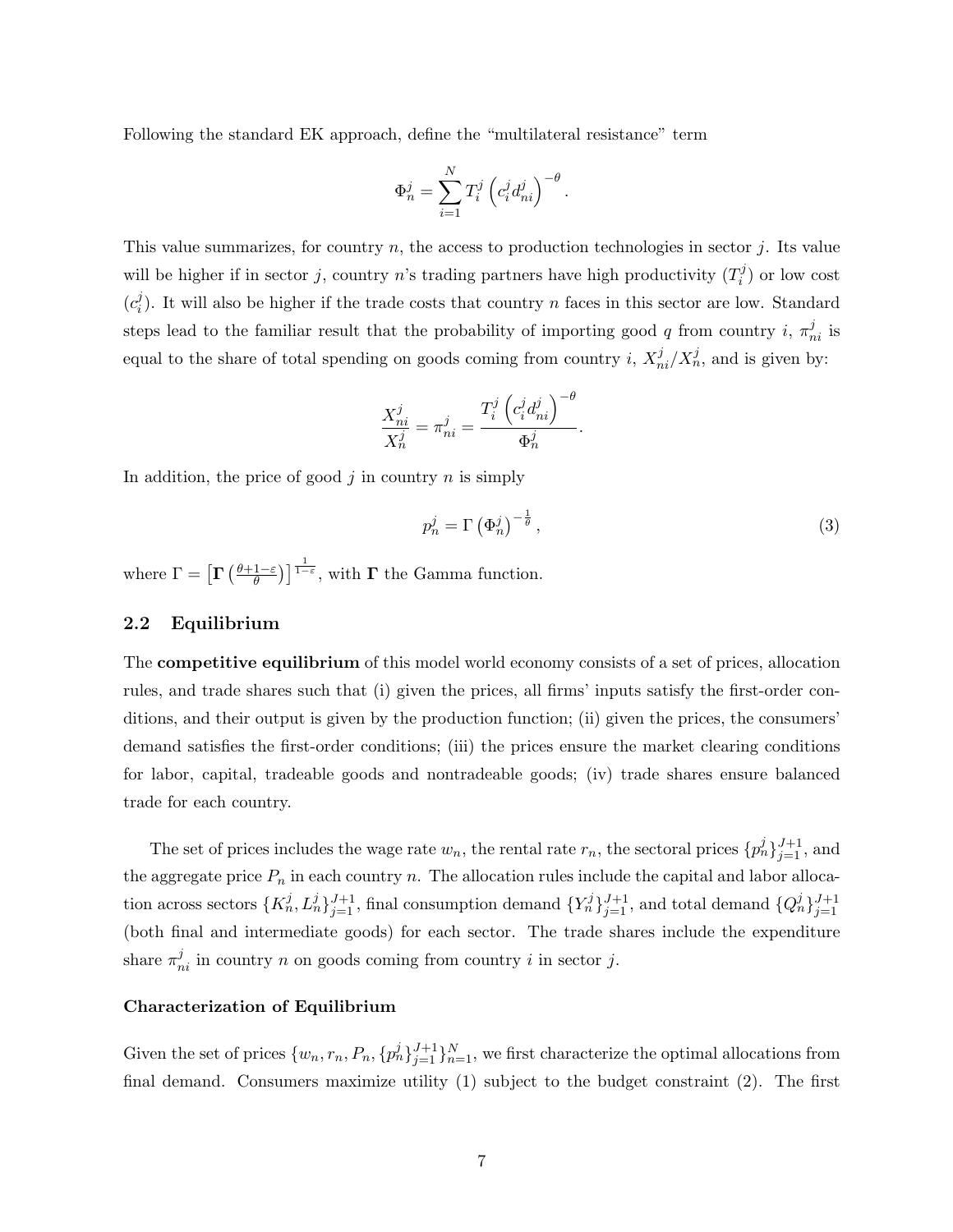order conditions associated with this optimization problem imply the following final demand:

$$
p_n^j Y_n^j = \xi_n (w_n L_n + r_n K_n) \frac{\omega_j (p_n^j)^{1-\eta}}{\sum_{k=1}^J \omega_k (p_n^k)^{1-\eta}}, \text{ for all } j = \{1, ..., J\}
$$
(4)

and

$$
p_n^{J+1} Y_n^{J+1} = (1 - \xi_n)(w_n L_n + r_n K_n).
$$

We next characterize the production and factor allocations across the world. Let  $Q_n^j$  denote the total sectoral demand in country n and sector j.  $Q_n^j$  is used for both final consumption and intermediate inputs in domestic production of all sectors. That is,

$$
p_n^j Q_n^j = p_n^j Y_n^j + \sum_{k=1}^J (1 - \beta_k) \gamma_{j,k} \left( \sum_{i=1}^N \pi_{in}^k p_i^k Q_i^k \right) + (1 - \beta_{J+1}) \gamma_{j,J+1} p_n^{J+1} Q_n^{J+1}
$$

for tradeable sectors  $j = 1, ..., J$ , and

$$
p_n^{J+1} Q_n^{J+1} = p_n^{J+1} Y_n^{J+1} + \sum_{k=1}^{J+1} (1 - \beta_k) \gamma_{j,k} p_n^k Q_n^k
$$

in the nontradeable sector. That is, total expenditure in sector  $j = 1, ..., J$  of country  $n, p_n^j Q_n^j$ , is the sum of (i) domestic final consumption expenditure  $p_n^j Y_n^j$ ; (ii) expenditure on sector j goods as intermediate inputs in all the traded sectors  $\sum_{k=1}^{J} (1-\beta_k) \gamma_{j,k} (\sum_{i=1}^{N} \pi_{in}^k p_i^k Q_i^k)$ , and (iii) expenditure on the j's sector intermediate inputs in the domestic non-traded sector  $(1 - \beta_{J+1})\gamma_{j,J+1}p_n^{J+1}Q_n^{J+1}$ . These market clearing conditions summarize the two important features of the world economy captured by our model: complex international production linkages, as much of world trade is in intermediate inputs, and a good crosses borders multiple times before being consumed (Hummels, Ishii and Yi 2001); and two-way input linkages between the tradeable and the nontradeable sectors.

In each tradeable sector j, some goods  $q$  are imported from abroad and some goods  $q$  are exported to the rest of the world. Country n's exports in sector j are given by  $EX_n^j = \sum_{i=1}^N \mathbb{I}_{i \neq n} \pi_{in}^j p_i^j Q_i^j$  $\frac{j}{i}$ , and its imports in sector j are given by  $IM_n^j = \sum_{i=1}^N 1\!\!1_{i \neq n} \pi_{ni}^j p_n^j Q_n^j$ , where  $1\!\!1_{i \neq n}$  is the indicator function. The total exports of country n are then  $EX_n = \sum_{j=1}^{J} EX_n^j$ , and total imports are  $IM_n = \sum_{j=1}^{J} IM_n^j$ . Trade balance requires that for any country n,  $EX_n - IM_n = 0$ .

We now study the factor allocations across sectors. The total production revenue in tradeable sector *j* in country *n* is given by  $\sum_{i=1}^{N} \pi_{in}^{j} p_i^j Q_i^j$  $i<sub>i</sub>$ . The optimal sectoral factor allocations in country  $n$  and tradeable sector  $j$  must thus satisfy

$$
\sum_{i=1}^N \pi_{in}^j p_i^j Q_i^j = \frac{w_n L_n^j}{\alpha_j \beta_j} = \frac{r_n K_n^j}{(1 - \alpha_j)\beta_j}.
$$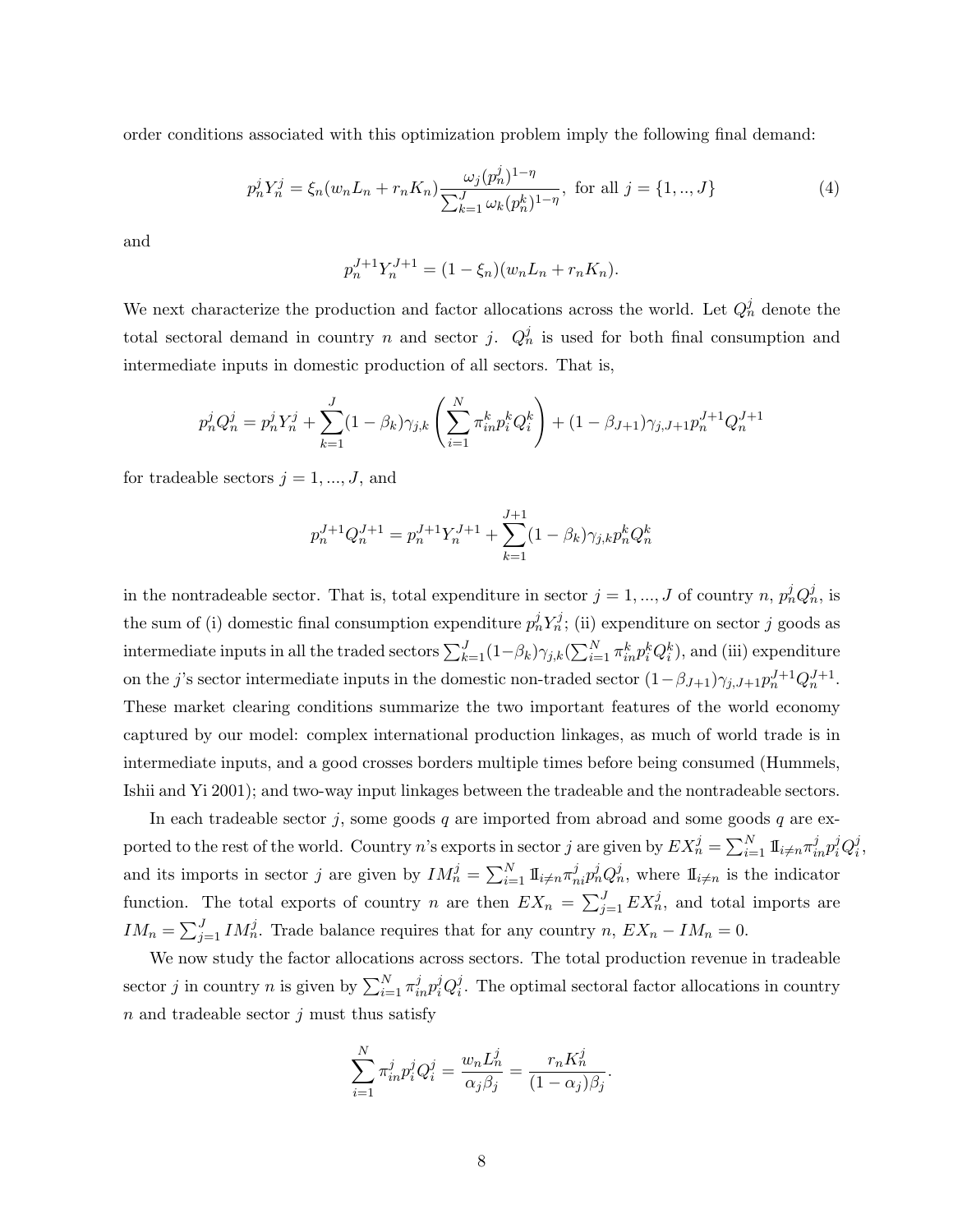For the nontradeable sector  $J+1$ , the optimal factor allocations in country n are simply given by

$$
p_n^{J+1} Q_n^{J+1} = \frac{w_n L_n^{J+1}}{\alpha_{J+1} \beta_{J+1}} = \frac{r_n K_n^{J+1}}{(1 - \alpha_{J+1}) \beta_{J+1}}.
$$

Finally, the feasibility conditions for factors are given by, for any  $n$ ,

$$
\sum_{j=1}^{J+1} L_n^j = L_n \text{ and } \sum_{j=1}^{J+1} K_n^j = K_n.
$$

Given all of the model parameters, factor endowments, trade costs, and productivities, the model is solved using the algorithm described in Appendix B.

## 3 Estimating Model Parameters

This section estimates the sector-level technology parameters  $T_n^j$  for a large set of countries and 5 decades, in three steps. First, we estimate the technology parameters in the tradeable sectors relative to the U.S. using data on sectoral output and bilateral trade. The procedure relies on fitting a structural gravity equation implied by the model. Intuitively, if controlling for the typical gravity determinants of trade, a country spends relatively more on domestically produced goods in a particular sector, it is revealed to have either a high relative productivity or a low relative unit cost in that sector. We then use data on factor and intermediate input prices to net out the role of factor costs, yielding an estimate of relative productivity. This step also produces estimates of bilateral trade costs at the sectoral level over time. Second, we estimate the technology parameters in the tradeable sectors for the U.S.. This procedure requires directly measuring TFP at the sectoral level using data on real output and inputs, and then correcting measured TFP for selection due to trade. The taste parameters for all tradeable sectors  $\omega_i$  are also calibrated in this step. Third, we calibrate the nontradeable technology for all countries using the first-order condition of the model and the relative prices observed in the data.

The calibration of the remaining parameters is more straightforward. Some parameters –  $\alpha_j, \beta_j, \gamma_{k,j}, \xi_n, L_n$ , and  $K_n$  – come directly from the data. For a small number of parameters –  $\theta$ ,  $\eta$ , and  $\varepsilon$  – we take values estimated elsewhere in the literature. We discuss the data sources used to calibrate these parameters in detail in Section 3.3.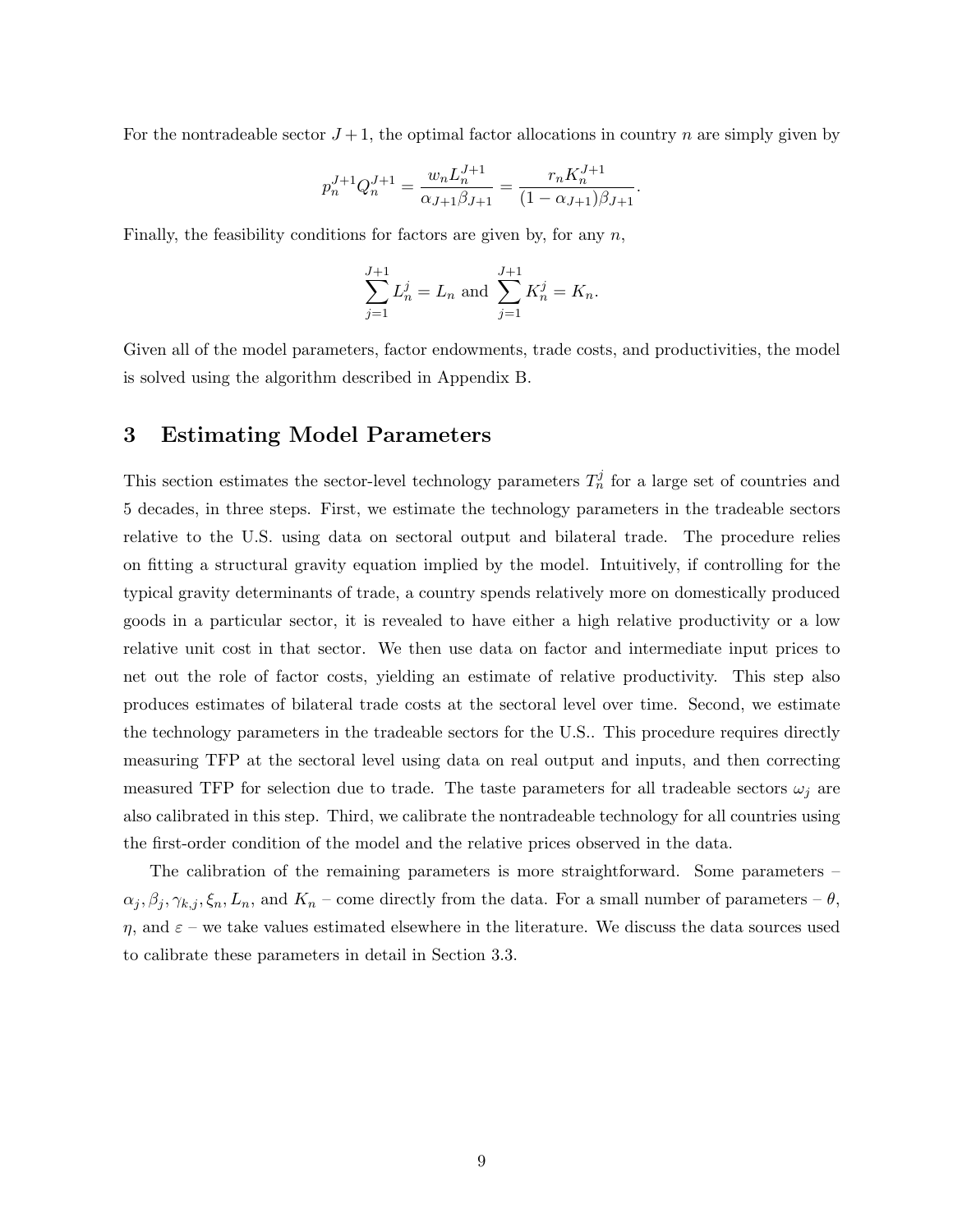### 3.1 Tradeable Sector Relative Technology

We now focus on the tradeable sectors. Following the standard EK approach, first divide trade shares by their domestic counterpart:

$$
\frac{\pi_{ni}^j}{\pi_{nn}^j} = \frac{X_{ni}^j}{X_{nn}^j} = \frac{T_i^j \left(c_i^j d_{ni}^j\right)^{-\theta}}{T_n^j \left(c_n^j\right)^{-\theta}},
$$

which in logs becomes:

$$
\ln\left(\frac{X_{ni}^j}{X_{nn}^j}\right) = \ln\left(T_i^j(c_i^j)^{-\theta}\right) - \ln\left(T_n^j(c_n^j)^{-\theta}\right) - \theta \ln d_{ni}^j.
$$

Let the (log) iceberg costs be given by the following expression:

$$
\ln d_{ni}^j = d_k^j + b_{ni}^j + C U_{ni}^j + RT A_{ni}^j + e x_i^j + \nu_{ni}^j,
$$

where  $d_k^j$  $\mu_k^j$  is an indicator variable for a distance interval. Following EK, we set the distance intervals, in miles, to [0, 350], [350, 750], [750, 1500], [1500, 3000], [3000, 6000], [6000, maximum). Additional variables are whether the two countries share a common border  $(b_{ni}^j)$ , belong to a currency union  $(CU_{ni}^j)$ , or to a regional trade agreement  $(RTA_{ni}^j)$ . Following the arguments in Waugh (2009), we include an exporter fixed effect  $ex_i^j$  $i$ . Finally, there is an error term  $\nu_{ni}^{j}$ . Note that all the variables have a sector superscript  $j$ : we allow all the trade cost proxy variables to affect true iceberg trade costs  $d_{ni}^j$  differentially across sectors. There is a range of evidence that trade volumes at sector level vary in their sensitivity to distance or common border (see, among many others, Do and Levchenko 2007, Berthelon and Freund 2008).

This leads to the following final estimating equation:

$$
\ln\left(\frac{X_{ni}^j}{X_{nn}^j}\right) = \underbrace{\ln\left(T_i^j(c_i^j)^{-\theta}\right) - \theta ex_i^j}_{\text{Expert Fixed Effect}} - \underbrace{\ln\left(T_n^j(c_n^j)^{-\theta}\right)}_{\text{Importer Fixed Effect}}
$$

$$
\underbrace{-\theta d_k^j - \theta b_{ni}^j - \theta C U_{ni}^j - \theta RT A_{ni}^j}_{\text{Bilateral Observables}} - \underbrace{\theta \nu_{ni}^j}_{\text{Error Term}}.
$$

Estimating this relationship will thus yield, for each country, an estimate of its technology-cumunit-cost term in each sector j,  $T_n^j(c_n^j)^{-\theta}$ , which is obtained by exponentiating the importer fixed effect. The available degrees of freedom imply that these estimates are of each country's  $T_n^j(c_n^j)^{-\theta}$ relative to a reference country, which in our estimation is the United States. We denote this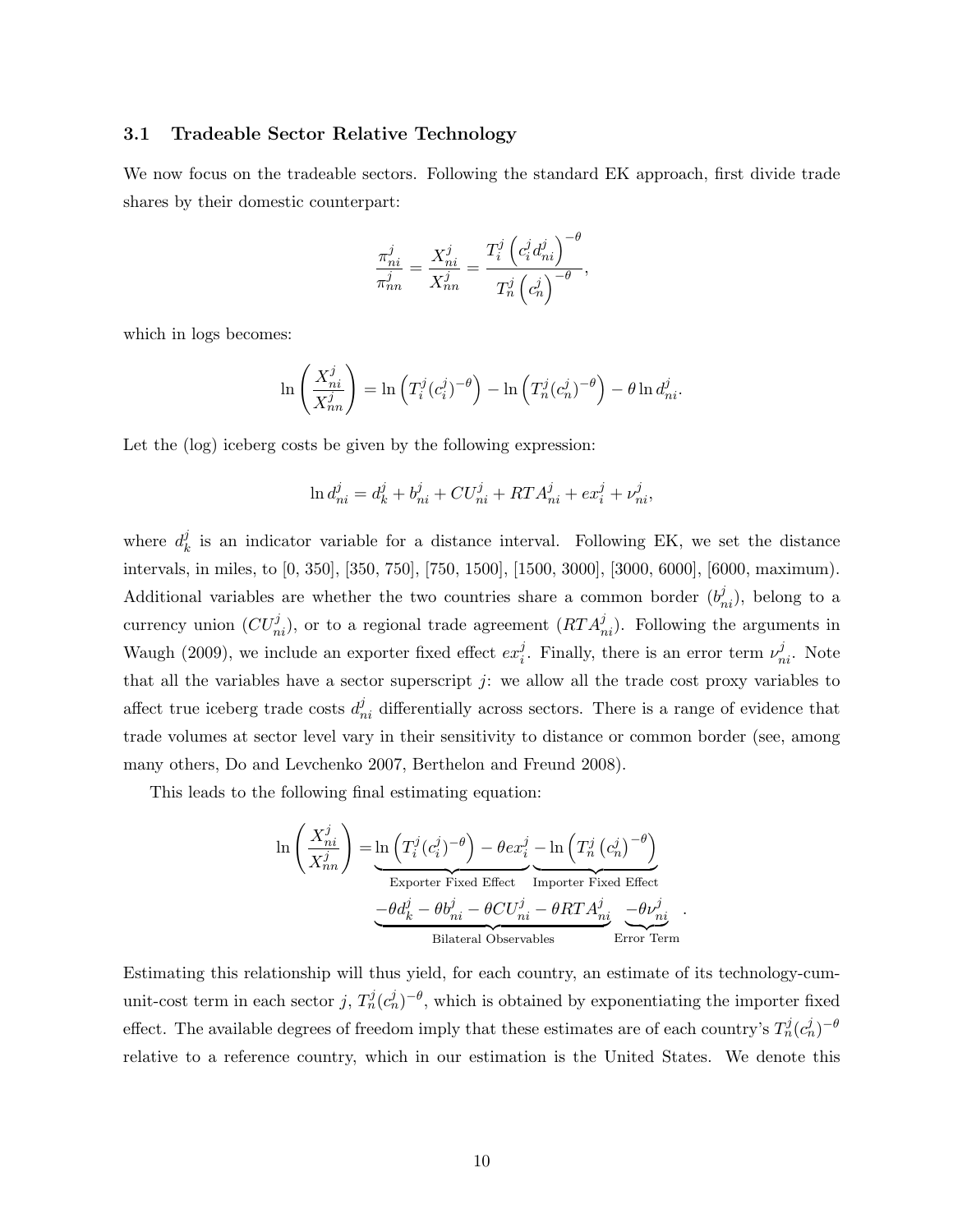estimated value by  $S_n^j$ :

$$
S_n^j = \frac{T_n^j}{T_{us}^j} \left(\frac{c_n^j}{c_{us}^j}\right)^{-\theta},
$$

where the subscript us denotes the United States. It is immediate from this expression that estimation delivers a convolution of technology parameters  $T_n^j$  and cost parameters  $c_n^j$ . Both will of course affect trade volumes, but we would like to extract technology  $T_n^j$  from these estimates. In order to do that, we follow the approach of Shikher  $(2004)$ . In particular, for each country n, the share of total spending going to home-produced goods is given by

$$
\frac{X_{nn}^j}{X_n^j} = T_n^j \left(\frac{\Gamma c_n^j}{p_n^j}\right)^{-\theta}.
$$

Dividing by its U.S. counterpart yields:

$$
\frac{X_{nn}^j/X_n^j}{X_{us,us}^j/X_{us}^j} = \frac{T_n^j}{T_{us}^j} \left(\frac{c_n^j}{c_{us}^j} \frac{p_{us}^j}{p_n^j}\right)^{-\theta} = S_n^j \left(\frac{p_{us}^j}{p_n^j}\right)^{-\theta},
$$

and thus the ratio of price levels in sector  $j$  relative to the U.S. becomes:

$$
\frac{p_n^j}{p_{us}^j} = \left(\frac{X_{nn}^j/X_{n}^j}{X_{us,us}^j/X_{us}^j}\frac{1}{S_n^j}\right)^{\frac{1}{\theta}}.\tag{5}
$$

.

The entire right-hand side of this expression is either observable or estimated. Thus, we can impute the price levels relative to the U.S. in each country and each tradeable sector.

The cost of the input bundles relative to the U.S. can be written as:

$$
\frac{c_n^j}{c_{us}^j} = \left(\frac{w_n}{w_{us}}\right)^{\alpha_j \beta_j} \left(\frac{r_n}{r_{us}}\right)^{(1-\alpha_j)\beta_j} \left(\prod_{k=1}^J \left(\frac{p_n^k}{p_{us}^k}\right)^{\gamma_{k,j}}\right)^{1-\beta_j} \left(\frac{p_n^{J+1}}{p_{us}^{J+1}}\right)^{\gamma_{J+1,j}(1-\beta_j)}
$$

Using information on relative wages, returns to capital, price in each tradeable sector from (5), and the nontradeable sector price relative to the U.S., we can thus impute the costs of the input bundles relative to the U.S. in each country and each sector. Armed with those values, it is straightforward to back out the relative technology parameters:

$$
\frac{T_n^j}{T_{us}^j} = S_n^j \left(\frac{c_n^j}{c_{us}^j}\right)^{\theta}.
$$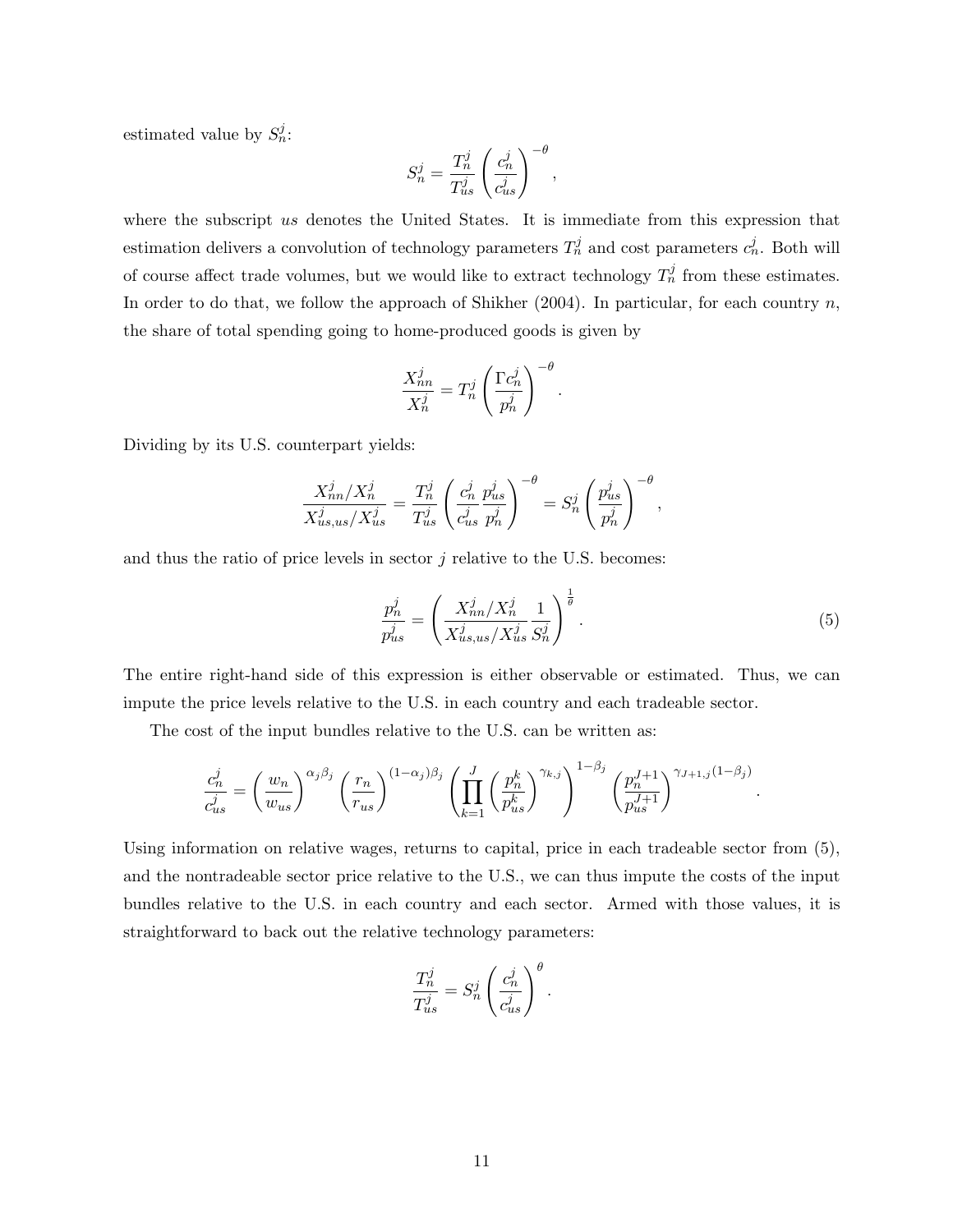#### 3.2 Complete Estimation

So far we have estimated the levels of technology of the tradeable sectors relative to the United States. To complete our estimation, we still need to find (i) the levels of  $T$  for the tradeable sectors in the United States; (ii) the taste parameters  $\omega_j$ , and (iii) the nontradeable technology levels for all countries.

To obtain (i), we use the NBER-CES Manufacturing Industry Database for the U.S. (Bartelsman and Gray 1996). We start by measuring the observed TFP levels for the tradeable sectors in the U.S.. The form of the production function gives

$$
\ln Z_{us}^j = \ln \Lambda_{us}^j + \beta_j \alpha_j \ln L_{us}^j + \beta_j (1 - \alpha_j) \ln K_{us}^j + (1 - \beta_j) \sum_{k=1}^{J+1} \gamma_{k,j} \ln M_{us}^{k,j},\tag{6}
$$

where  $\Lambda^j$  denotes the measured TFP in sector j,  $Z^j$  denotes the output,  $L^j$  denotes the labor input,  $K^j$  denotes the capital input, and  $M^{k,j}$  denotes the intermediate input from sector k. The NBER-CES Manufacturing Industry Database offers information on output, and inputs of labor, capital, and intermediates, along with deflators for each. Thus, we can estimate the observed TFP level for each manufacturing tradeable sector using the above equation.

If the United States were a closed economy, the observed TFP level for sector  $j$  would be given by  $\Lambda_{us}^j = (T_{us}^j)^{\frac{1}{\theta}}$ . In the open economies, the goods with inefficient domestic productivity draws will not be produced and will be imported instead. Thus, international trade and competition introduce selection in the observed TFP level, as demonstrated by Finicelli, Pagano and Sbracia (2009a). We thus use the model to back out the true level of  $T_{us}^j$  of each tradeable sector in the United States. Here we follow Finicelli et al. (2009a) and use the following relationship:

$$
(\Lambda_{us}^j)^\theta = T_{us}^j + \sum_{i \neq us} T_i^j \left( \frac{c_i^j d_{us,i}^j}{c_{us}^j} \right)^{-\theta}.
$$

Thus, we have

$$
(\Lambda_{us}^j)^\theta = T_{us}^j \left[ 1 + \sum_{i \neq us} \frac{T_i^j}{T_{us}^j} \left( \frac{c_i^j d_{us,i}^j}{c_{us}^j} \right)^{-\theta} \right] = T_{us}^j \left[ 1 + \sum_{i \neq us} S_i^j \left( d_{us,i}^j \right)^{-\theta} \right].
$$
 (7)

This equation can be solved for underlying technology parameters  $T_{us}^j$  in the U.S., given estimated observed TFP  $\Lambda_{us}^j$ , and all the  $S_i^j$  $i^{j}$ 's and  $d_{us,i}^{j}$ 's estimated in the previous subsection.

To estimate the taste parameters  $\{\omega_j\}_{j=1}^J$ , we use information on final consumption shares in the tradeable sectors in the U.S.. We start with a guess of  $\{\omega_j\}_{j=1}^J$  and find sectoral prices  $p_n^k$  as follows. For an initial guess of sectoral prices, we compute the tradeable sector aggregate price and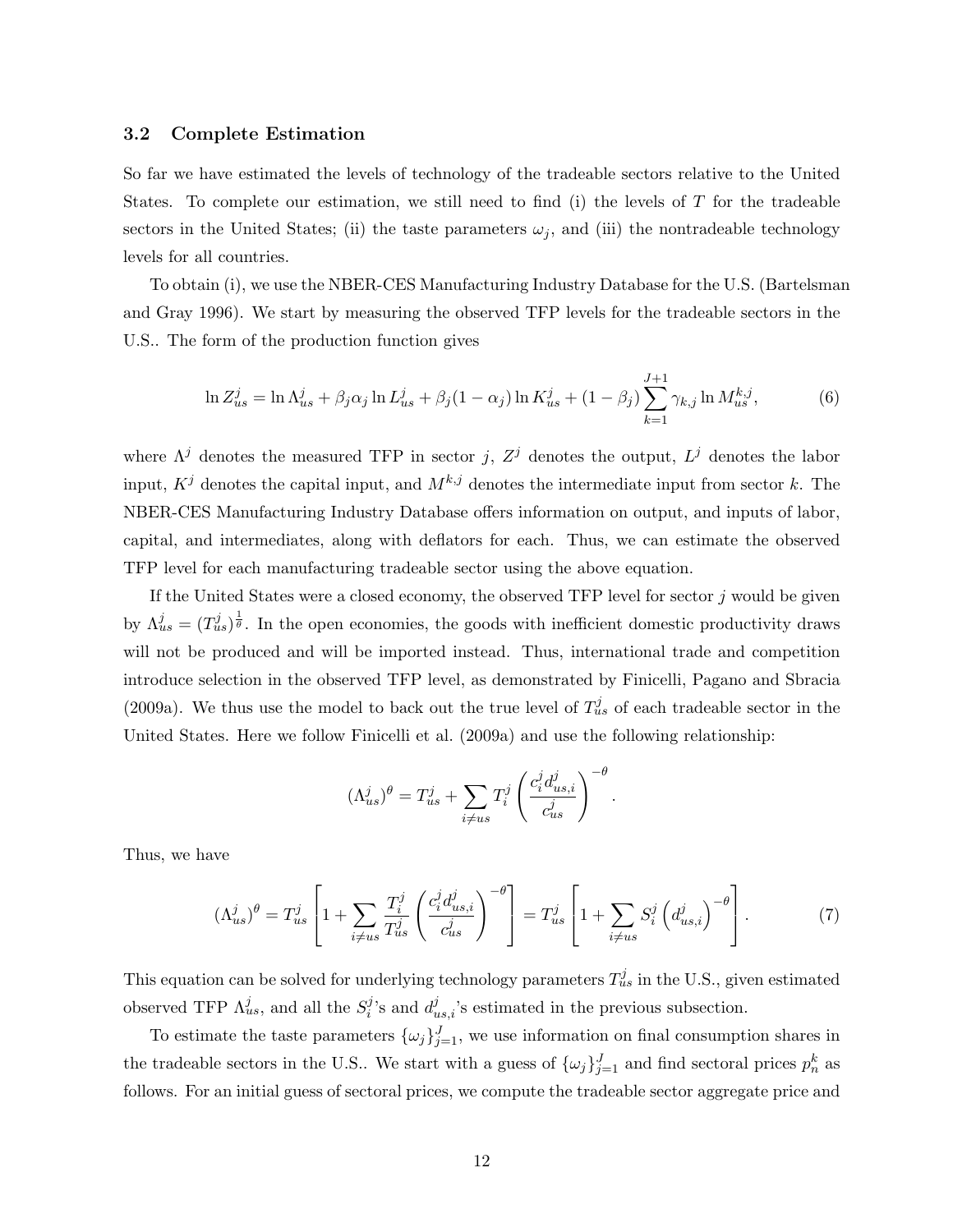the nontradeable sector price using the data on the relative prices of nontradeables to tradeables. Using these prices, we calculate sectoral unit costs and  $\Phi_n^j$ 's, and update prices according to equation (3), iterating until the prices converge. We then update the taste parameters according to equation (4), using the data on final sectoral expenditure shares in the U.S.. We normalize the vector of  $\omega_i$ 's to have a sum of one, and repeat the above procedure until the values for the taste parameters converge.

Finally, we estimate the nontradeable sector TFP using the relative prices. In the model, the nontradeable sector price is given by

$$
p_n^{J+1} = \Gamma(T_n^{J+1})^{-\frac{1}{\theta}} c_n^{J+1}.
$$

Since we know the aggregate price level in the tradeable sector  $p_n^T, c_n^{J+1}$ , and the relative price of nontradeables (which we take from the data), we can back out  $T_n^{J+1}$  from the equation above for all countries.

### 3.3 Data Description and Implementation

In order to carry out estimation, we assemble data on production and trade for a sample of up to 75 countries, 19 manufacturing sectors, and spanning 5 decades, from the 1960s to the 2000s. Production data come from the 2009 UNIDO Industrial Statistics Database, which reports output, value added, employment, and wage bills at roughly 2-digit ISIC Revision 3 level of disaggregation for the period 1962-2007 in the best of cases. The corresponding trade data comes from the COMTRADE database compiled by the UN. The trade data are collected at the 4 digit SITC level, and aggregated up to the 2-digit ISIC level using a concordance developed by the authors. Production and trade data were extensively checked for quality, and a number of countries were discarded due to poor data quality. In addition, in less than 5% of country-yearsector observations, the reported total output was below total exports, and thus had to be imputed based on earlier values and the evolution of exports. Appendix Table A1 lists the countries used in the analysis along with the time periods for which data are available for each country, and Appendix Table A2 lists the sectors along with the key parameter values for each sector:  $\alpha_j$ ,  $\beta_j$ , the share of nontradeable inputs in total inputs  $\gamma_{J+1,j}$ , and the taste parameter  $\omega_j$ .

The distance and common border variables are obtained from the comprehensive geography database compiled by CEPII. Information on regional trade agreements comes from the RTA database maintained by the WTO. The currency union indicator comes from Rose (2004), and was updated for the post-2000 period using publicly available information (such as the membership in the Euro area, and the dollarization of Ecuador and El Salvador).

In addition to providing data on output for gravity estimation, the UNIDO data are used to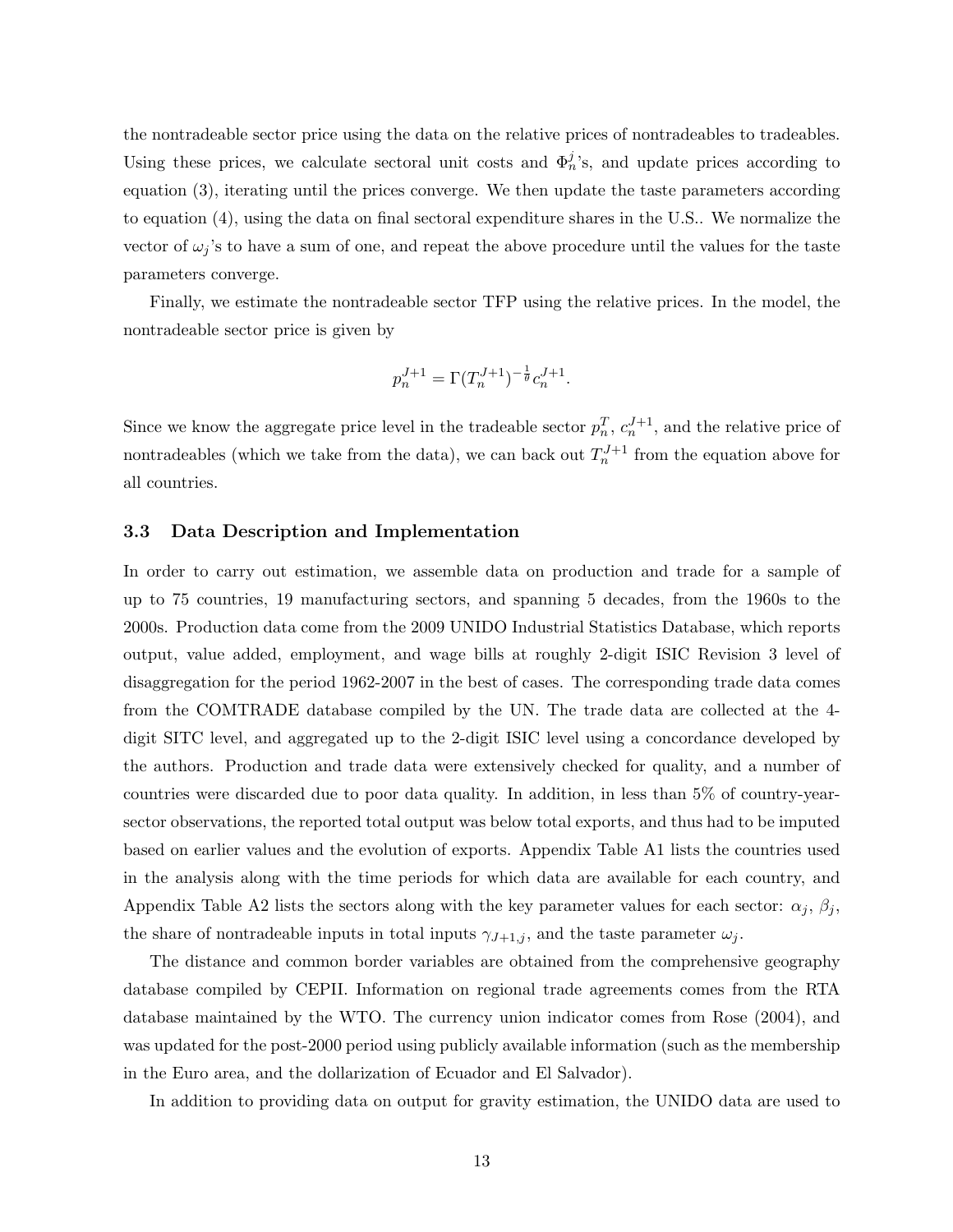estimate production function parameters  $\alpha_j$  and  $\beta_j$ . To compute  $\alpha_j$  for each sector, we calculate the share of the total wage bill in value added, and take a simple median across countries (taking the mean yields essentially the same results). To compute  $\beta_i$ , take the median of value added divided by total output.

The intermediate input coefficients  $\gamma_{k,j}$  are obtained from the Direct Requirements Table for the United States. We use the 1997 Benchmark Detailed Make and Use Tables (covering approximately 500 distinct sectors), as well as a concordance to the ISIC Revision 3 classification to build a Direct Requirements Table at the 2-digit ISIC level. The Direct Requirements Table gives the value of the intermediate input in row  $k$  required to produce one dollar of final output in column j. Thus, it is the direct counterpart of the input coefficients  $\gamma_{k,i}$ . Note that we assume these to be the same in all countries.<sup>6</sup> In addition, we use the U.S. I-O matrix to obtain the shares of total final consumption expenditure going to each sector, which we use to pin down taste parameters  $\omega_i$  in traded sectors 1, ..., J; as well as  $\alpha_{J+1}$  and  $\beta_{J+1}$  in the nontradeable sector, which cannot be obtained from UNIDO.<sup>7</sup>

The computation of relative costs of the input bundle requires information on wages and the returns to capital. To compute wages, we divide the total manufacturing sector wage bill by total manufacturing employment in each country, and take that value relative to the U.S.. Consistent with the model, this procedure delivers wages that differ by country but not by sector.<sup>8</sup>

Obtaining information on the return to capital,  $r_n$ , is less straightforward, since it is not observable directly. In the baseline analysis, we assume that the wage-rental ratio is determined by the aggregate capital-labor ratio through an aggregate market clearing condition:  $r_n/w_n =$  $((1 - \alpha)L_n)/(\alpha K_n)$ , where  $\alpha$  is the aggregate share of labor in GDP, which we set to  $2/3$ .<sup>9</sup>

 $6d$ i Giovanni and Levchenko (2010) provide suggestive evidence that at such a coarse level of aggregation, Input-Output matrices are indeed similar across countries. We implemented two robustness checks so assess how restrictive is the assumption of a single I-O matrix across countries and over time. In the first, we collected U.S. I-O matrices for each decade going back to the 1960s, and re-calculated all the sectoral productivities using decade-specific matrices. For all the decades, the correlation between the productivities implied by the decade-specific matrices and the baseline values reported in the paper is extremely high: across all the countries in the sample, the median correlation is above 0.99, with the lowest correlation across all countries and decades of 0.91. Second, we collected country-specific I-O matrices from the GTAP database. Productivities computed based on country-specific I-O matrices were again very similar to the baseline values. In our sample of countries, the median correlation was 0.98, with all but 3 out of 75 countries having a correlation of 0.93 or above, and the minimum correlation of 0.65.

<sup>&</sup>lt;sup>7</sup>The U.S. I-O matrix provides an alternative way of computing  $\alpha_i$  and  $\beta_i$ . These parameters calculated based on the U.S. I-O table are very similar to those obtained from UNIDO, with the correlation coefficients between them above 0.85 in each case. The U.S. I-O table implies greater variability in  $\alpha_j$ 's and  $\beta_j$ 's across sectors than does UNIDO.

<sup>&</sup>lt;sup>8</sup>In less than 1% of country-decade observations, either the total wage bill or employment are missing from the UNIDO data. In those cases, the wage relative to the U.S. is proxied by the GDP per capita relative to the U.S.

<sup>&</sup>lt;sup>9</sup>The return to capital will be affected by country characteristics other than capital abundance, such as the quality of the country's regulatory environment, corruption, and expropriation risk, among other factors. Indeed, Caselli and Feyrer (2007) document that the marginal product of capital is remarkably similar across a wide range countries. Alternatively, the return to capital will be the same in all countries under international capital mobility. None of the results below are affected if we assume instead that the return to capital,  $r_n$ , does not differ across countries.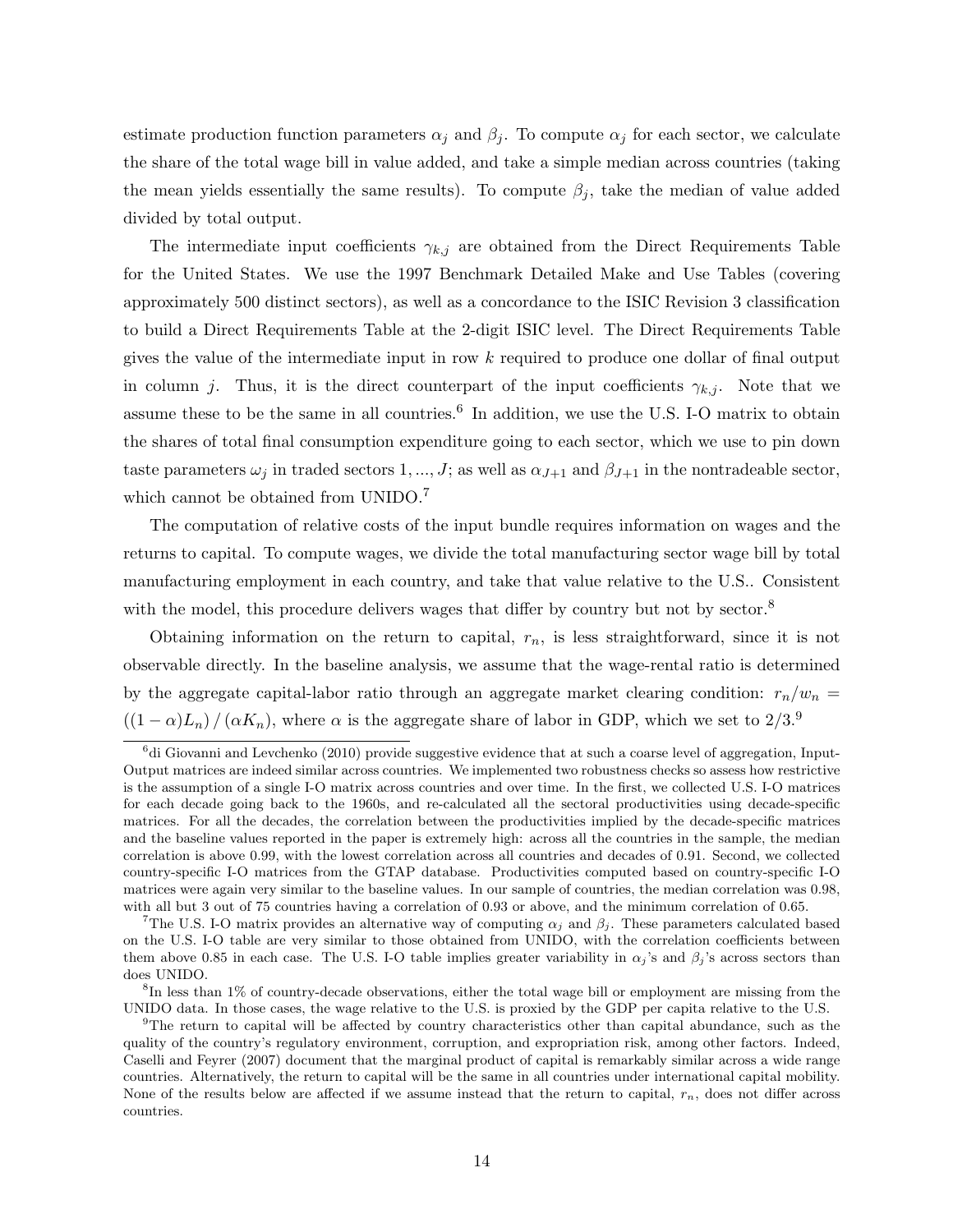The price of nontradeables relative to the U.S.,  $p_n^{J+1}/p_{us}^{J+1}$ , and the price of nontradeables relative to tradeables in each country,  $p_n^{J+1}/p_n^T$ , are computed using the detailed price data collected by the International Comparison of Prices Program (ICP). For a few countries and decades, these relative prices are extrapolated using a simple linear fit to log PPP-adjusted per capita GDP from the Penn World Tables 6.3 (Heston, Summers and Aten 2002).

The total labor force in each country,  $L_n$ , and the total capital stock,  $K_n$ , are obtained from the Penn World Tables 6.3. Following the standard approach in the literature (see, e.g. Hall and Jones 1999, Bernanke and Gürkaynak 2001, Caselli 2005), the total labor force is calculated from the data on the total GDP per capita and per worker.<sup>10</sup> The total capital is calculated using the perpetual inventory method that assumes a depreciation rate of 6%:  $K_{n,t} = (1-0.06)K_{n,t-1}+I_{n,t}$ , where  $I_{n,t}$  is total investment in country n in period t. For most countries, investment data start in 1950, and the initial value of  $K_n$  is set equal to  $I_{n,0}/(\gamma + 0.06)$ , where  $\gamma$  is the average growth rate of investment in the first 10 years for which data are available.

In order to estimate the relative TFP's in the tradedable sectors in the U.S., we use the 2009 version of the NBER-CES Manufacturing Industry Database, that reports the total output, total input usage, employment, and capital stock, along with deflators for each of these in each sector. The data are available in the 6-digit NAICS classification for the period 1958 to 2005, and are converted into ISIC 2-digit sectors using a concordance developed by the authors. The procedure yields sectoral measured TFP's for the U.S. in each tradeable sector  $j = 1, ..., J$  and each decade.

The share of expenditure on traded goods,  $\xi_n$  in each country and decade is sourced from Yi and Zhang (2010), who compile this information for 30 developed and developing countries. For countries unavailable in the Yi and Zhang data, values of  $\xi_n$  are imputed based on fitting a simple linear relationship to log PPP-adjusted per capita GDP from the Penn World Tables. In each decade, the fit of this simple linear relationship was typically quite good, with  $R^2$ 's of 0.30 to 0.80 across decades.

Finally, for now we assume that the dispersion parameter  $\theta$  does not vary across sectors. There are no reliable estimates of how it varies across sectors, and thus we do not model this variation. We pick the value of  $\theta = 8.28$ , which is the preferred estimate of EK.<sup>11</sup> It is important to assess how the results below are affected by the value of this parameter. One may be especially concerned about how the results change under lower values of  $\theta$ . Lower  $\theta$  implies greater within-

<sup>&</sup>lt;sup>10</sup>Using the variable name conventions in the Penn World Tables,  $L_n = 1000 * pop * rgdpch/rgdpwok.$ 

<sup>&</sup>lt;sup>11</sup>Shikher (2004, 2005, 2010), Burstein and Vogel (2009), and Eaton, Kortum, Neiman and Romalis (2010), among others, follow the same approach of assuming the same  $\theta$  across sectors. Caliendo and Parro (2010) use tariff data and triple differencing to estimate sector-level  $\theta$ . However, their approach may impose too much structure and/or be dominated by measurement error: at times the values of  $\theta$  they estimate are negative. In addition, in each sector the restriction that  $\theta > \varepsilon - 1$  must be satisfied, and it is not clear whether Caliendo and Parro (2010)'s estimated sectoral  $\theta$ 's meet this restriction in every case. Our approach is thus conservative by being agnostic on this variation across sectors.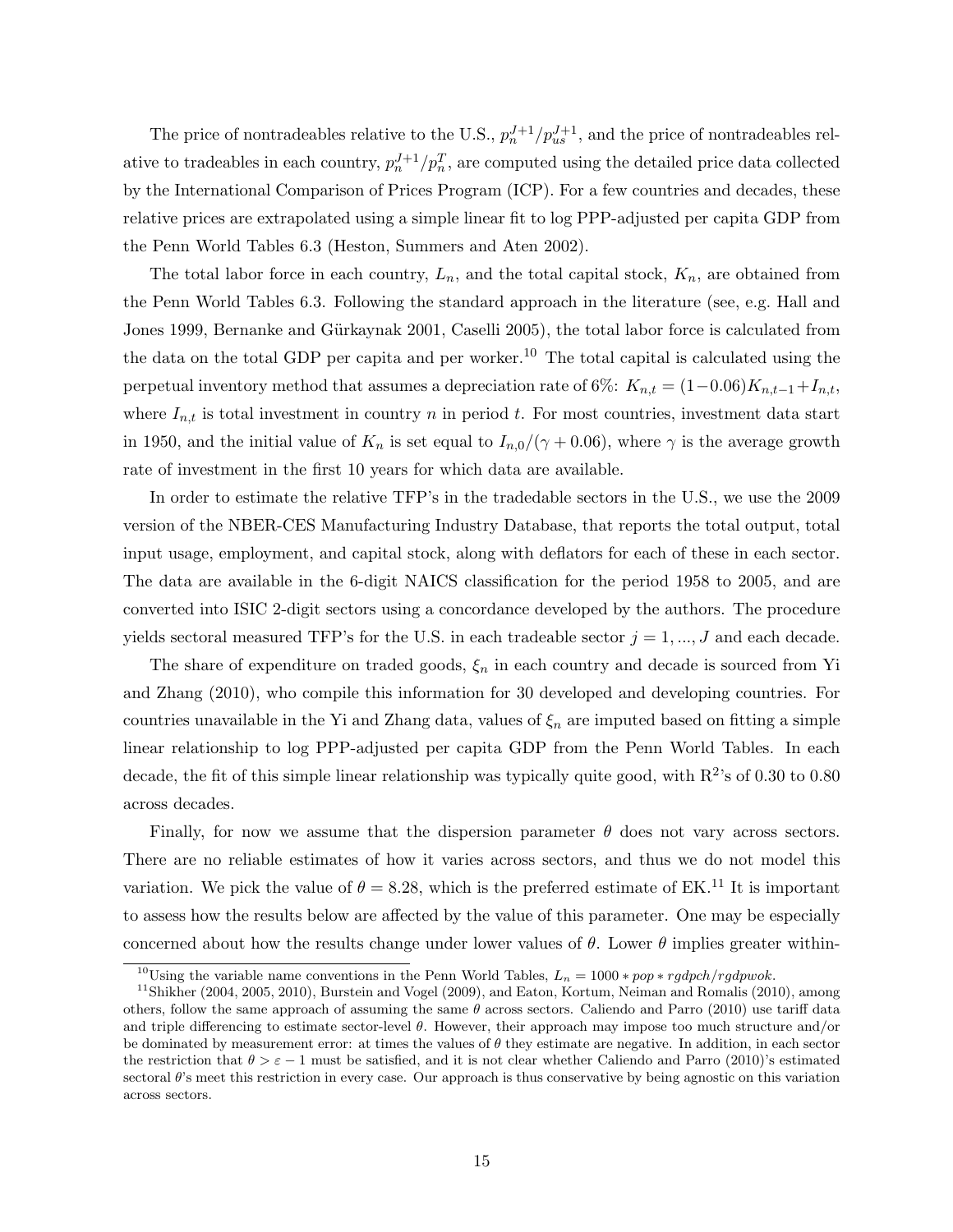sector heterogeneity in the random productivity draws. Thus, trade flows become less sensitive to the costs of the input bundles  $(c_i^j)$  $i_j$ , and the gains from intra-sectoral trade become larger relative to the gains from inter-sectoral trade. We repeated the entire analysis in the paper assuming instead a value of  $\theta = 4$ , which has been advocated by Simonovska and Waugh (2010) and is at or near the bottom of the range that has been used in the literature. Overall, the results are remarkably similar. The correlation between estimated  $T_i^j$ <sup>1</sup>/<sub>i</sub>'s under  $\theta = 4$  and the baseline is above 0.95, and there is actually somewhat greater variability in  $T_i^j$ <sup>1</sup>/<sub>i</sub>'s under  $\theta = 4$ . Appendix Tables A5 through A7 report the main econometric and quantitative results of the paper under this alternative value of  $\theta$ . Comparing them to the baseline results, it is clear that the two are remarkably similar.

We choose the elasticity of substitution between broad sectors within the tradeable bundle,  $\eta$ , to be equal to 2. Since these are very large product categories, it is sensible that this elasticity would be relatively low. It is higher, however, than the elasticity of substitution between tradeable and nontradeable goods, which is set to 1 by the Cobb-Douglas assumption. The elasticity of substitution between varieties within each tradeable sector,  $\varepsilon$ , is set to 4.

All of the variables that vary over time are averaged for each decade, from the 1960s to the 2000s, and these decennial averages are used in the analysis throughout. Thus, our unit of time is a decade.

# 4 Evolution of Comparative Advantage

In this section, we describe the basic patterns in how estimated sector-level technology varies across countries and over time, focusing especially on whether comparative advantage has become stronger or weaker. Going through the steps described in Section 3.1 yields, for each country  $n$ , tradeable sector j, and decade, the state of technology relative to the U.S.,  $T_n^j/T_{us}^j$ . Since the choice of the U.S. as the reference country is arbitrary, we present the stylized facts based not on each country's difference with respect to the U.S., but with respect to the global frontier. In each sector and decade, we select the 2 highest values of  $T_n^j/T_{us}^j$ , take their geometric mean, and label that the global frontier. We then re-normalize each country's technology parameter to be expressed relative to the frontier, rather than the U.S.. In addition, since mean productivity in each sector is equal to  $T^{1/\theta}$ , we carry out the analysis on this value, rather than T.

## 4.1 Basic Patterns

Table 1 presents summary statistics for the OECD and non-OECD countries in each decade. The first column reports the mean distance to the frontier across all sectors in a country, a measure that can be thought of as *absolute advantage*. Not surprisingly, the OECD countries as a group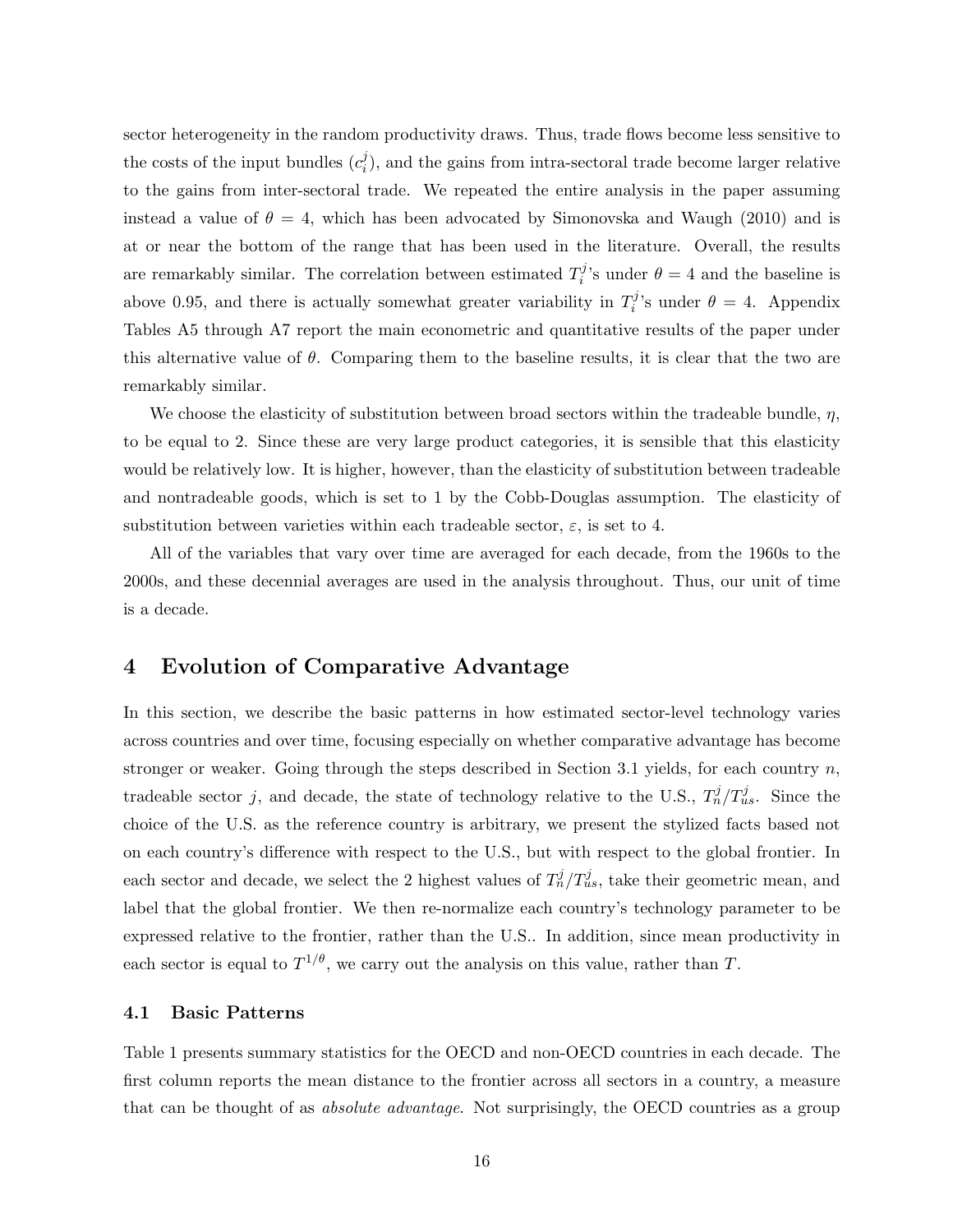catch up to the frontier between the 1960s and the 2000s, with productivities going up from 0.65 to 0.84 of the frontier value. The non-OECD countries' position shows no clear upward or downward pattern. The second column in each panel summarizes the magnitude of within-country differences in productivity across sectors. Namely, it reports the mean ratio of productivities in the two most productive sectors relative to the two least productive ones, by country group and decade. This measure can be thought of as *comparative advantage* across sectors. For the OECD, this measure is on the order of 1.4−1.5, and decreasing monotonically over time. For the non-OECD countries, it fluctuates around 2, showing no clear trend. Not surprisingly, the non-OECD countries tend to have stronger comparative advantage.

The evolution of these averages over time masks a great deal of heterogeneity among countries. Table 2 reports top 10 and bottom 10 countries ranked according to how fast their average productivity changed relative to the frontier. The left panel presents the changes from the 1960s to 2000s, and the right panel from the 1980s to 2000s. Over the period 1960s-2000s, the countries that caught up to the frontier the fastest are for the most part peripheral OECD countries, such as Norway, Portugal, and Greece. Countries slowest to catch up (or fastest to fall behind) are developing countries, that surprisingly include two of the more successful East Asian economies, Thailand and Malaysia. This is of course not inconsistent with high rates of economic growth experienced by these countries. First, these are measures of average technology, and part of the growth in those countries would have been driven by factor accumulation. More importantly, these are measures of distance to the technological frontier. Thus, even if these countries experienced overall productivity growth, our procedure shows that the frontier grew even faster. Since the 1980s, the composition of countries changes somewhat, but the patterns are broadly similar.

In addition to absolute advantage, we can assess how the countries comparative advantage evolved. Table 3 reports the top 10 and bottom 10 countries in how much the dispersion in the country's technology across sectors changed. In particular, for each country and decade, we compute the coefficient of variation in  $T^{1/\theta}$  across sectors, and record how much this coefficient of variation changed over time. Thus, larger negative changes imply greater reductions in productivity dispersion across sectors, and thus greater *relative* catch-up. Conversely, positive values imply that a country's comparative advantage has gotten stronger, as its productivity dispersion increased.

It is clear from comparing Tables 2 and 3 that absolute and relative convergence are closely related: most of the fastest converging countries on average are also those that catch up disproportionately in their weakest sectors. This can be due in part to the fact that the best sectors in those countries are already at the frontier, thus the only sectors that can catch up are the weak ones. However, the rankings are very similar if we instead do not normalize by the frontier, and assess the changes relative to a reference country. This way, there is no mechanical ceiling for a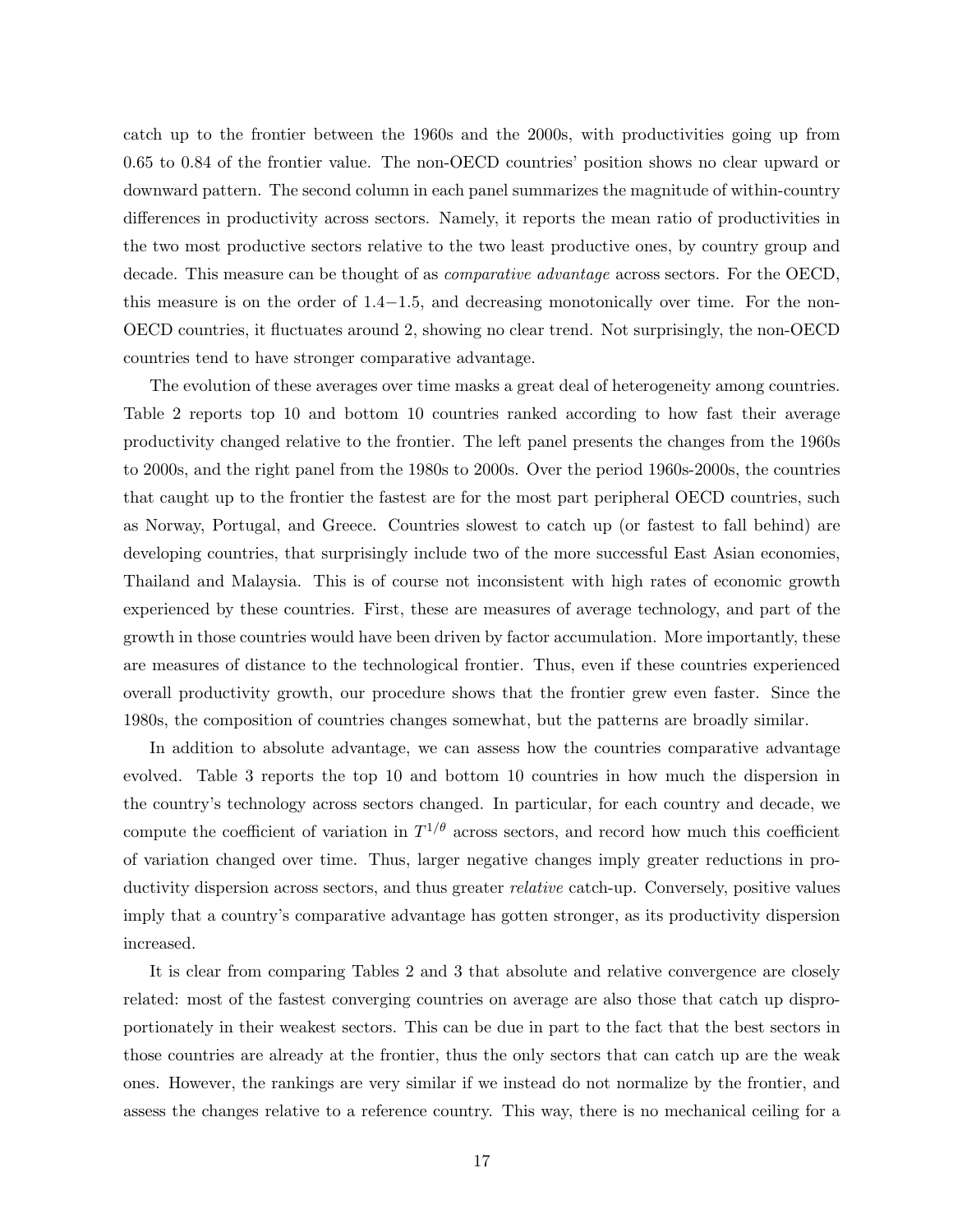country's strongest sectors. Less obviously, the bottom countries tend to be similar as well. Thus, countries that fall behind the most on average also tend to experience greater dispersion across sectors: their weakest sectors fall disproportionately more than their strongest ones. Figure 1 presents the correlation between relative and absolute convergence graphically. There is a strong association between these two measures.

Table 4 reports the correlation coefficients between absolute and relative convergence measures, and the corresponding changes in real PPP-adjusted per capita income and overall trade openness, sourced from the Penn World Tables. In addition to the high positive correlation (0.61- 0.64) between our two measures, the table reveals that neither is particularly strongly correlated with changes in income or openness. There is a positive correlation (around 0.25) between income growth and average convergence, while the correlation with relative convergence is close to zero and mildly negative. Growth in trade openness is actually negatively correlated with average convergence, and virtually uncorrelated with relative convergence. Figure 2 presents the scatterplots of absolute and relative convergence against income growth and openness.

Another important question is whether our estimates can be cross-validated using direct estimates of measured TFP. Appendix A estimates measured TFP using data on real output and inputs from the OECD Structural Analysis database. It is the most comprehensive database that contains the information required to estimate measured TFP on a consistent basis across countries and over time. Using both simple correlations and regression estimates with fixed effects, we confirm that our baseline estimates indeed exhibit a close positive association with TFP calculated based on STAN data.

### 4.2 Relative Convergence

The summary statistics so far reveal a great deal of variation in how countries' absolute and comparative advantage evolved between the 1960s and today. To shed further light on whether comparative advantage has gotten stronger or weaker over time, we estimate a convergence specification in the spirit of Barro (1991) and Barro and Sala-i-Martin (1992):

$$
\Delta \log (T_n^j)^{1/\theta} = \beta \text{Initial} \log (T_n^j)^{1/\theta} + \delta_n + \delta_j + \epsilon_{nj} \tag{8}
$$

Unlike the classic cross-country convergence regression, our specification pools countries and sectors. On the left-hand side is the log change in the productivity of sector  $j$  in country  $n$ . The right-hand side regressor of interest is its beginning-of-period value. All of the specifications include country and sector effects, which affects the interpretation of the coefficient. The country effect captures the average change in productivity across all sectors in each country – the absolute advantage. Thus,  $\beta$  picks up the impact of the initial relative productivity on the relative growth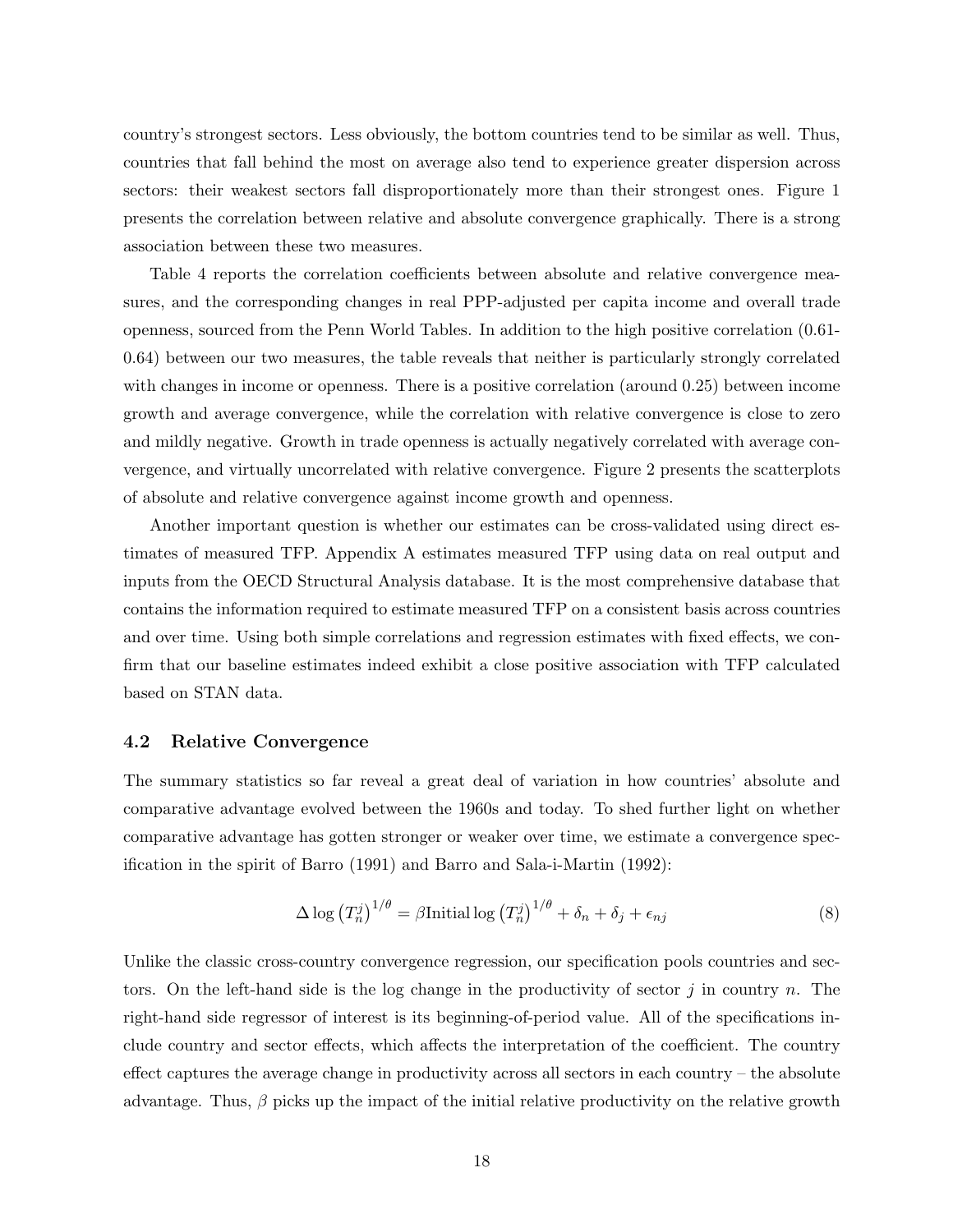of a sector within a country – the evolution of comparative advantage. In particular, a negative value of  $\beta$  implies that relative to the country-specific average, the most backward sectors grew fastest.

Table 5 reports the results. The first column reports the coefficients for the longest differences: the 1960s to the 2000s, while the second column estimates the specification starting in the 1980s. The following 4 columns carry out the estimation decade-by-decade, 1960s to 1970s, 1970s to 1980s, and so on. Since the length of the time period differs across columns, the coefficients are not directly comparable. To help interpret the coefficients, underneath each one we report the speed of convergence, calculated according to the standard Barro and Sala-i-Martin (1992) formula:  $\beta = e^{-\lambda \mathcal{T}} - 1$ , where  $\beta$  is the regression coefficient on the initial value of productivity,  $\mathcal{T}$ is the number of years between the initial and final period, and  $\lambda$  is the convergence speed. This number gives how much of the initial difference between productivities is expected to disappear in a decade. All of the standard errors are clustered by country, to account for unspecified heteroscedasticity at the country level. All of the results are robust to clustering instead at the sector level, and we do not report those standard errors to conserve space.<sup>12</sup>

Column 1 of the top panel reports the estimates for the long-run convergence in the pooled sample of all countries. The coefficient is negative, implying that there is convergence: within a country, the weakest sectors tend to grow faster. It is highly statistically significant: even with clustering the t−statistic is over 13. The speed of convergence implied by this coefficient is 24% per decade. As a benchmark, the classic Barro and Sala-i-Martin (1992) rate of convergence is 2% per year, or 22% per decade, strikingly close to what we find in a very different setting. The second column estimates the long-difference specification from the 1980s to the 2000s. Once again, the coefficient is negative and highly significant, but it implies a considerably slower rate of convergence, 12.4% per decade. The rest of the columns report the results decade-by-decade. Though there is statistically significant convergence in each decade, it is striking that the speed of convergence trends downward, from nearly 30% from the 1960 to the 1970s, to 16.5% in the most recent period.

<sup>&</sup>lt;sup>12</sup>If the initial T's tend to be measured with error, it has been noted that the convergence regression of the type estimated here will produce bias in favor of finding convergence (Quah 1993). We ran a number of checks to assess the relevance of this effect in our setting. First, we estimated a number of panel specifications with a variety of interacted fixed effects: country×sector, country×decade, and sector×decade included together in estimation. These additional fixed effects will help control for measurement error that varies mainly at country-sector, countrytime, or sector-time level, respectively. We also implemented the Arellano-Bond and Blundell-Bond dynamic panel estimators, that difference the data and use lagged values of  $T$  to instrument for current changes in  $T$ . All of these alternative estimates actually imply a faster speed of convergence than the estimates in Table 5. Second, to check how much measurement error is needed to generate our results, we ran a simulation in which we started with artificial data exhibiting zero convergence across sectors within a country, and added measurement error to the right-hand side variable until the OLS coefficient was equal to the coefficient found in our estimates. It turns out that in order for measurememt error to produce coefficient magnitudes found in the data when the truth is zero convergence, it must be the case that 62% of the cross-sectoral variation in the right-hand side variable is due to measurement error.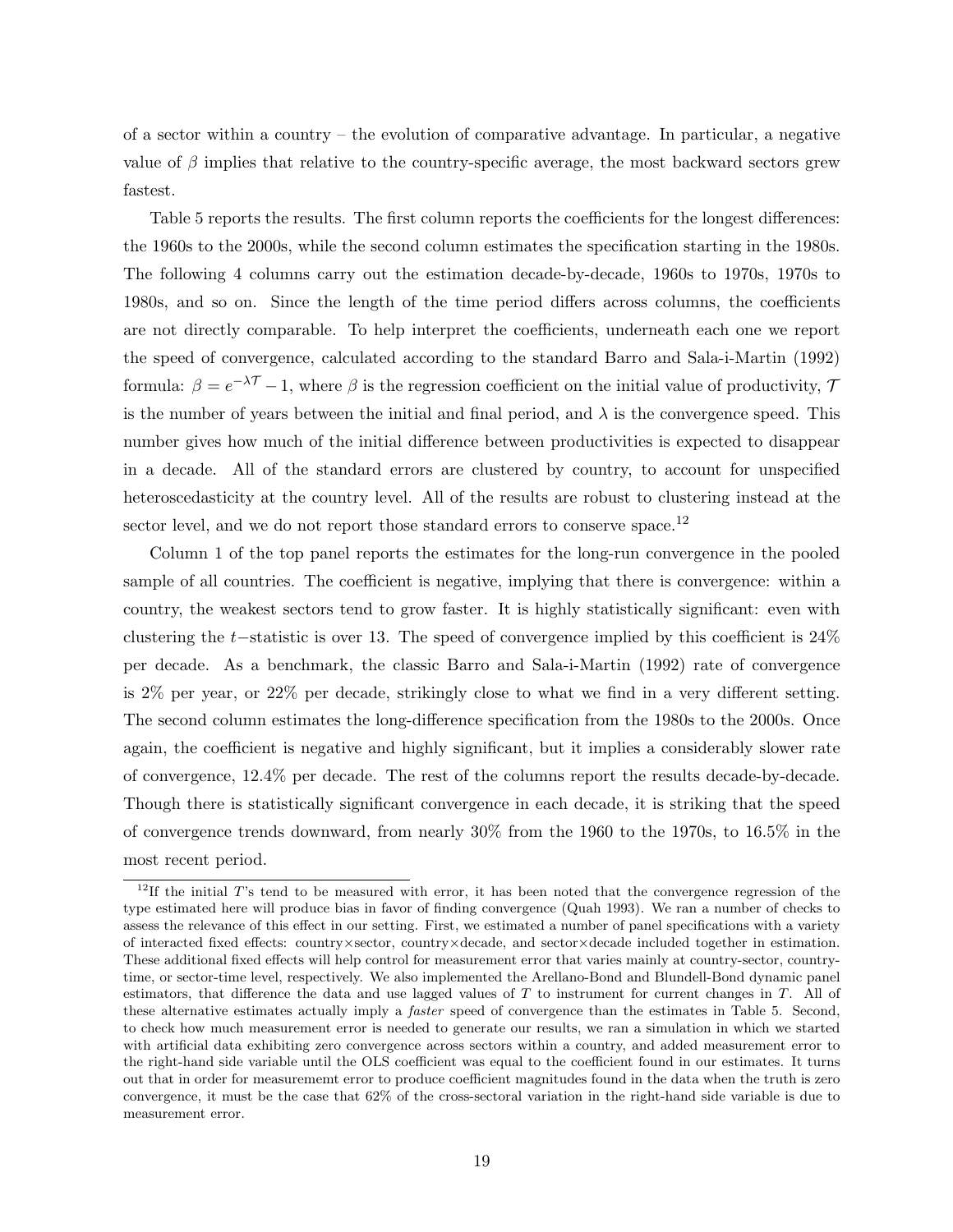In order to assess how the results differ across country groups, Panels B and C report the results for the OECD and the non-OECD subsamples separately. (Note that we do not recalculate subsample-specific frontier productivities, so the frontier is the same across subsamples.) Breaking it down produces slightly faster convergence rates than in the full sample. With the exception of the 1980s to the 2000s long difference, the non-OECD countries are catching up somewhat faster, which is not surprising.

Appendix Tables A3 and A4 report the results of estimating the convergence equation (8) country by country, for the periods starting in the 1960s and the 1980s, respectively. These results should be treated with more caution, as the sample size is at most 19. The columns report the coefficient, the standard error, the number of observations, the  $\mathbb{R}^2$ , as well as the implied speed of convergence for each country. Starting in the 1960s, there is considerable evidence of convergence in these country-specific estimates. In all countries, the convergence coefficient is negative, and significant at the 10% level or below in 39 out of 51 available countries (76%). The evidence starting in the 1980s is weaker: though the large majority of the coefficients are still negative, only 25 out of 61 countries (41%) are showing statistical significance. In addition, most of the countries with a significant coefficient are actually the OECD. Thus, consistent with the pooled results that show a slowdown in convergence starting in the 1980s, these results are less striking than those starting in the 1960s.

All in all, our results provide remarkably robust evidence of relative convergence: in all time periods and broad sets of countries we consider, relatively weak sectors grow faster, with sensible rates of convergence. This implies that Ricardian comparative advantage is getting weaker, at least when measured at the level of broad manufacturing sectors.

# 5 Welfare Analysis

This section computes the welfare impact of changes in comparative advantage documented in the previous section. In order to do this, we solve the full model laid out in Section 2 for a variety of values of technology parameters.

### 5.1 Benchmark Results and Model Fit

The baseline corresponds to the actual values of  $T_n^j$  estimated for the 2000s. Before running the counterfactual experiments, we assess the fit of the baseline model in a number of dimensions. The values of technology parameters are estimated based on the gravity relationship in sectoral trade flows and actual factor endowments, thus the model fits bilateral sector-level trade flows as well as the least-squares gravity relationship can deliver. A more important question is whether the levels of factor prices – w and  $r$  – implied by the model are close to the values from the data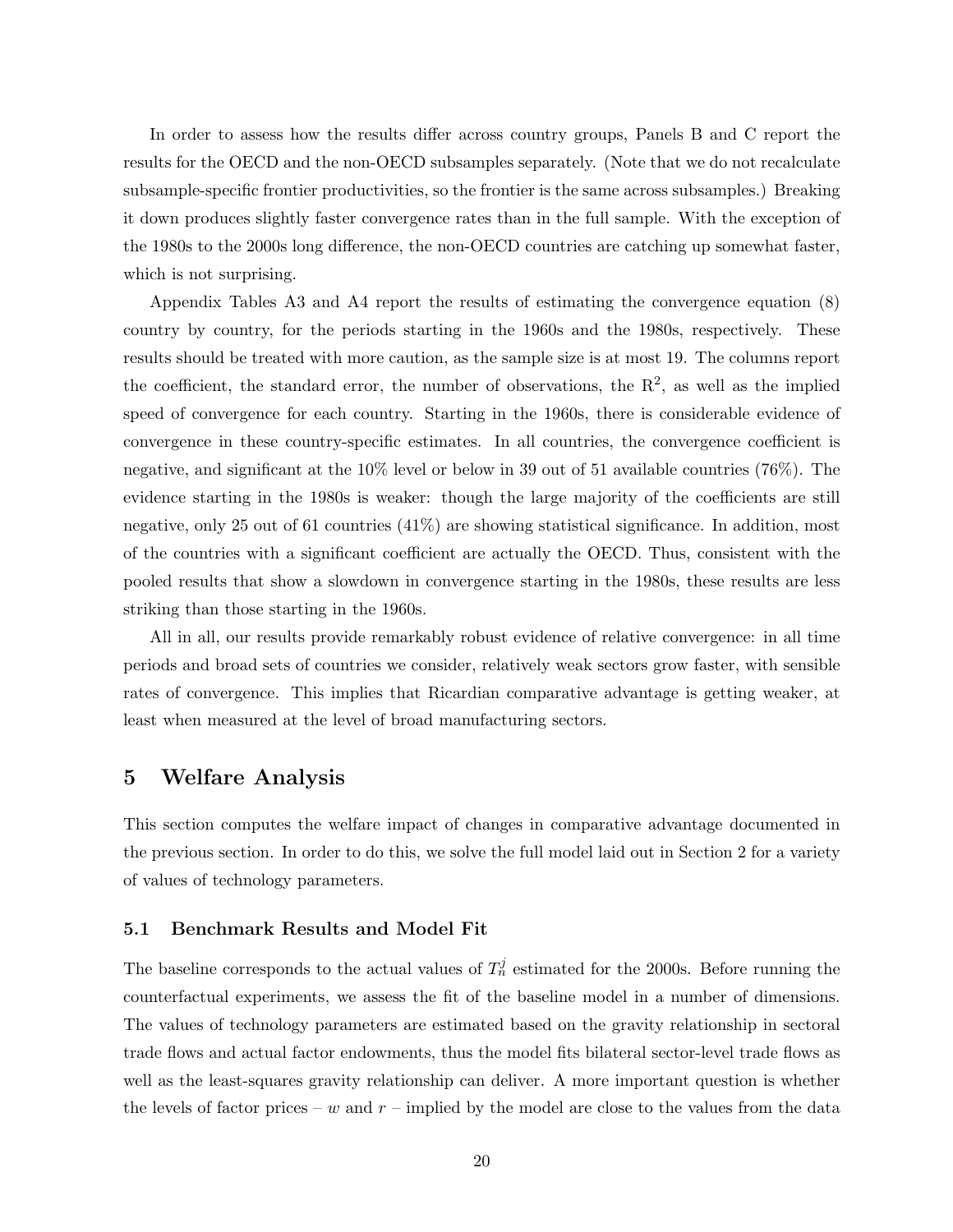used in calculating technology parameters. Table 6 compares  $w$ 's and  $r$ 's in the model and in the data for 2000s.<sup>13</sup> It is clear that the two are very close: the means and the medians match up quite well, and the correlation between model and data wages is 0.99. The correlation in  $r$ 's is slightly lower, but still quite high at 0.92.

Another metric by which to evaluate the model is overall trade flows. Though the model is based on matching bilateral sector-level trade flows, it may be that aggregating across different sectors and adding a nontradeable sector leads to biases when it comes to overall trade openness. The bottom panel compares manufacturing imports as a share of GDP in the model to the data.<sup>14</sup> We can see that the averages are extremely close, with both means and medians in the model and the data at roughly 20-22%. The correlation is not perfect, but very high at 0.74. Figure 3 presents the comparision of the three variables between the model and the data graphically.

### 5.2 Single-Country Counterfactual

We begin by evaluating the impact of each country's changes in comparative advantage on its own welfare. In order to do this, we solve the model while keeping comparative advantage fixed to the 1960s for one country at a time, and record the change in welfare for that country in the counterfactual relative to the baseline. This counterfactual exercise assumes that between the 1960s and today, each country's sectoral productivities relative to the world frontier grew at their geometric average rate, but comparative advantage remained the same as it was in the 1960s. Precisely, the counterfactual T's are calculated as:

$$
\frac{\left(T_n^j\right)_{\text{counterfactual}}}{\left(T_F^j\right)_{2000s}} = \frac{\left(T_n^j\right)_{1960s}}{\left(T_F^j\right)_{1960s}} \times \frac{\left(\prod_{k=1}^J (T_n^k/T_F^k)_{2000s}\right)^{\frac{1}{J}}}{\left(\prod_{k=1}^J (T_n^k/T_F^k)_{1960s}\right)^{\frac{1}{J}}},
$$

where  $T_F^j$  $\frac{d^j}{dF}$  is the world frontier in sector j, calculated as in Section 4.

The use of geometric averages has two appealing features. The first is that even though the counterfactual T's are calculated to keep their distance to the frontier, the geometric average of counterfactual  $T$ 's is equal to the geometric average of the country's actual  $T$ 's in the 2000s. This ensures that the normalization to the frontier does not induce movements up or down of the average productivity in the country, which would confound the meaning of our counterfactual exercise. The second appealing feature is that this formulation produces identical counterfactual T's whether the experiment is carried out on absolute T's or  $T^{1/\theta}$ 's, which are the mean productivities.<sup>15</sup>

<sup>&</sup>lt;sup>13</sup>Comparisons based on earlier decades deliver nearly identical results.

<sup>&</sup>lt;sup>14</sup>The data on manufacturing imports as a share of GDP come from the World Bank's World Development Indicators.

 $15$ We keep productivity in the nontradeable sector at the benchmark value in all the counterfactual experiments,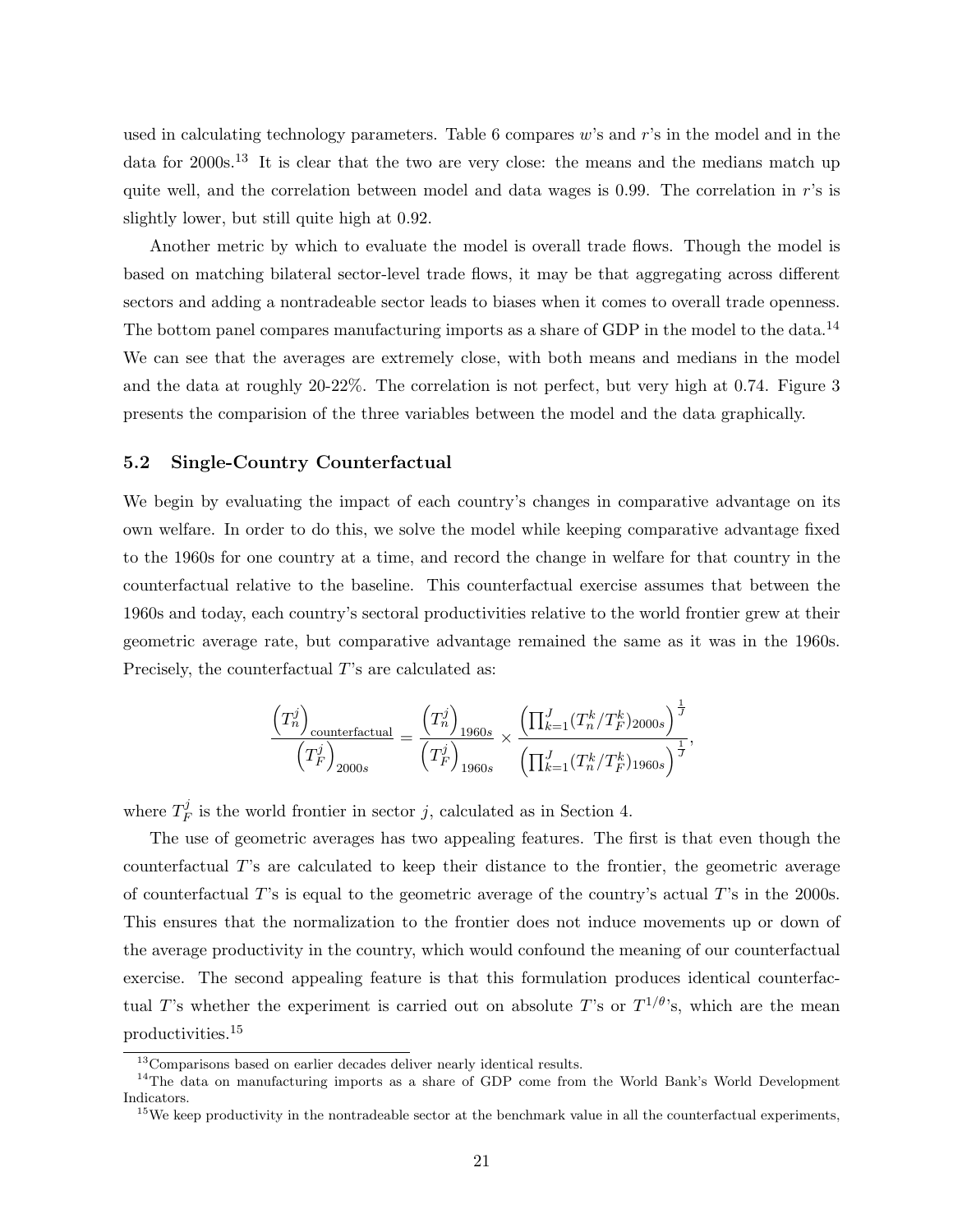Table 7 summarizes the results, separating the OECD and the non-OECD countries. The table reports the percentage changes in welfare, for the counterfactual relative to the benchmark. Thus, the positive median values in the first column indicate that on average, welfare would have been higher had comparative advantage not changed since the 1960s. This accords well with what is predicted by theory, given the pronounced weakening of comparative advantage we found in the data in Section 4. However, now we can quantify these effects: for the median OECD country, welfare would have been 1.7% higher had its comparative advantage not weakened. For the non-OECD, the impact very similar, 1.9% at the median.

The second notable aspect of the results is the large dispersion. Among the OECD countries, the standard deviation of welfare changes is 1.8%, while for the non-OECD, it is 2.5 times higher, 5.5%. Correspondingly, the OECD changes range from -0.5% to 5.6%, while for the non-OECD, the range is from −9.3% to 27%. Importantly, among the non-OECD countries, welfare changes range from large negative to large positive, indicating that heterogeneity across countries is firstorder.

To cross-check these results and compare magnitudes, the bottom panel of Table 7 reports the same summary statistics for the overall gains from trade compared to autarky for the 2000s in the baseline model. It appears that the welfare impact of the evolution of comparative advantage is on average of the same order of magnitude as the total gains from trade. For the median OECD country, the median gains from trade are 5.2%, while for the non-OECD countries, the median total gains from trade are 4.4%. In addition, there are important differences in the extent of variation of welfare gains from trade compared to welfare changes due to technological changes. In both groups of countries, the gains from trade have a standard deviation of about 3% and a range of about 11%: from a minimum of 1 to a maximum of 12%. For the OECD countries, the range of welfare changes due to technology is much smaller, with a standard deviation of less than 2%, and a range of 6 percentage points. However, for the non-OECD countries, technology changes matter much more: they have a standard deviation of 5.5%, and a range of nearly 40 percentage points. In addition, while gains from trade are  $-$  of course  $-$  always positive, the welfare impact of technological changes takes on both positive and negative values.

How can we make sense of such a wide variation? Theory predicts that on average, countries experiencing a weakening in comparative advantage should see a reduction in welfare, and countries with a strengthening comparative advantage should be better off. We can verify this by correlating the welfare change implied by the counterfactual exercise to our empirical measures of weakening/strengthening of comparative advantage. Figure 4 presents the results. It plots the change in welfare in the counterfactual relative to the benchmark against the percentage change in the coefficient of variation in a country's  $T^{1/\theta}$ 's calculated in the previous section. An fall in

since our focus is on the welfare impact of changes in comparative advantage.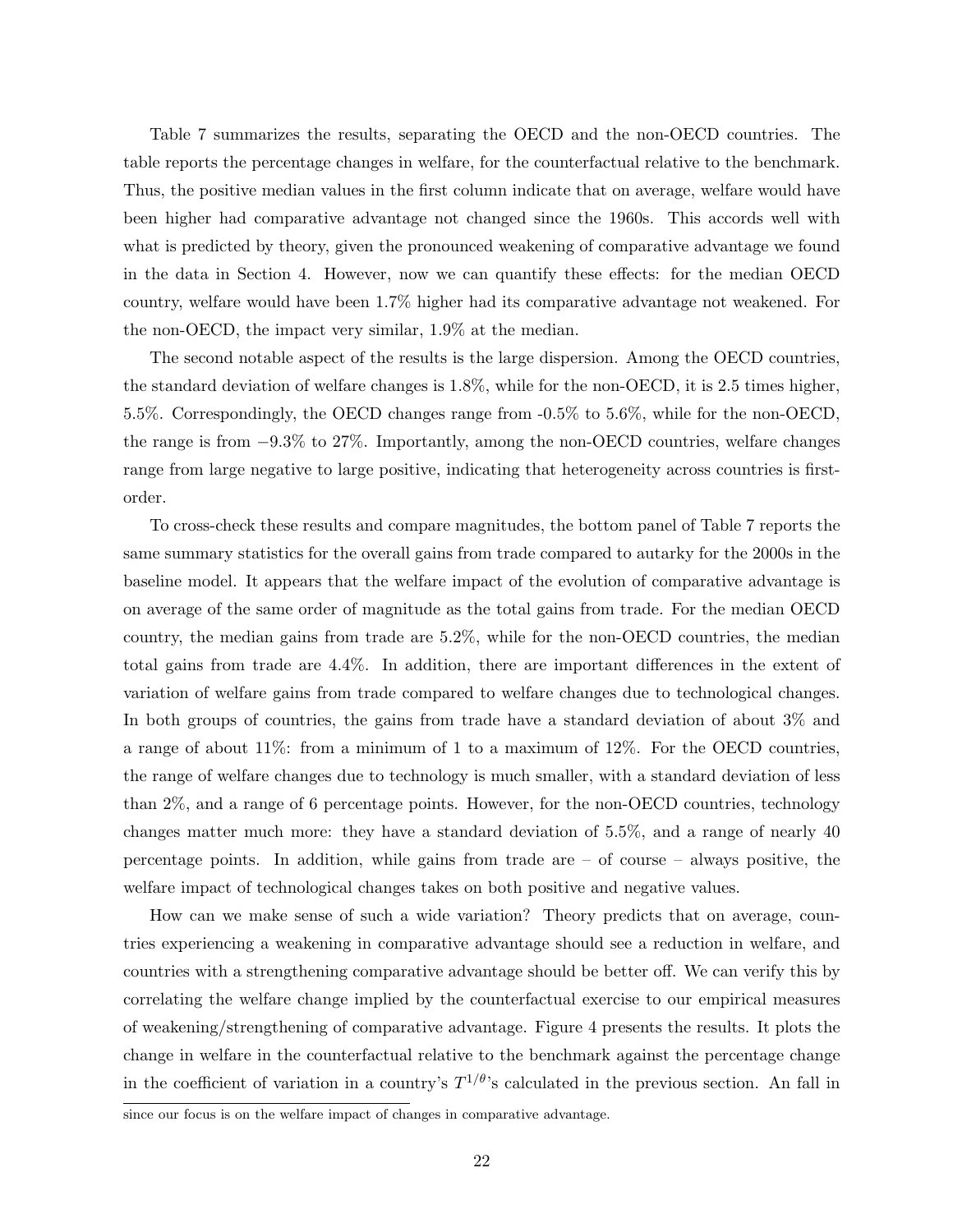the coefficient of variation implies that dispersion across sectoral productivities decreased in a country over time – a weakening of comparative advantage. We should expect these countries to on average have higher welfare in the counterfactual that instead fixes comparative advantage to its initial value. Figure 4 confirms this conjecture: there is a pronounced negative relationship between these two variables, with a correlation of  $-0.5^{16}$ 

### 5.3 Global Counterfactual

The preceding counterfactual describes the impact of changes in comparative advantage in an individual country on welfare in the country itself. Consistent with the simple intuition gleaned from theory, our empirical finding of weakening comparative advantage also implies that on average, a country would have been better off keeping its 1960s comparative advantage, given the technological change actually observed elsewhere in the world. A complementary, and equally interesting question is what would have happened to all countries had comparative advantage been stuck in the 1960s in every country in the world. Panel A of Table 8 reports the welfare results of this counterfactual. It summarizes the percentage change in welfare that would have resulted had the entire world kept its comparative advantage the same as in the 1960s. Once again, a positive number means that welfare is higher in the counterfactual relative to the benchmark: in this case a country is better off living in the counterfactual world.

On average, while we still find that countries are worse off, these welfare losses are smaller than those in the previous counterfactual, in which only one country's comparative advantage was fixed at the 1960s. The median welfare loss to the OECD is 1.2%, and for the non-OECD 0.6%. The range of outcomes is similar, however. For the non-OECD countries, welfare in the counterfactual ranges from a 9.7% gain to a 22.3% loss. For the OECD, the range of outcomes narrows somewhat.

The preceding two sets of results point to the first-order role of trading partners' evolution of comparative advantage for each country's welfare: the welfare loss from technological change is smaller if everyone's technology is evolving, compared to the case in which only one country is changing its comparative advantage. In the next exercise, we sort out which types of trading partners turn out to be most important for a country's welfare. For instance, it is often suggested that changes in comparative advantage in developing countries can reduce welfare in developed ones (see Samuelson 2004, for a recent example). In order to evaluate this claim, we break up the overall welfare effect into two large groups: that driven by technology changes in the OECD, and in the non-OECD. To do this, we run two additional counterfactual exercises: in the first, we keep the comparative advantage in the OECD countries fixed as in the 1960s, and let the non-OECD

 $16$ This correlation is virtually unchanged if outlier Indonesia is excluded.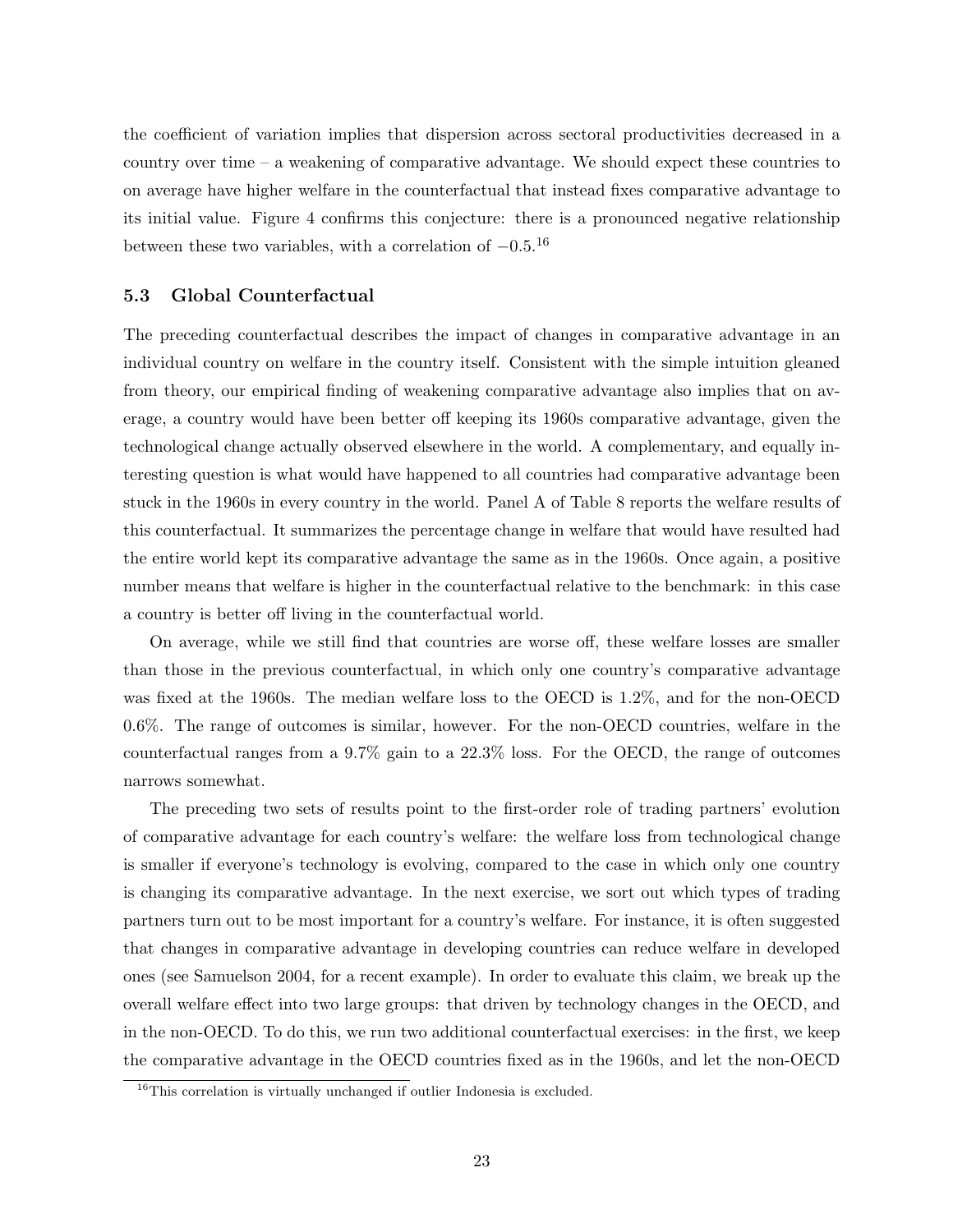countries' comparative advantage evolve as it did in the data. This exercise reveals the welfare changes in all of the countries in the world that are due to the evolution of comparative advantage in the OECD only. In the second counterfactual, we keep the non-OECD comparative advantage fixed to the 1960s instead, and let the OECD technology evolve as it did in the data.

Panels B and C of Table 8 report the results. The patterns are striking: observed changes in OECD comparative advantage tended to hurt the OECD countries, but had virtually no effect on the non-OECD countries. The median impact of OECD technological change on the non-OECD countries is 0.0%, and the range is also tiny, from -0.5% to 0.7%. The same is true of the non-OECD technical change: it tended to lower welfare within that group, and had virtually no impact on the OECD.

Figure 5(a) plots for the OECD countries the welfare changes implied by the evolution of comparative advantage in the OECD only on the y-axis against the total welfare changes from the evolution of comparative advantage in the entire world. Figure 5(b) plots instead the changes in welfare in the OECD due to the non-OECD countries' evolution of comparative advantage. For ease of interpretation, we add a 45-degree line to both plots. Virtually all of the total welfare change in the OECD is driven by changes in comparative advantage in the OECD itself, as shown in Figure 5(a). By contrast, the non-OECD impact on the OECD is virtually zero for almost all countries. These results imply that while it is true that changes in comparative advantage can lower welfare, for the OECD welfare changes are driven almost exclusively by what happens within that group of countries. These results are due in part to the fact that trade between the OECD countries still accounts for the majority of world trade, and thus the OECD countries are almost always each other's largest trading partners.

Figure 6 repeats the exercise for the non-OECD country group. In Figure 6(a), we plot the non-OECD welfare change in that is due to the OECD comparative advantage changes against the total welfare change. In Figure  $6(b)$ , we instead plot the welfare change due to the non-OECD comparative advantage changes. The results are remarkable: among the non-OECD countries, most welfare changes are driven by the non-OECD comparative advantage changes, with virtually no impact from changes in the OECD.

These numbers cannot be explained by the preponderance of trade in this group of countries, since the non-OECD–non-OECD trade is the smallest category of world trade, much lower than the OECD–non-OECD trade. What would be the intuition for these results? Closer inspection of the productivity estimates reveals, not surprisingly, that the frontier productivity in all sectors and decades belongs to the OECD countries. Thus, from the perspective of a non-OECD country trading with the OECD as a group, it essentially always faces trade with the world frontier. While across decades, the particular OECD countries that occupy the frontier position may change, for a typical developing country these changes in comparative advantage in individual OECD countries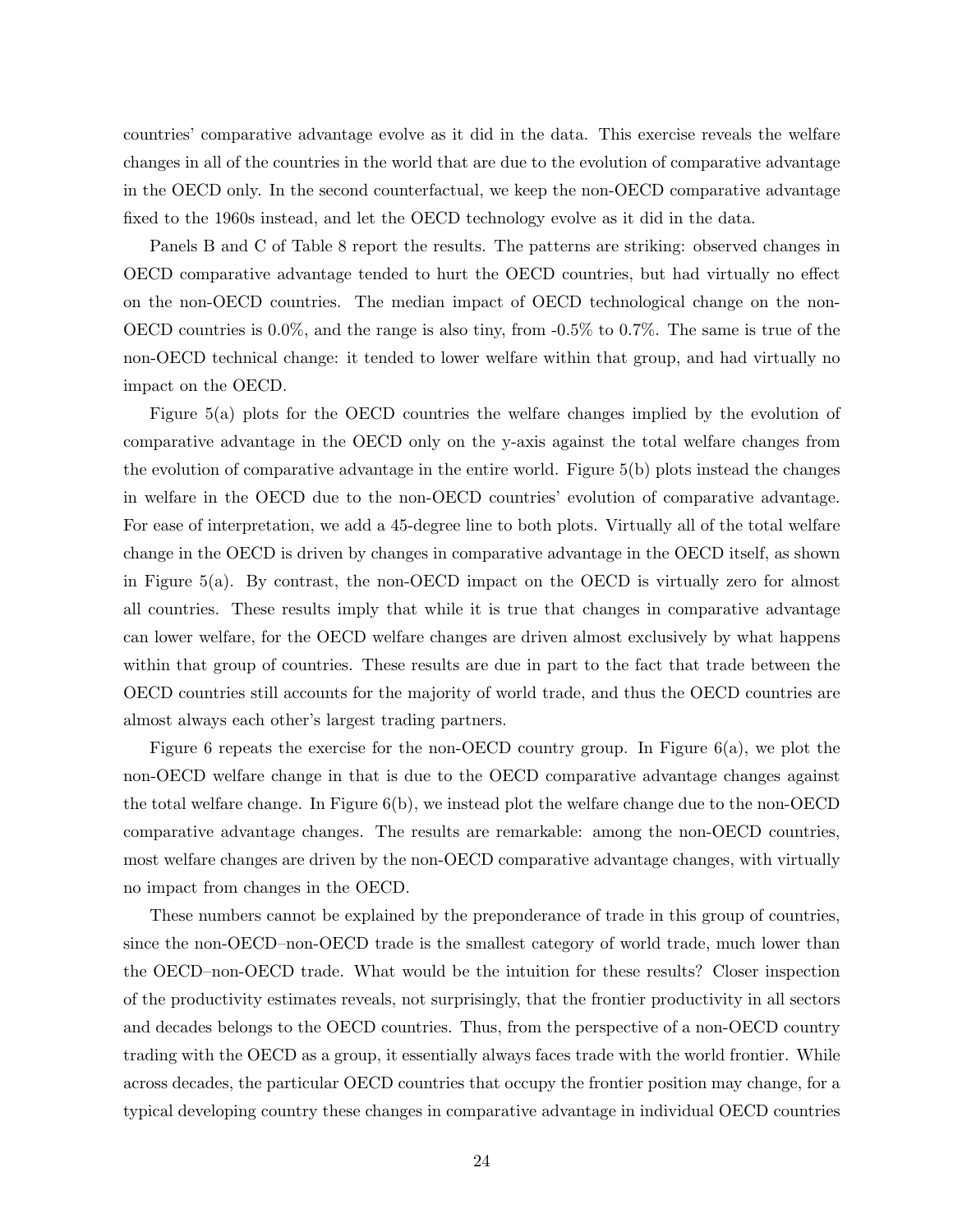turn out not to matter much.

### 5.4 Changes in Comparative Advantage and Trade Volumes

A related aspect of weakening comparative advantage is its impact on trade volumes. Intuition based on simple theory tells us that when comparative advantage weakens, trade volumes should decrease. We confirm this in Table 9, which reports the absolute change in the ratio of imports to GDP in the counterfactual compared to the benchmark. Panel A reports the results for the change in the imports/GDP ratio under the first counterfactual, in which only one country's comparative advantage is kept fixed to the 1960s, while all other countries' sectoral productivities are the same as estimated in the data. For the OECD countries, imports are 1.9 percentage points of GDP higher in the counterfactual compared to the baseline, a proportional increase of about 10% relative to what is observed in the data. For the non-OECD countries, the change is even larger, 4.2 percentage points of GDP, or about a 20% change in trade openness compared to the baseline. Panel B of Table 9 reports the results for the second counterfactual, in which the worldwide relative technology is fixed to the 1960s. Here, the increase is slightly more subdued, 1.8 percentage points of GDP for the OECD, and 2.6 percentage points of GDP for the non-OECD.

# 6 Conclusion

How does technology evolve over time, and what are the consequences of technological change? In the growth literature, it is widely recognized that economic growth is driven in large part by productivity growth, making it the key force for improvements in welfare. However, when relative technology differences are a source of international trade as in the Ricardian world, the welfare impact of technological progress depends on which sectors grow in which countries.

This paper starts by estimating comparative advantage in a sample of some 75 countries, 19 sectors, and 5 decades, 1960s to today. We document a striking pattern in the data: in the world as a whole, comparative advantage is getting weaker over time. This effect is present in all time periods and major country groups: within a country, sectors with the lowest initial relative productivity experience systematically faster productivity growth than sectors with highest initial productivity. This empirical finding opens the door to the theoretical possibility that this type of uneven technological progress can actually reduce welfare in the trading countries. Calibrating the model and solving for the counterfactual scenario in which comparative advantage is instead fixed at its initial-period values, we indeed find that welfare was reduced by weakening comparative advantage. The average impact is large, roughly the same order of magnitude as the total gains from trade for these countries in the 2000s.

In developed countries, the typical worry is that rapid technological catch-up in developing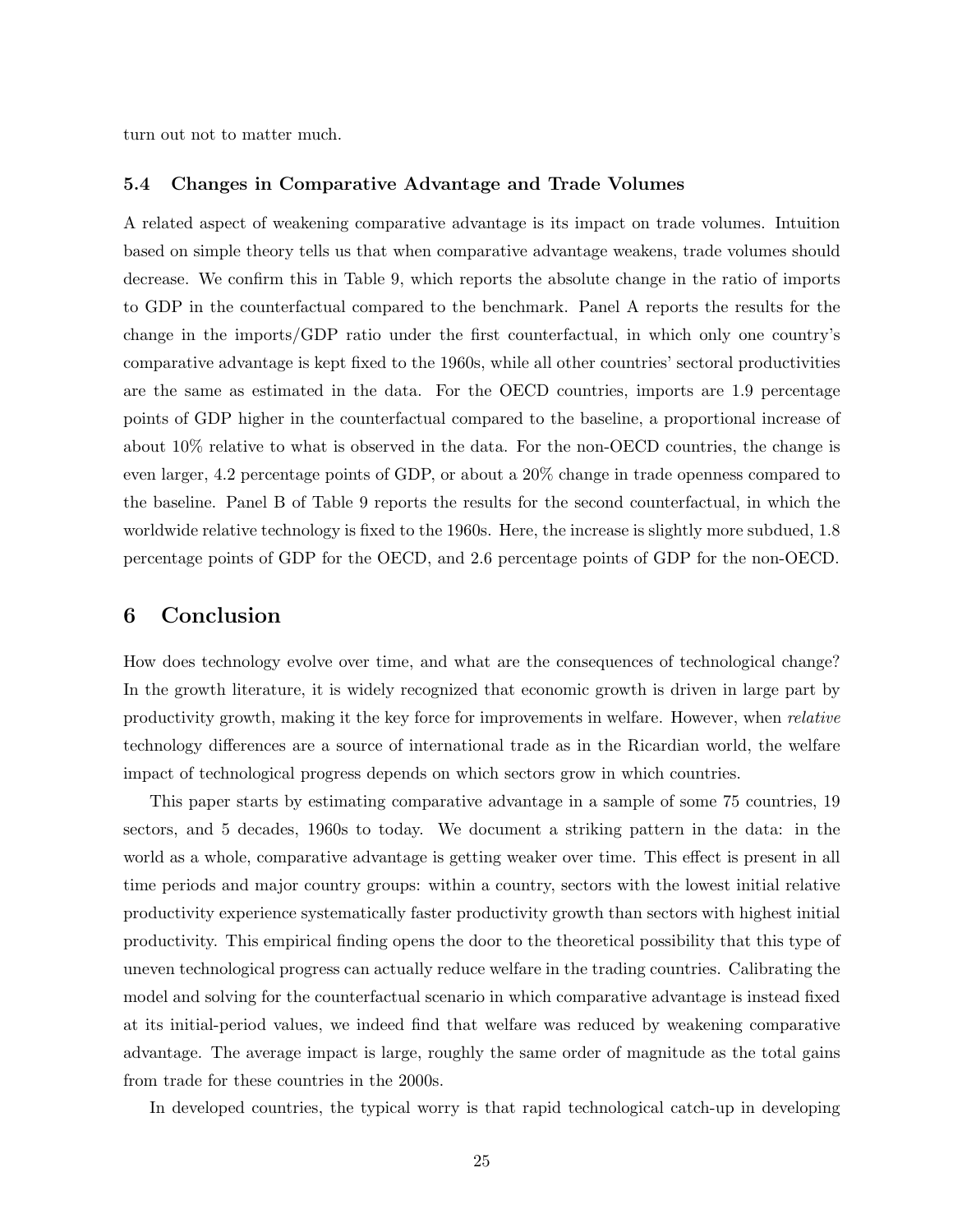world can lower welfare through this channel. However, we find that nearly all of the welfare impact for the OECD countries comes from changes in comparative advantage within the OECD. Thus, while the negative welfare impact of uneven technological change is very much a feature of the data, for developed countries the culprit is not the poor countries, but rather the rich countries themselves.

The focus of this paper is on measuring how comparative advantage has evolved, and quantifying the welfare impact of this evolution. This exercise leaves open the question of what are the forces driving technological progress and diffusion across countries at the sectoral level. One direction of future research will explore the theoretical mechanisms that could endogenize the patterns that we uncover. The other direction will identify empirically the factors that can account for the evolution of comparative advantage, such as import or export competition, the nature of trading partners, industrial policy, and so on. These two directions are complementary and fruitful avenues for future research.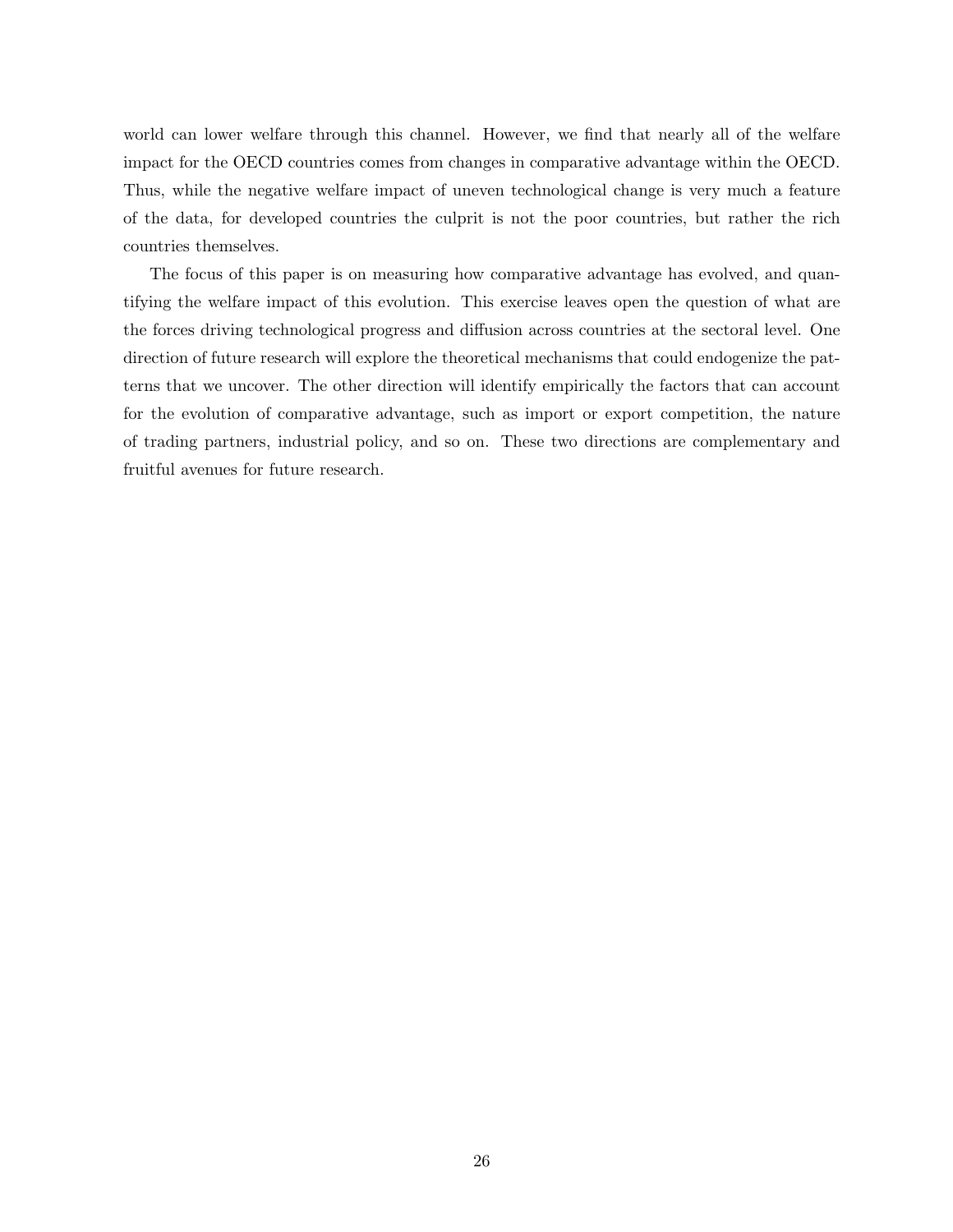# Appendix A Comparison of Estimated T's with Measured TFP

This Appendix compares the productivity estimates obtained by our procedure and used throughout the paper with estimates of measured TFP that can be obtained directly. Estimating sectoral measured TFP requires data on total output, employment, capital stocks, and intermediate input usage, all in real terms, by sector. This information is only available at sector level and on a consistent basis for many countries through the OECD Structural Analysis (STAN) database. We first compute sectoral capital stocks using data on real investment and the perpetual inventory method, a sectoral equivalent of the procedure described in Section 3.3 for building aggregate capital stocks.<sup>17</sup> We then proceed to compute sector-level measured TFP from data on total output, employment, capital and inputs following equation (6), for all the countries for which required data are available. The set of countries and sectors for which this measured TFP can be computed is not large. There are only 12 countries with all the required data in at least some sectors: Austria, Belgium, Czech Republic, Denmark, Finland, France, Greece, Italy, Norway, Slovenia, Sweden, and United States.<sup>18</sup> The data are in principle available for the period 1970-2008, though in practice earlier years are often not available in individual countries.<sup>19</sup>

It is now well understood that differences in trade openness across sectors will affect measured TFP systematically (see Finicelli et al. 2009a, and Section 3.2). To go from measured TFP to true underlying TFP, we apply the Finicelli et al. (2009a) correction specified for the U.S. in equation (7) to all countries and sectors.

We then correlate the TFP values estimated based on STAN with the T's from our baseline procedure. We present the comparison for the 2000s, as the latest time period has the largest number of observations, and the measures of capital stocks are also more reliable. Panel A of Table A8 reports, for each sector, the Spearman rank correlation between the two measures. These tend to be high: both the mean and median correlations across sectors are 0.6. The last column reports the number of countries for which STAN-based TFP is available in each sector. We can see that most sectors only have information for less than 10 countries. To make more efficient use of the data, we next pool the sectors and examine the correlation between the two productivity measures in a regression framework:

$$
\log \text{TFP-STAN}_n^j = \beta \log \left( T_n^j \right)^{1/\theta} + \delta_n + \delta_j + \epsilon_{nj},
$$

<sup>&</sup>lt;sup>17</sup>Though the STAN database contains a variable for sectoral capital stock, it is only available for 6 countries.

 $18$ In practice, the main bottleneck appears to be data on investment, and therefore capital stocks.

<sup>&</sup>lt;sup>19</sup>An alternative source of sector-level productivity estimates is the Groningen Growth and Development Centre Productivity Level Database (http://www.ggdc.net/databases/levels.htm). These data are available only at a single point in time, 1997. The database reports levels of multifactor productivity relative to the U.S. for 12 manufacturing sectors and 19 developed countries. We repeated the analysis below using the Groningen data instead. Though the sector-level correlations were somewhat lower than what is reported for STAN, the coefficients from the fixed effects regression were more significant, and the Partial  $R<sup>2</sup>$  higher than for STAN.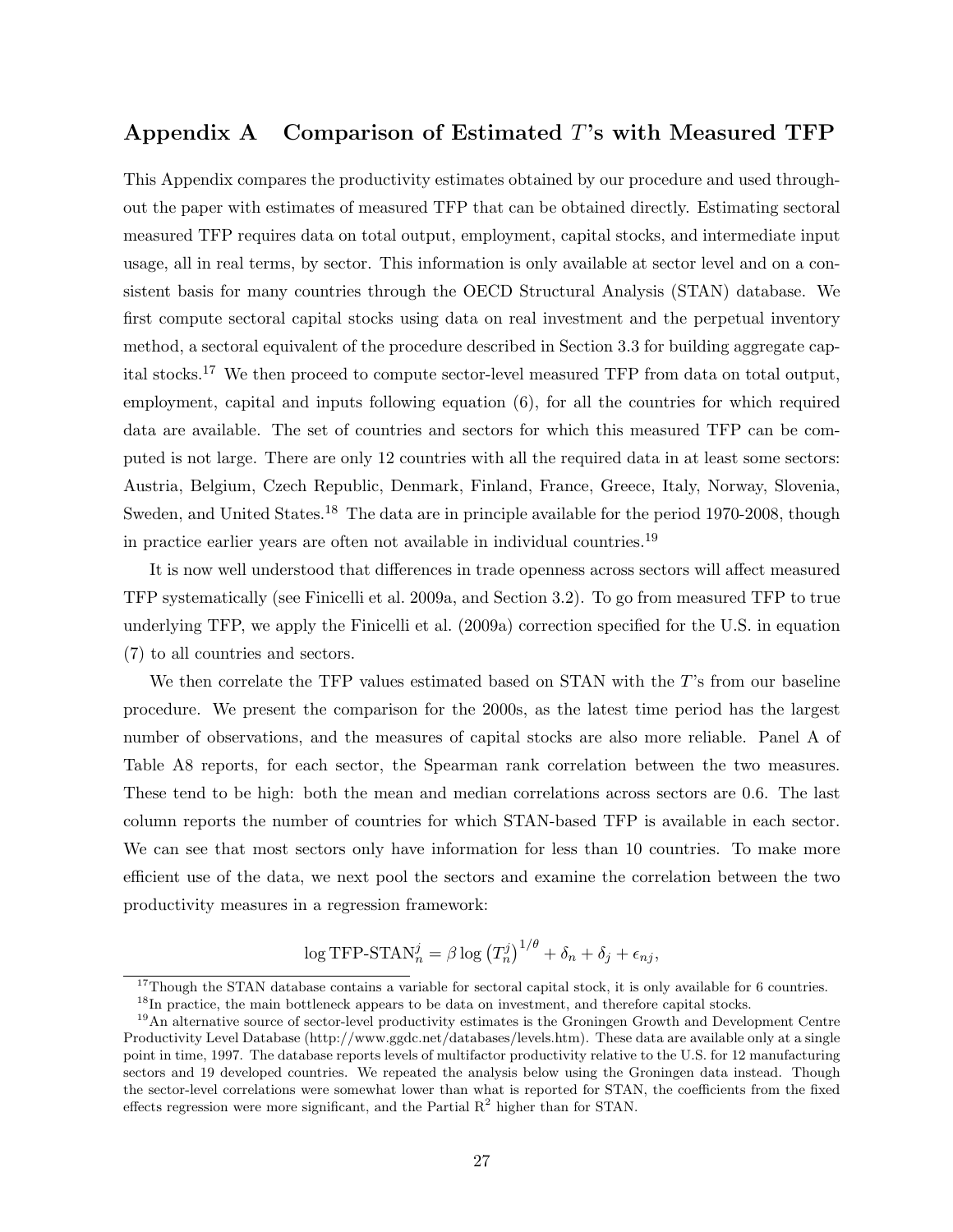where TFP-STAN<sup>j</sup> is the TFP as implied by the STAN data, and  $T_n^j$  is as defined in the rest of the paper. The specification includes both country and sector effects, and thus the average productivity levels in individual countries and sectors are netted out. Panel B of Table A8 reports the results. The first column reports the simple bivariate regression of the two measures. The coefficient is close to 1 and highly statistically significant. The correlation between the two variables is 0.341. The second column adds sector effects. The coefficient remains statistically significant at the 1% level, and the partial correlation, obtained after netting the sector effects from both measures of productivity, is much higher at 0.583. Not surprisingly, this is essentially the same as the average correlation within an individual sector in Panel A. Finally, column (3) includes both sector and country effects. The coefficient of interest is significant at the 6.1% level, with the t-statistic of 1.89. With country and sector fixed effects, the overall  $\mathbb{R}^2$  is about 0.85. Given that, it is remarkable that the partial correlation between the two measures, after controlling for both country and sector effects is 0.175. Thus, even after netting out all the sector and country effects, the association between these two variables is close and statistically significant. We conclude from this exercise that our estimation procedure that relies on bilateral trade to measure productivity delivers results that are in line with the more conventional approaches.

# Appendix B Solution Algorithm

Given  $\{L_n, K_n, \{T_n^j\}_{j=1}^{J+1}, \xi_n\}_{n=1}^N$ ,  $\{\varepsilon, \alpha_j, \theta, \beta_j, \{\gamma_{k,j}\}_{k=1}^{J+1}, \{d_{ni}^j\}_{N\times N}\}_{j=1}^{J+1}$ , and  $\eta$ , we compute the competitive equilibrium of the model as follows.

- 1. Guess  $\{w_n, r_n\}_{n=1}^N$ .
	- Compute prices from the following equations:

$$
c_n^j = \left(w_n^{\alpha_j} r_n^{1-\alpha_j}\right)^{\beta_j} \left(\prod_{k=1}^{J+1} \left(p_n^k\right)^{\gamma_{k,j}}\right)^{1-\beta_j} \text{ for all } n \in \{1, ..., N\} \text{ and } j \in \{1, ..., J+1\},
$$
  

$$
\Phi_n^j = \sum_{i=1}^N T_i^j \left(c_i^j d_{ni}^j\right)^{-\theta} \text{ for all } n \in \{1, ..., N\} \text{ and } j \in \{1, ..., J\},
$$
  

$$
\Phi_n^{J+1} = T_n^{J+1} \left(c_n^{J+1}\right)^{-\theta} \text{ for all } n \in \{1, ..., N\},
$$
  

$$
p_n^j = \Gamma\left(\Phi_n^j\right)^{-\frac{1}{\theta}} \text{ for all } n \in \{1, ..., N\} \text{ and } j \in \{1, ..., J+1\},
$$
  

$$
P_n = B_n \left(\sum_{j=1}^J \omega_j (p_n^j)^{1-\eta}\right)^{\frac{1}{1-\eta}\xi_n} (p_n^{J+1})^{1-\xi_n} \text{ for all } n \in \{1, ..., N\}.
$$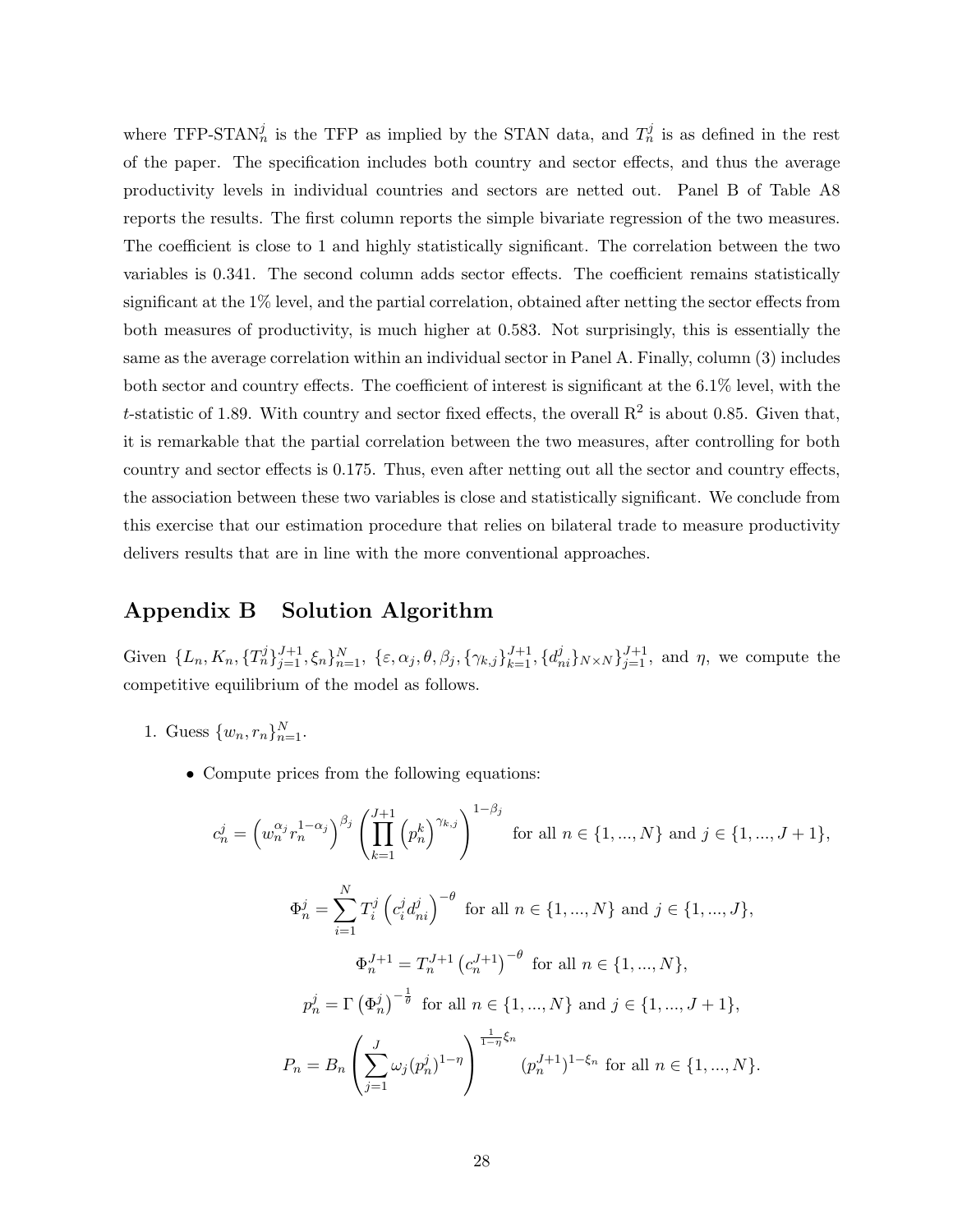• Compute the final demand as follows: for any country  $n$ ,

$$
Y_n^j = \xi_n \frac{w_n L_n + r_n K_n}{p_n^j} \frac{\omega_j (p_n^j)^{1-\eta}}{\sum_{k=1}^J \omega_k (p_n^k)^{1-\eta}}, \text{ for all } j = \{1, ..., J\},
$$

$$
Y_n^{J+1} = (1 - \xi_n) \frac{w_n L_n + r_n K_n}{p_n^{J+1}}.
$$

• Compute the trade shares  $\pi_{ni}^j$  as follows:

$$
\pi_{ni}^j = \frac{T_i^j \left( c_i^j d_{ni}^j \right)^{-\theta}}{\Phi_n^j}.
$$

 $\bullet$  Compute the total demand as follows: for any country  $n$  and any sector  $j$ 

$$
p_n^j Y_n^j + \sum_{k=1}^J (\sum_{i=1}^N Q_i^k p_i^k \pi_{in}^k)(1 - \beta_k) \gamma_{j,k} + Q_n^{J+1} p_n^{J+1} (1 - \beta_{J+1}) \gamma_{j,J+1} = p_n^j Q_n^j.
$$

• Compute the factor allocations across sectors as follows: for any country  $n$ ,

$$
\sum_{i=1}^{N} p_i^j Q_i^j \pi_{in}^j = \frac{w_n L_n^j}{\alpha_j \beta_j} = \frac{r_n K_n^j}{(1 - \alpha_j)\beta_j}, \text{ for all } j = \{1, ..., J\},
$$
  

$$
p_n^{J+1} Q_n^{J+1} = \frac{w_n L_n^{J+1}}{\alpha_{J+1} \beta_{J+1}} = \frac{r_n K_n^{J+1}}{(1 - \alpha_{J+1})\beta_{J+1}}.
$$

2. Update  $\{w'_n, r'_n\}_{n=1}^N$  with the feasibility conditions for factors: for any n,

$$
\sum_{j=1}^{J+1} L_n^j = L_n, \quad \sum_{j=1}^{J+1} K_n^j = K_n.
$$

3. Repeat the above procedures until  $\{w'_n, r'_n\}_{n=1}^N$  is close enough to  $\{w_n, r_n\}_{n=1}^N$ .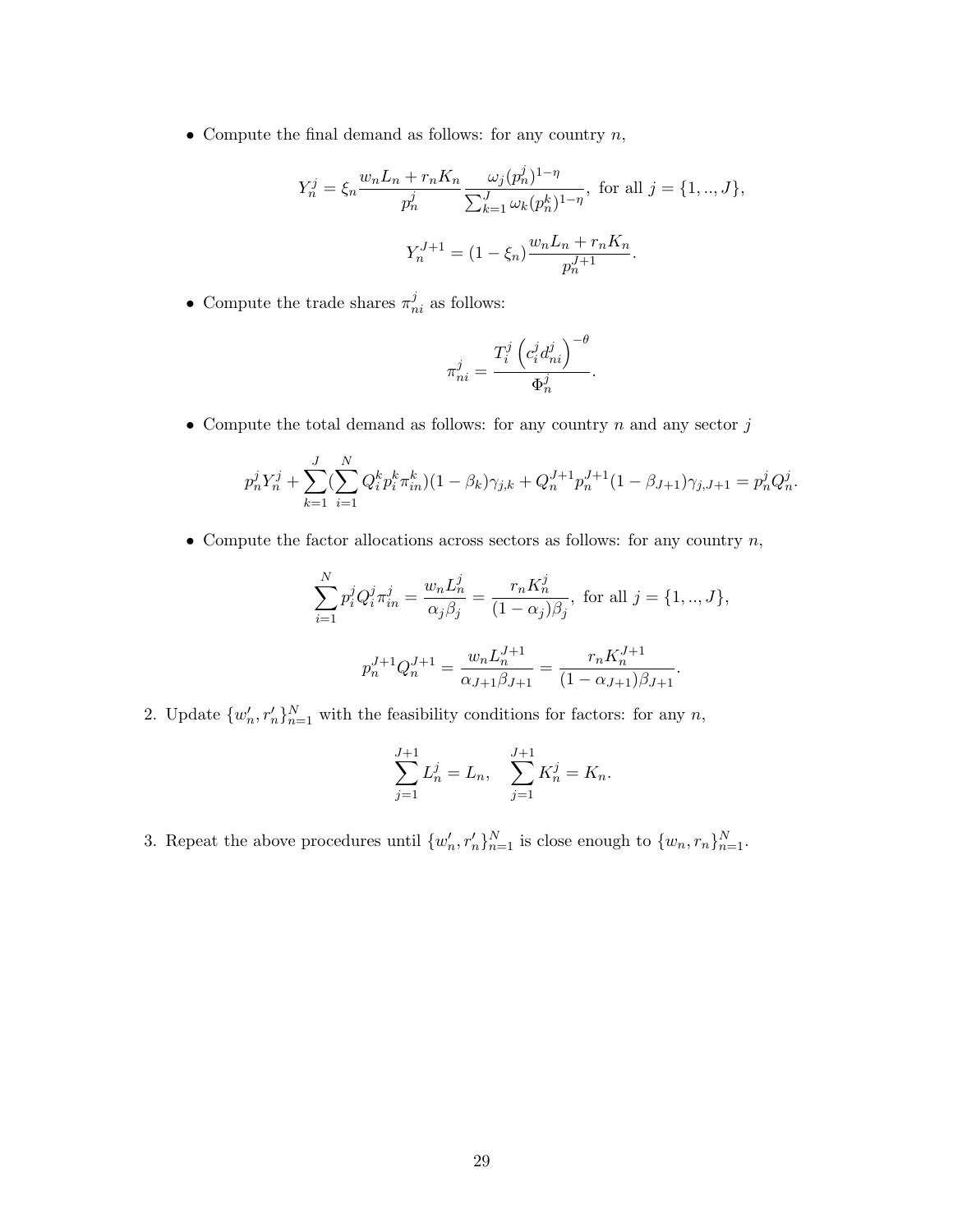# References

- Barro, Robert J., "Economic Growth in a Cross Section of Countries," Quarterly Journal of Economics, May 1991, 106 (2), 407–443.
- and Xavier Sala-i-Martin, "Convergence," *Journal of Political Economy*, April 1992, 100 (2), 223–251.
- Bartelsman, Eric J. and Wayne Gray, "The NBER Manufacturing Productivity Database," October 1996. NBER Technical Working Paper 205.
- Bernanke, Ben and Refet Gürkaynak, "Is Growth Exogenous? Taking Mankiw, Romer, and Weil Seriously," NBER Macroeconomics Annual, 2001, 16, 11–57.
- Bernard, Andrew B. and Charles I. Jones, "Technology and Convergence," Economic Journal, July 1996a, 106, 1037–1044.
- and  $\Box$ , "Comparing Apples to Oranges: Productivity Convergence and Measurement Across Industries and Countries," American Economic Review, December 1996b, 86, 1216– 1238.
- Berthelon, Matias and Caroline Freund, "On the Conservation of Distance in International Trade," Journal of International Economics, July 2008, 75 (2), 310–320.
- Bloom, Nicholas, Mirko Draca, and John Van Reenen, "Trade Induced Technical Change: The Impact of Chinese Imports on Innovation, Diffusion and Productivity," January 2011. NBER WP 16717.
- , Paul Romer, and John Van Reenen, "A Trapped Factors Model of Innovation," October 2010. Mimeo, Stanford University and LSE.
- Brezis, Elise S., Paul R. Krugman, and Daniel Tsiddon, "Leapfrogging in International Competition: A Theory of Cycles in National Technological Leadership," American Economic Review, December 1993, 83 (5), 1211019.
- Burstein, Ariel and Jonathan Vogel, "Globalization, Technology, and the Skill Premium," October 2009. mimeo, UCLA and Columbia University.
- Caliendo, Lorenzo and Fernando Parro, "Estimates of the Trade and Welfare Effects of NAFTA," January 2010. mimeo, University of Chicago.
- Carrère, Céline, Olivier Cadot, and Vanessa Strauss-Kahn, "Export Diversification: What's behind the Hump?," November 2009. Forthcoming, Review of Economics and Statistics.
- Caselli, Francesco, "Accounting for Cross-Country Income Differences," in Steven Durlauf Philippe Aghion, ed., *Handbook of Economic Growth*, Vol. 1, Elsevier-North Holland, 2005, chapter 9, pp. 679–741.
	- and James Feyrer, "The Marginal Product of Capital," Quarterly Journal of Economics, May 2007, 122 (2), 535–568.
- Chor, Davin, "Unpacking Sources of Comparative Advantage: A Quantitative Approach," June 2010. Forthcoming, Journal of International Economics.
- Costinot, Arnaud, Dave Donaldson, and Ivana Komunjer, "What Goods Do Countries Trade? A Quantitative Exploration of Ricardo's Ideas," July 2010. mimeo, MIT and U.C. San Diego.
- di Giovanni, Julian and Andrei A. Levchenko, "Putting the Parts Together: Trade, Vertical Linkages, and Business Cycle Comovement," American Economic Journal: Macroeconomics, April 2010, 2 (2), 95–124.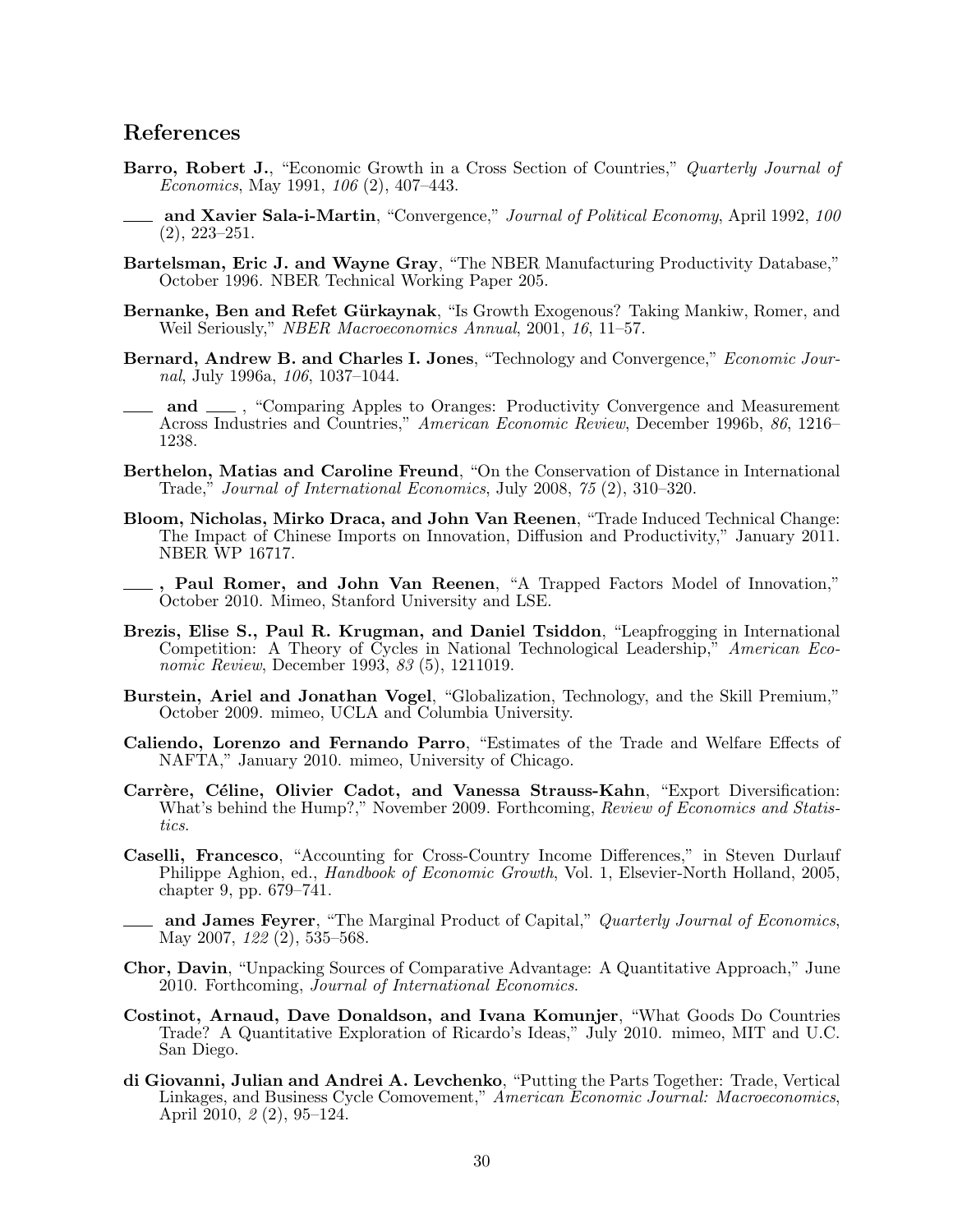- Do, Quy-Toan and Andrei A. Levchenko, "Comparative Advantage, Demand for External Finance, and Financial Development," Journal of Financial Economics, December 2007, 86 (3).
- Eaton, Jonathan and Samuel Kortum, "Technology, Geography, and Trade," Econometrica, September 2002, 70 (5), 1741–1779.
	- ., Brent Neiman, and John Romalis, "Trade and the Global Recession," July 2010. mimeo, Penn State University and University of Chicago.
- Finicelli, Andrea, Patrizio Pagano, and Massimo Sbracia, "Ricardian Selection," October 2009a. Bank of Italy Temi di Discussione (Working Paper) No. 728.
- $\Box$ , and  $\Box$ , "Trade-revealed TFP," October 2009b. Bank of Italy *Temi di Discussione* (Working Paper) No. 729.
- Hall, Robert and Charles Jones, "Why Do Some Countries Produce So Much More Output per Worker then Others," Quarterly Journal of Economics, 1999, 114, 83–116.
- Hausmann, Ricardo and Bailey Klinger, "The Structure of the Product Space and the Evolution of Comparative Advantage," April 2007. CID Working Paper No. 146.
- Heston, Alan, Robert Summers, and Bettina Aten, "Penn World Table Version 6.1," October 2002. Center for International Comparisons at the University of Pennsylvania (CICUP).
- Hicks, John, "An Inaugural Lecture," Oxford Economic Papers, 1953, 5 (2), 117–135.
- Hsieh, Chang-Tai and Ralph Ossa, "A global view of productivity growth in China," June 2010. mimeo, University of Chicago.
- Hummels, David, Jun Ishii, and Kei-Mu Yi, "The Nature and Growth of Vertical Specialization in World Trade," Journal of International Economics, June 2001, 54, 75–96.
- Hymans, Saul H. and Frank P. Stafford, "Divergence, Convergence, and the Gains from Trade," Review of International Economics, 1995, 3 (1), 118–123.
- Imbs, Jean and Romain Wacziarg, "Stages of Diversification," American Economic Review, March 2003, 93 (1), 63–86.
- Jones, Ronald, "Technical Progress and Real Income in a Ricardian Trade Model," in Ronald Jones, ed., Internarional Trade: Essays in Theory, Amsterdam: North-Holland, 1979.
- Keller, Wolfgang, "International Technology Diffusion," Journal of Economic Literature, September 2004, 42 (3), 752–782.
- Klenow, Peter J. and Andrés Rodríguez-Clare, "The Neoclassical Revival in Growth Economics: Has It Gone Too Far?," NBER Macroeconomics Annual, 1997, 12, 73–103.
- Krugman, Paul, "A Model of Innovation, Technology Transfer, and the World Distribution of Income," Journal of Political Economy, April 1979, 87 (2), 253–66.
- , "The narrow moving band, the Dutch disease, and the competitive consequences of Mrs. Thatcher: Notes on trade in the presence of dynamic scale economies," Journal of Development Economics, 1987, 27 (1-2), 41–55.
- Proudman, James and Stephen Redding, "Evolving Patterns of International Trade," Review of International Economics, 2000,  $\overline{\mathcal{S}}(3)$ , 373–396.
- Quah, Danny, "Galton's Fallacy and Tests of the Convergence Hypothesis," Scandinavian Journal of Economics, December 1993, 95 (4), 427–443.
- Rose, Andrew K., "Do We Really Know That the WTO Increases Trade?," American Economic Review, March 2004, 94 (1), 98–114.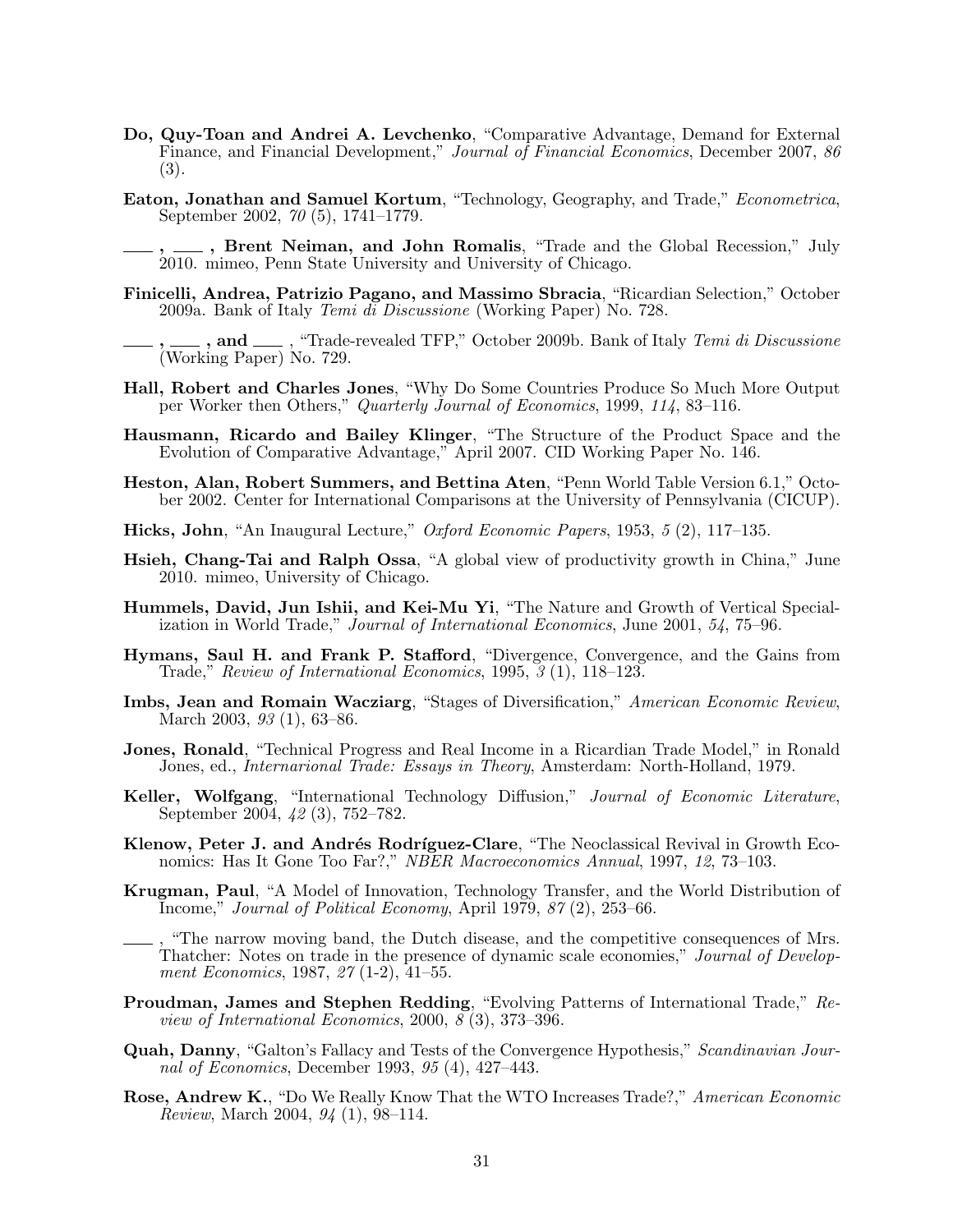- Samuelson, Paul A., "Where Ricardo and Mill Rebut and Confirm Arguments of Mainstream Economists Supporting Globalization," Journal of Economic Perspectives, 2004, 18 (3), 135– 146.
- Shikher, Serge, "Putting industries into the Eaton-Kortum model," July 2004. Forthcoming, Journal of International Trade and Economic Development.
- , "Accounting for International Trade," August 2005. mimeo, Suffolk University.
- , "Capital, technology, and specialization in the neoclassical model," November 2010. Forthcoming, Journal of International Economics.
- Simonovska, Ina and Michael E. Waugh, "The Elasticity of Trade: Estimates and Evidence," December 2010. Mimeo, UC Davis and NYU.
- Waugh, Michael, "International Trade and Income Differences," 2009. Forthcoming, American Economic Review.
- Yi, Kei-Mu and Jing Zhang, "Structural Change in an Open Economy," April 2010. Mimeo, Federal Reserve Bank of Philadelphia and University of Michigan.
- Young, Alwyn, "Learning by Doing and the Dynamic Effects of International Trade," Quarterly Journal of Economics, May 1991, 106 (2), 369–405.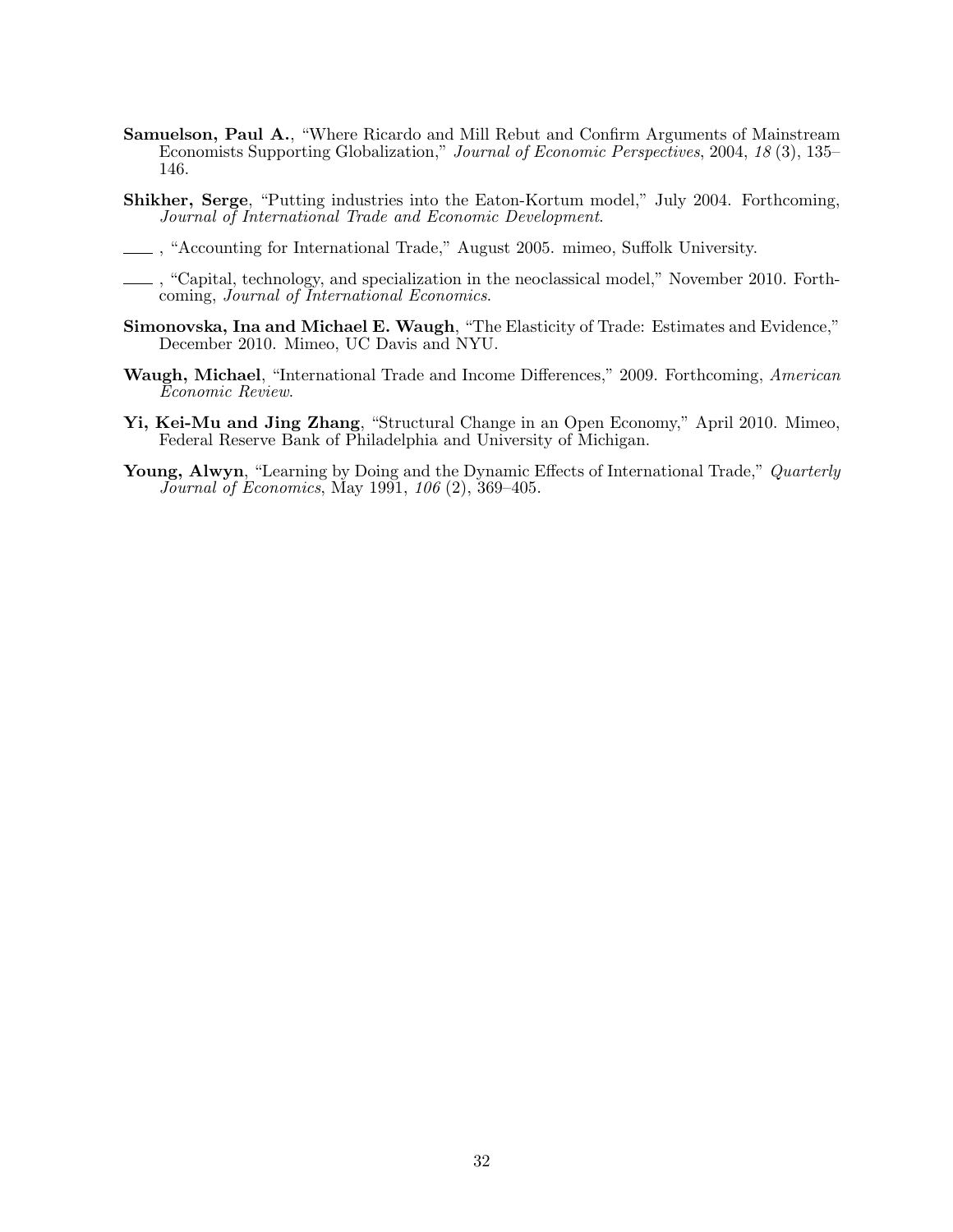|       |                        | <b>OECD</b>                    |           | Non-OECD               |                                |           |  |
|-------|------------------------|--------------------------------|-----------|------------------------|--------------------------------|-----------|--|
|       | Mean<br>$T^{1/\theta}$ | Top2/bottom2<br>$T^{1/\theta}$ | Countries | Mean<br>$T^{1/\theta}$ | Top2/bottom2<br>$T^{1/\theta}$ | Countries |  |
| 1960s | 0.651                  | 1.502                          | 21        | 0.453                  | 2.066                          | 33        |  |
| 1970s | 0.692                  | 1.434                          | 21        | 0.471                  | 1.775                          | 37        |  |
| 1980s | 0.776                  | 1.412                          | 22        | 0.509                  | 1.922                          | 42        |  |
| 1990s | 0.808                  | 1.395                          | 22        | 0.378                  | 2.136                          | 53        |  |
| 2000s | 0.838                  | 1.394                          | 22        | 0.410                  | 2.088                          | 53        |  |

Table 1. Summary Statistics

Notes: This table reports the summary statistics for the average productivity relative to the frontier (mean  $T^{1/\theta}$ ), the relative productivity of the two most productive tradeable sectors relative to the 2 least productive ones (top2/bottom2  $T^{1/\theta}$ ), as well as the number of countries for which data are available. The samples are split by decade and into OECD and non-OECD groups.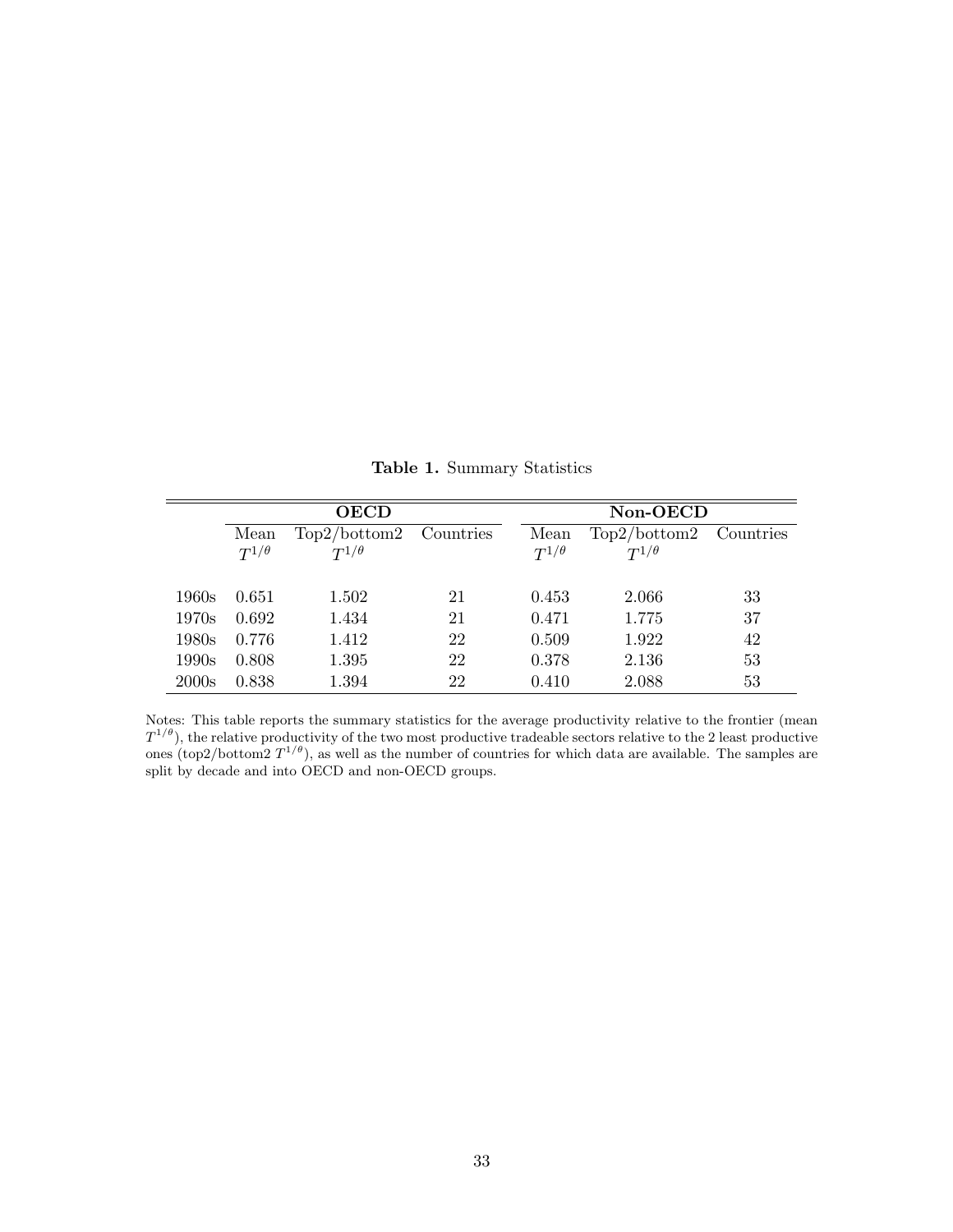| Since 1960s                             |          | Since 1980s                             |          |  |
|-----------------------------------------|----------|-----------------------------------------|----------|--|
| Top 10: Fastest Converging Countries    |          | Top 10: Fastest Converging Countries    |          |  |
| Iceland                                 | 0.618    | Portugal                                | 0.373    |  |
| Norway                                  | 0.615    | Greece                                  | 0.364    |  |
| Korea, Rep.                             | 0.566    | Ireland                                 | 0.315    |  |
| Ireland                                 | 0.525    | Norway                                  | 0.258    |  |
| Netherlands                             | 0.449    | Iceland                                 | 0.240    |  |
| Finland                                 | 0.445    | Korea, Rep.                             | 0.240    |  |
| Israel                                  | 0.384    | Belgium-Luxembourg                      | 0.182    |  |
| Greece                                  | 0.382    | Mauritius                               | 0.162    |  |
| Portugal                                | 0.347    | United Kingdom                          | 0.159    |  |
| Germany                                 | 0.337    | Finland                                 | 0.138    |  |
| Bottom 10: Slowest Converging Countries |          | Bottom 10: Slowest Converging Countries |          |  |
| Malaysia                                | $-0.163$ | Senegal                                 | $-0.226$ |  |
| Philippines                             | $-0.166$ | Argentina                               | $-0.236$ |  |
| Canada                                  | $-0.183$ | <b>Brazil</b>                           | $-0.237$ |  |
| Turkey                                  | $-0.259$ | Peru                                    | $-0.270$ |  |
| Thailand                                | $-0.271$ | India                                   | $-0.332$ |  |
| Venezuela, RB                           | $-0.276$ | Iran, Islamic Rep.                      | $-0.348$ |  |
| Honduras                                | $-0.337$ | Venezuela, RB                           | $-0.366$ |  |
| India                                   | $-0.358$ | Ethiopia                                | $-0.395$ |  |
| Egypt, Arab Rep.                        | $-0.372$ | Egypt, Arab Rep.                        | $-0.405$ |  |
| Sri Lanka                               | $-0.419$ | Honduras                                | $-0.428$ |  |

## Table 2. Average Convergence: Fastest and Slowest Countries

Notes: This table reports the 10 fastest and 10 slowest converging countries since the 1960s (left panel) and the 1980s (right panel), measured by the percent change in the mean absolute distance to the frontier across all tradeable sectors.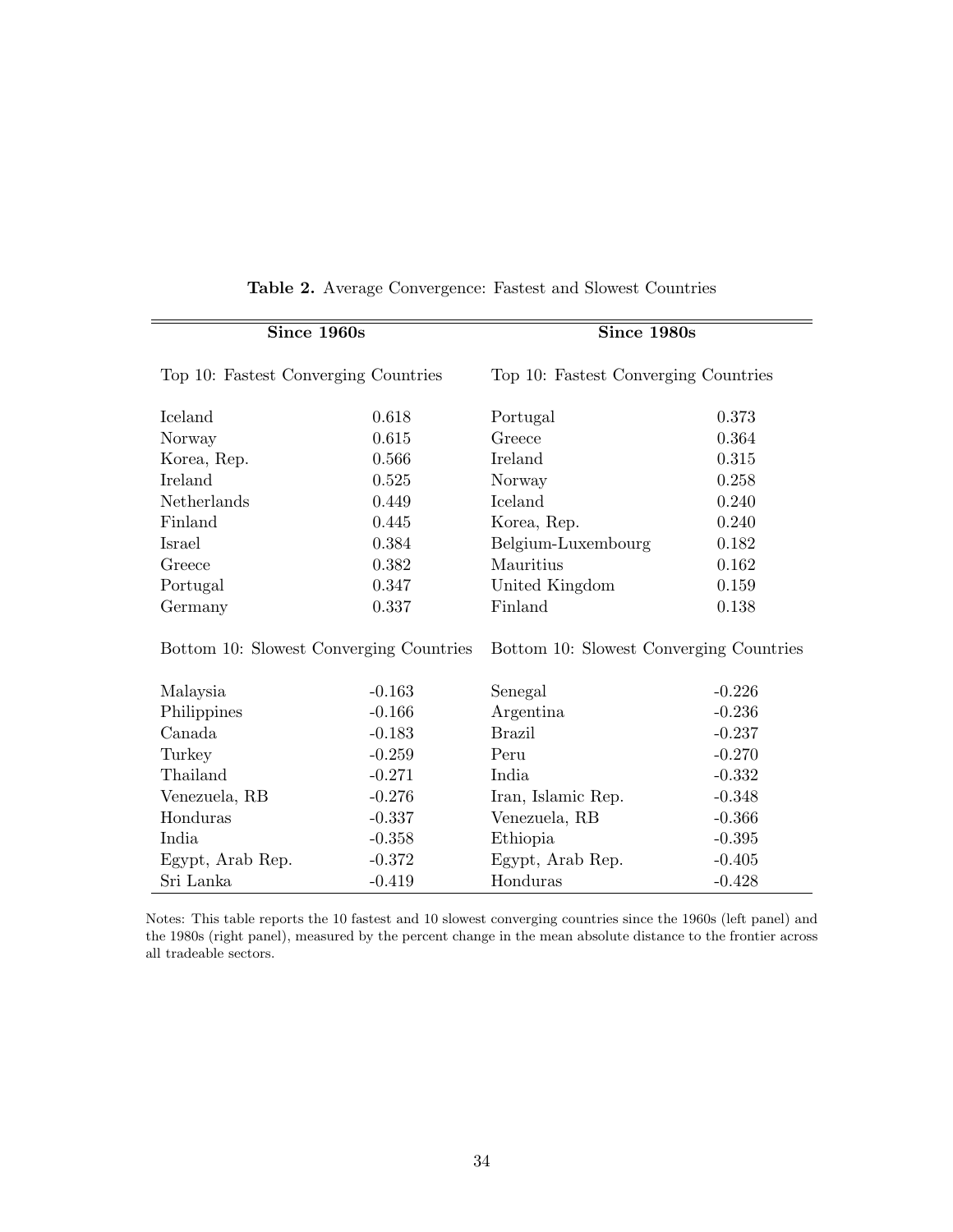| Since 1960s                             |          | Since 1980s                             |          |  |
|-----------------------------------------|----------|-----------------------------------------|----------|--|
| Top 10: Fastest Converging Countries    |          | Top 10: Fastest Converging Countries    |          |  |
| Norway                                  | $-0.654$ | Norway                                  | $-0.534$ |  |
| Indonesia                               | $-0.396$ | Sweden                                  | $-0.379$ |  |
| Finland                                 | $-0.379$ | Greece                                  | $-0.264$ |  |
| Sweden                                  | $-0.343$ | Denmark                                 | $-0.231$ |  |
| Spain                                   | $-0.333$ | Iceland                                 | $-0.199$ |  |
| Korea, Rep.                             | $-0.327$ | Finland                                 | $-0.185$ |  |
| Denmark                                 | $-0.299$ | Spain                                   | $-0.172$ |  |
| Belgium-Luxembourg                      | $-0.290$ | Chile                                   | $-0.142$ |  |
| Iceland                                 | $-0.286$ | Germany                                 | $-0.133$ |  |
| Ireland                                 | $-0.271$ | Costa Rica                              | $-0.111$ |  |
| Bottom 10: Slowest Converging Countries |          | Bottom 10: Slowest Converging Countries |          |  |
| India                                   | 0.132    | Trinidad and Tobago                     | 0.301    |  |
| Kenya                                   | 0.154    | Saudi Arabia                            | 0.308    |  |
| Honduras                                | 0.185    | Italy                                   | 0.317    |  |
| Thailand                                | 0.260    | El Salvador                             | 0.352    |  |
| Egypt, Arab Rep.                        | 0.300    | Canada                                  | 0.352    |  |
| South Africa                            | 0.315    | Australia                               | 0.419    |  |
| Ghana                                   | 0.353    | Venezuela, RB                           | 0.584    |  |
| Japan                                   | 0.448    | Egypt, Arab Rep.                        | 0.761    |  |
| Canada                                  | 0.485    | Iran, Islamic Rep.                      | 0.785    |  |
| Sri Lanka                               | 0.744    | Japan                                   | 0.880    |  |

## Table 3. Relative Convergence: Fastest and Slowest Countries

Notes: This table reports the 10 fastest and 10 slowest converging countries since the 1960s (left panel) and the 1980s (right panel), measured by the percent change in the coefficient of variation across tradeable sectors in the distance to the frontier.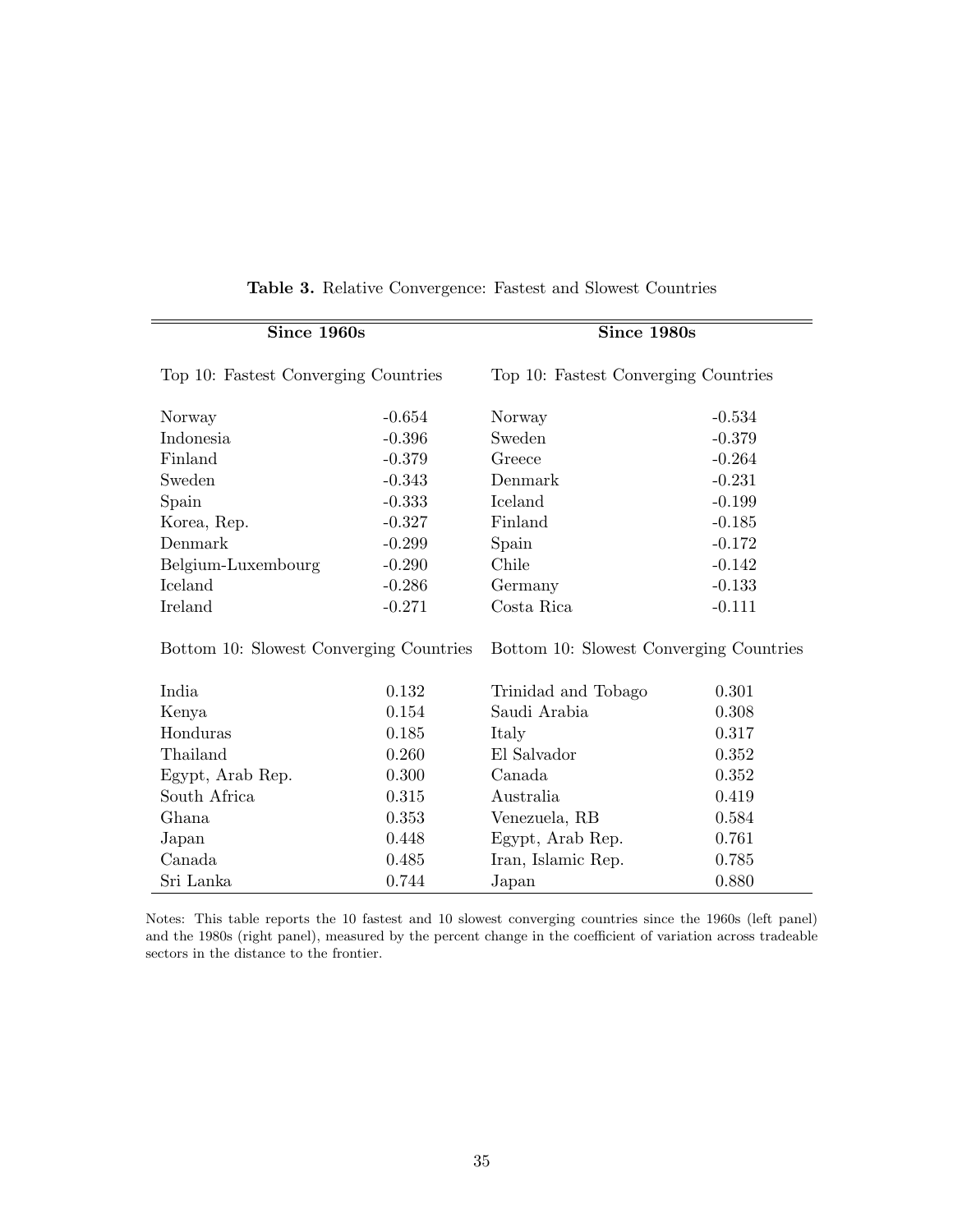| Since the 1960s                          |                       |                               |                        |                |
|------------------------------------------|-----------------------|-------------------------------|------------------------|----------------|
|                                          | Pet Chg in            | Pct Chg in                    | Pct Chg in             | Pct Chg in     |
|                                          | Average Abs. Distance | Coeff. Var. of $T^{1/\theta}$ | Real Per Capita Income | Trade Openness |
| Pct Chg in Average Abs. Distance         | 0.270                 |                               |                        |                |
| Pct Chg in Coeff. Var. of $T^{1/\theta}$ | $-0.642$              | 0.263                         |                        |                |
| Pct Chg in Real Per Capita Income        | 0.238                 | $-0.140$                      | 1.483                  |                |
| Pct Chg in Trade Openness                | $-0.293$              | $-0.074$                      | 0.303                  | 0.981          |
| Since the 1980s                          |                       |                               |                        |                |
|                                          | Average Abs.          | Pct Chg in                    | Pct Chg in             | Pct Chg in     |
|                                          | Distance              | Coeff. Var. of $T^{1/\theta}$ | Real Per Capita Income | Trade Openness |
| Pct Chg in Average Abs. Distance         | 0.195                 |                               |                        |                |
| Pct Chg in Coeff. Var. of $T^{1/\theta}$ | $-0.608$              | 0.263                         |                        |                |
| Pct Chg in Real Per Capita Income        | 0.260                 | $-0.052$                      | 0.545                  |                |
| Pct Chg in Trade Openness                | $-0.331$              | 0.048                         | 0.121                  | 0.504          |

Table 4. Correlations Between Convergence Measures, Per Capita Income Growth, and Changes in Openness Table 4. Correlations Between Convergence Measures, Per Capita Income Growth, and Changes in Openness

measure of average convergence (Pct Chg in Average Abs. Distance), relative convergence (Pct Chg in Coeff. Var. of T), real PPP-adjusted<br>per capita income, and overall trade openness. The latter two measures come from the measure of average convergence (Pct Chg in Average Abs. Distance), relative convergence (Pct Chg in Coeff. Var. of T), real PPP-adjusted per capita income, and overall trade openness. The latter two measures come from the Penn World Tables 6.3.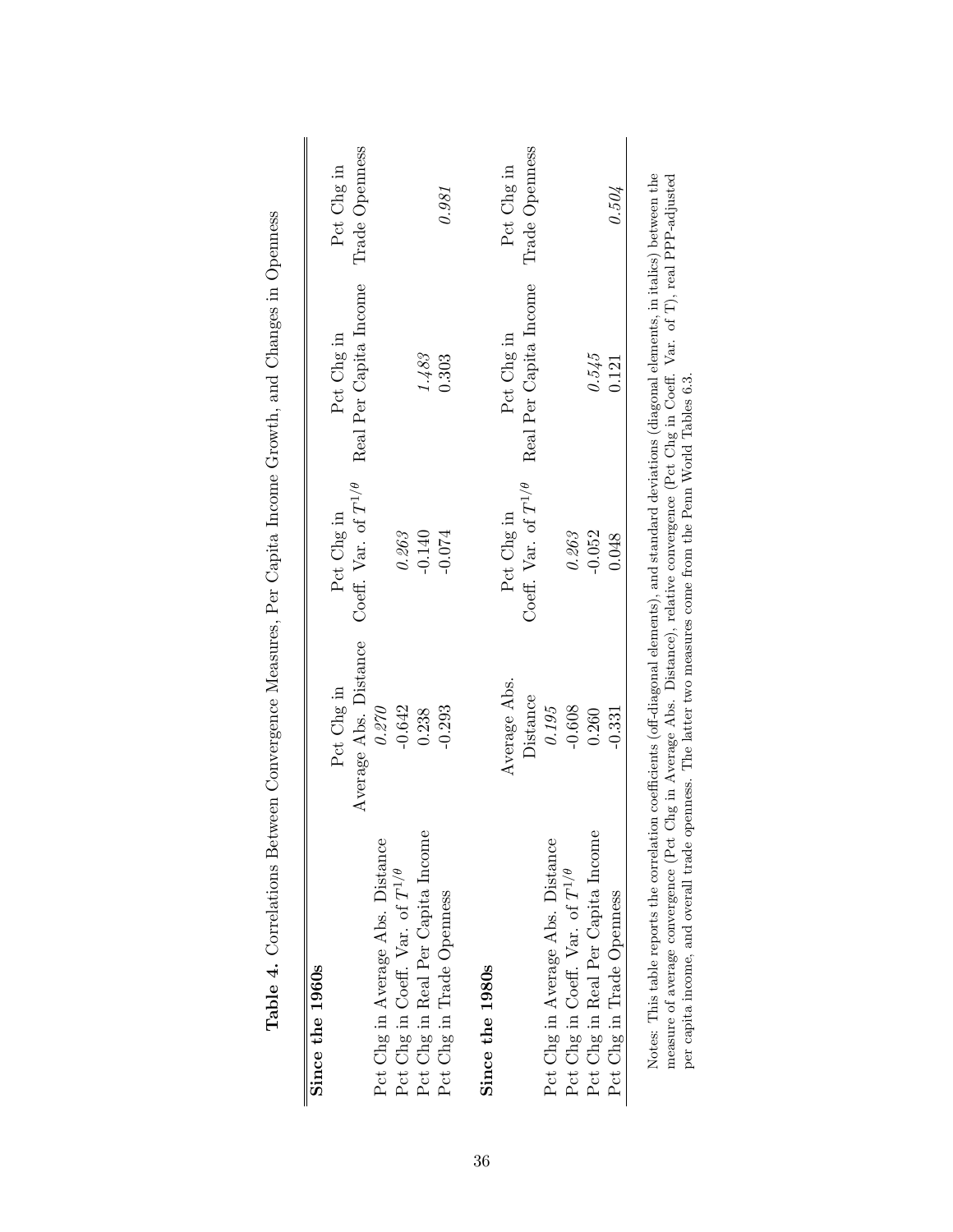|                                                                                                                                                                                                                              | Ξ                                                                                                                          | $\widehat{\infty}$ | ි                                                                          | $(\pm)$                | $\widetilde{\mathbb{G}}$ | $\widehat{\mathfrak{s}}$ |
|------------------------------------------------------------------------------------------------------------------------------------------------------------------------------------------------------------------------------|----------------------------------------------------------------------------------------------------------------------------|--------------------|----------------------------------------------------------------------------|------------------------|--------------------------|--------------------------|
| Dep. Var: Log Change in $T^{1/\theta}$                                                                                                                                                                                       | 1960s to 2000s                                                                                                             | 1980s to 2000s     | 1960s to 1970s                                                             | 1970s to 1980s         | 1980s to 1990s           | 1990s to 2000s           |
|                                                                                                                                                                                                                              |                                                                                                                            |                    |                                                                            | Panel A: All Countries |                          |                          |
| $\text{Log}\big(\text{Initial}T^{1/\theta}\big)$                                                                                                                                                                             | $-0.618***$                                                                                                                | $-0.220***$        | $-0.254***$                                                                | $-0.168***$            | $-0.195***$              | $-0.152***$              |
| NB:                                                                                                                                                                                                                          | (0.046)                                                                                                                    | (0.030)            | (0.029)                                                                    | (0.027)                | (0.029)                  | (0.040)                  |
| Speed of convergence, per decade                                                                                                                                                                                             | $0.241\,$                                                                                                                  | $0.124\,$          | $0.29\%$                                                                   | $0.184\,$              | $0.217\,$                | $0.165\,$                |
| Observations                                                                                                                                                                                                                 | 929                                                                                                                        | 1,122              | 991                                                                        | $1,\!074$              | $1,183$<br>$0.897$       | $1,\!335$                |
| $\rm R^2$                                                                                                                                                                                                                    | 0.844                                                                                                                      | 0.833              | 0.851                                                                      | 0.841                  |                          | 0.863                    |
|                                                                                                                                                                                                                              |                                                                                                                            |                    |                                                                            | Panel B: OECD          |                          |                          |
| $Log(InitialT^{1/\theta})$                                                                                                                                                                                                   | $-0.723**$                                                                                                                 | $-0.414***$        | $-0.269***$                                                                | $-0.145***$            | $-0.258***$              | $-0.174**$               |
|                                                                                                                                                                                                                              | (0.092)                                                                                                                    | (0.063)            | (0.042)                                                                    | (0.036)                | (0.048)                  | (0.074)                  |
| Speed of convergence, per decade<br>NB:                                                                                                                                                                                      | $0.321\,$                                                                                                                  | $0.267\,$          | $0.31\%$                                                                   | $0.157\,$              | $0.298\,$                | $0.191\,$                |
| Observations                                                                                                                                                                                                                 | 393                                                                                                                        | 405                | 396                                                                        | 394                    | 407                      | 410                      |
| $\rm R^2$                                                                                                                                                                                                                    | 0.860                                                                                                                      | $0.847$            | $0.874\,$                                                                  | 0.839                  | 0.799                    | 0.834                    |
|                                                                                                                                                                                                                              |                                                                                                                            |                    |                                                                            | Panel C: non-OECD      |                          |                          |
| $Log(InitialT^{1/\theta})$                                                                                                                                                                                                   | $-0.731***$                                                                                                                | $-0.269***$        | $-0.378***$                                                                | $-0.227***$            | $-0.264***$              | $-0.206***$              |
|                                                                                                                                                                                                                              | (0.056)                                                                                                                    | (0.046)            | (0.041)                                                                    | (0.040)                | (0.042)                  | (0.054)                  |
| Speed of convergence, per decade<br>NB:                                                                                                                                                                                      | $0.328\,$                                                                                                                  | $0.157\,$          | $0.475$                                                                    | $0.257\,$              | $0.307\,$                | $0.231\,$                |
|                                                                                                                                                                                                                              |                                                                                                                            |                    |                                                                            |                        |                          |                          |
| Observations                                                                                                                                                                                                                 | 536                                                                                                                        | 717                | 595                                                                        | 680                    | $776\,$                  | 925                      |
| $\rm R^2$                                                                                                                                                                                                                    | 0.851                                                                                                                      | 0.813              | 0.868                                                                      | 0.853                  | $\rm 0.901$              | 0.873                    |
| Country FE                                                                                                                                                                                                                   | yes                                                                                                                        | yes                | yes                                                                        | yes                    | yes                      | yes                      |
| Sector FE                                                                                                                                                                                                                    | yes                                                                                                                        | yes                | yes                                                                        | $y$ es                 | yes                      | yes                      |
| of convergence, per decade, is reported (in italics) underneath each coefficient estimate.<br>of regressing the growth of estimated technology parameter $\left(T_n^j\right)^{1/\theta}$<br>Notes: Standard errors clustered | at the country level in parentheses; ***: significant at $1\%$ ; **: significant at $5\%$ . This table reports the results |                    | on its initial value over different time periods and subsamples. The speed |                        |                          |                          |

Table 5. Pooled Regression Results Table 5. Pooled Regression Results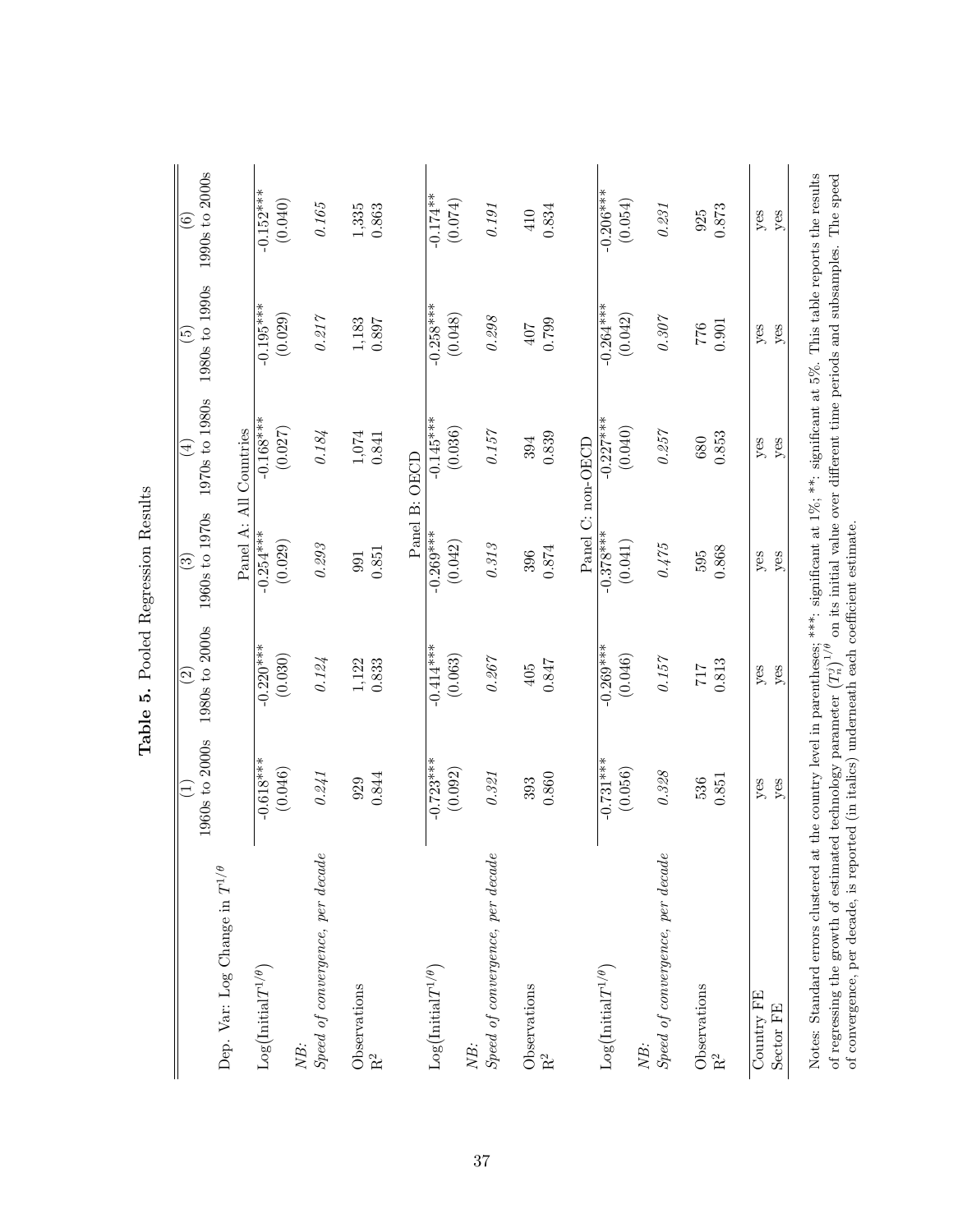|                    | model | data  |
|--------------------|-------|-------|
| Wages:             |       |       |
| mean               | 0.381 | 0.333 |
| median             | 0.125 | 0.145 |
| corr(model, data)  | 0.987 |       |
| Return to capital: |       |       |
| mean               | 0.830 | 0.919 |
| median             | 0.632 | 0.698 |
| corr(model, data)  | 0.918 |       |
| Imports/GDP:       |       |       |
| mean               | 0.222 | 0.237 |
| median             | 0.212 | 0.200 |
| corr(model, data)  | 0.739 |       |

Table 6. The Fit of the Baseline Model with the Data

Notes: This table reports the means and medians of wages relative to the U.S. (top panel); return to capital relative to the U.S. (middle panel), and imports as a share of GDP (bottom panel), in the model and in the data. In the data, Imports/GDP are the manufacturing imports as a share of GDP in the 2000s, sourced from the World Bank's World Development Indicators. Wages and return to capital in the data are calculated as described in Section 3.3.

Table 7. Welfare Gains in the Single-Country Counterfactual Relative to Baseline

|                                      | Median | St. Dev. | Min      | Max   | Countries |
|--------------------------------------|--------|----------|----------|-------|-----------|
|                                      |        |          |          |       |           |
| <b>OECD</b>                          | 0.017  | 0.018    | $-0.005$ | 0.056 | 22        |
| Non-OECD                             | 0.019  | 0.055    | $-0.093$ | 0.270 | 53        |
|                                      |        |          |          |       |           |
| <i>NB</i> : Overall gains from trade |        |          |          |       |           |
| OECD                                 | 0.052  | 0.032    | 0.011    | 0.120 |           |
| Non-OECD                             | 0.044  | 0.029    | 0.005    | .122  |           |

Notes: This table reports the proportional change in welfare under the counterfactual scenario with respect to the baseline. The counterfactual assumes that for each individual country, comparative advantage remained as it was in the 1960s, while its T's grew at the same country-specific average rate between the 1960s and the 2000s. All other countries' comparative advantage is taken from the data. In the baseline comparative advantage is as it is in the data for the 2000s. The lower panel reports the total gains from trade relative to autarky in the baseline for the 2000s.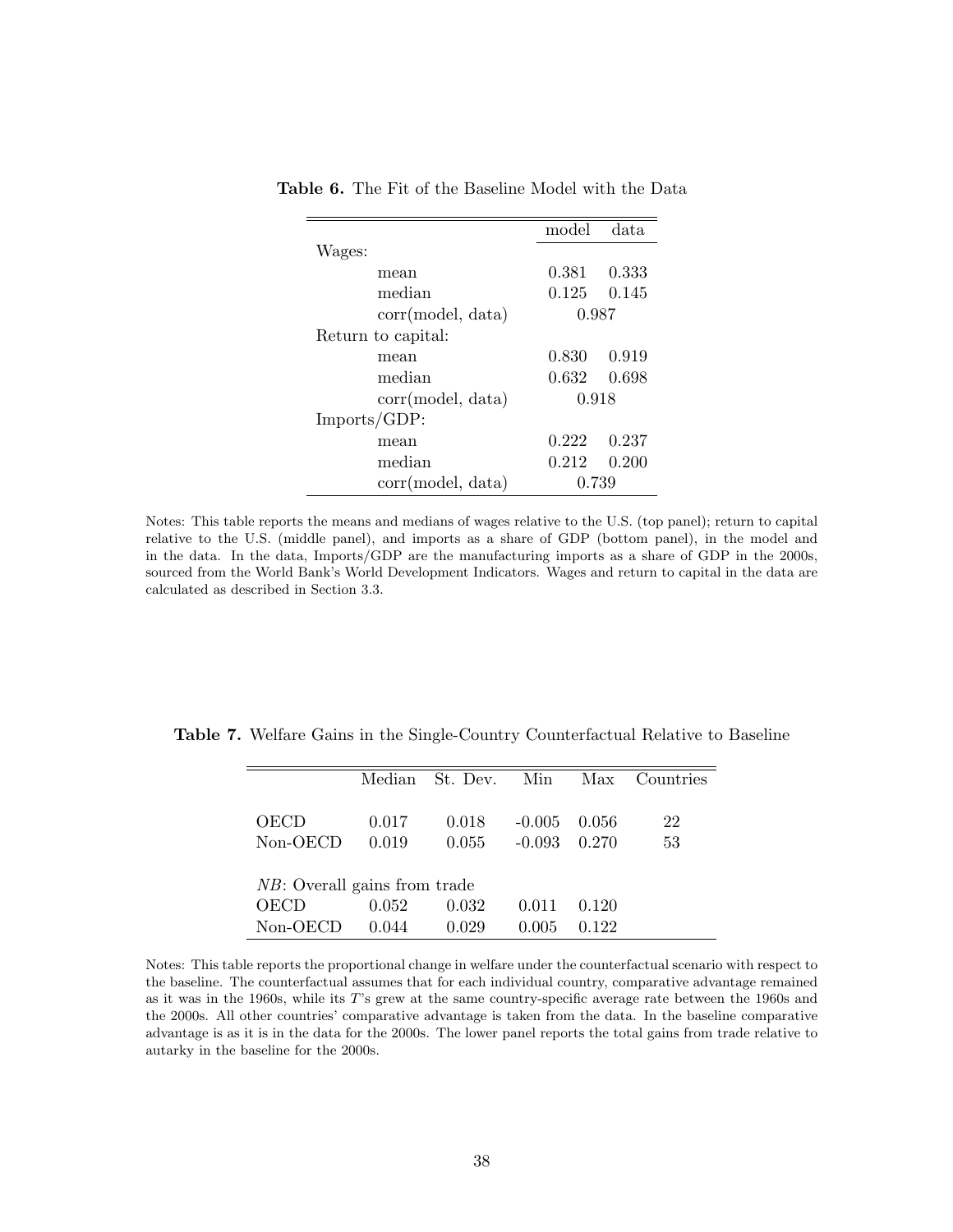|                                                       |       | Median St. Dev. Min |                      | Max   | Countries |
|-------------------------------------------------------|-------|---------------------|----------------------|-------|-----------|
|                                                       |       |                     |                      |       |           |
| Panel A: CA fixed to 1960s in all countries           |       |                     |                      |       |           |
| OECD                                                  | 0.012 | 0.013               | $-0.008$             | 0.038 | 22        |
| Non-OECD                                              | 0.006 |                     | $0.050 -0.097 0.223$ |       | 53        |
|                                                       |       |                     |                      |       |           |
| Panel B: CA fixed to 1960s in OECD countries only     |       |                     |                      |       |           |
| OECD                                                  | 0.013 | 0.014               | $-0.008$             | 0.041 |           |
| Non-OECD                                              | 0.000 |                     | $0.002 -0.005 0.007$ |       |           |
|                                                       |       |                     |                      |       |           |
| Panel C: CA fixed to 1960s in non-OECD countries only |       |                     |                      |       |           |
| OECD                                                  | 0.000 | $0.002 - 0.002$     |                      | 0.006 |           |
| $Non-OECD$                                            | 0.013 | 0.054               | $-0.097$ 0.257       |       |           |

Table 8. Welfare Gains in the Global Counterfactual Relative to Baseline

Notes: This table reports the proportional change in welfare under the counterfactual scenario with respect to the baseline. The counterfactual assumes that in all countries in the world (Panel A), in OECD (Panel B) and the non-OECD (Panel C), comparative advantage remained as it was in the 1960s, while its T's grew at the same country-specific average rate between the 1960s and the 2000s. In the baseline comparative advantage is as it is in the data for the 2000s.

Table 9. Absolute Change in Imports/GDP in the Counterfactuals Relative to Baseline

|                                            | Median | St. Dev. | Min      | Max   | Countries |
|--------------------------------------------|--------|----------|----------|-------|-----------|
|                                            |        |          |          |       |           |
| Panel A: Country-by-country counterfactual |        |          |          |       |           |
| OECD                                       | 0.019  | 0.039    | $-0.008$ | 0.128 | 22        |
| Non-OECD                                   | 0.042  | 0.079    | $-0.070$ | 0.430 | 53        |
|                                            |        |          |          |       |           |
| Panel B: Global counterfactual             |        |          |          |       |           |
| OECD                                       | 0.018  | 0.015    | $-0.004$ | 0.048 |           |
| Non-OECD                                   | 0.026  | 0.039    | $-0.042$ | 0.169 |           |

Notes: This table reports the absolute change in imports/GDP under the counterfactual scenarios with respect to the baseline. In Panel A, the counterfactual scenario assumes that a single country's comparative advantage is the same as in the 1960s, and evaluates the impact of this change for that country's trade volumes. In Panel B, the counterfactual scenario assumes that comparative advantage is fixed to the 1960s in every country in the world, and reports the summary statistics for the change in trade volumes in this sample of countries.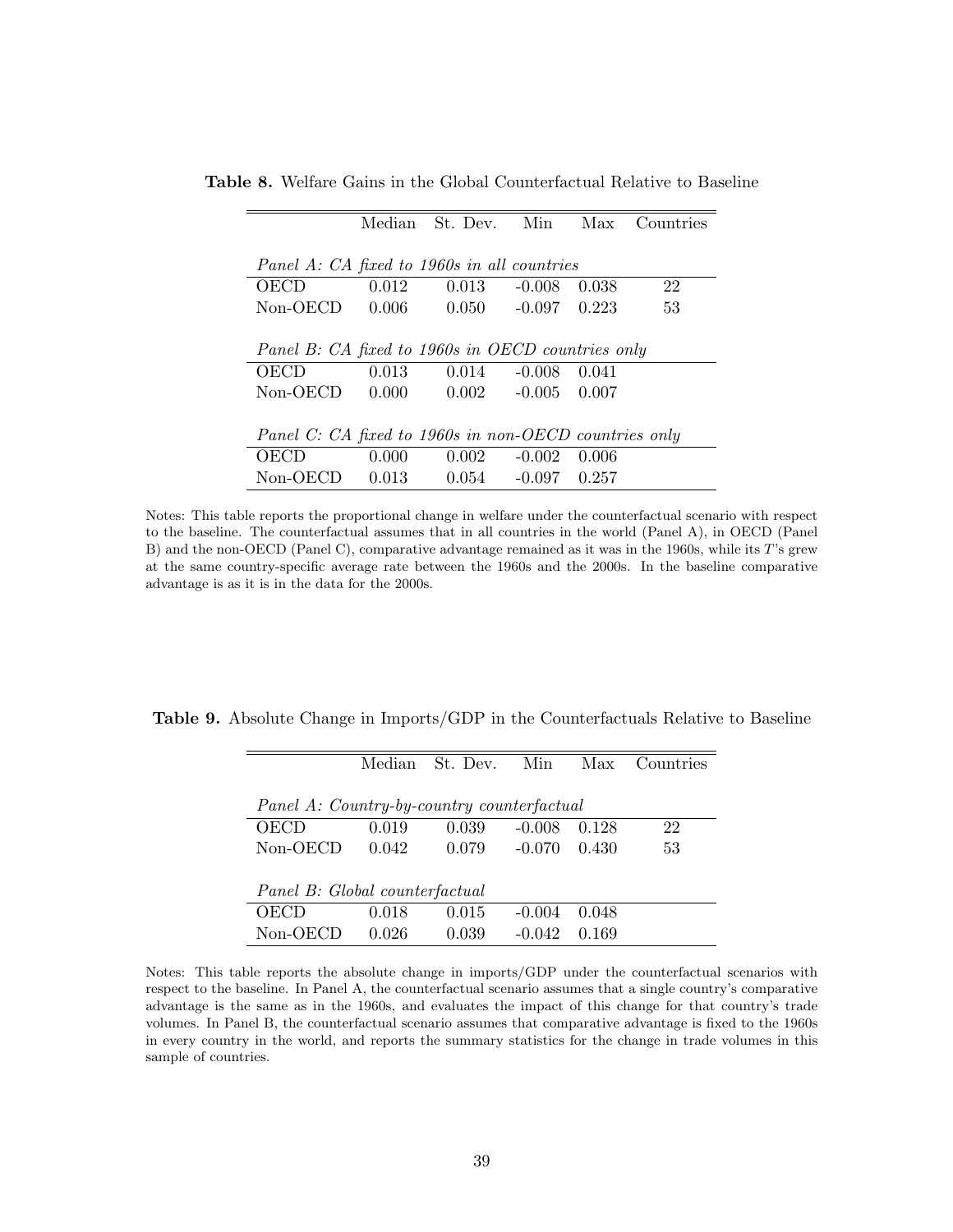

Figure 1. Absolute and Relative Convergence, 1960s – 2000s

Notes: This figure displays the proportional change in a country's average distance to the world frontier (horizontal axis) against the proportional change in the coefficient of variation in distances to frontier across sectors (vertical axis), along with the least squares fit through the data.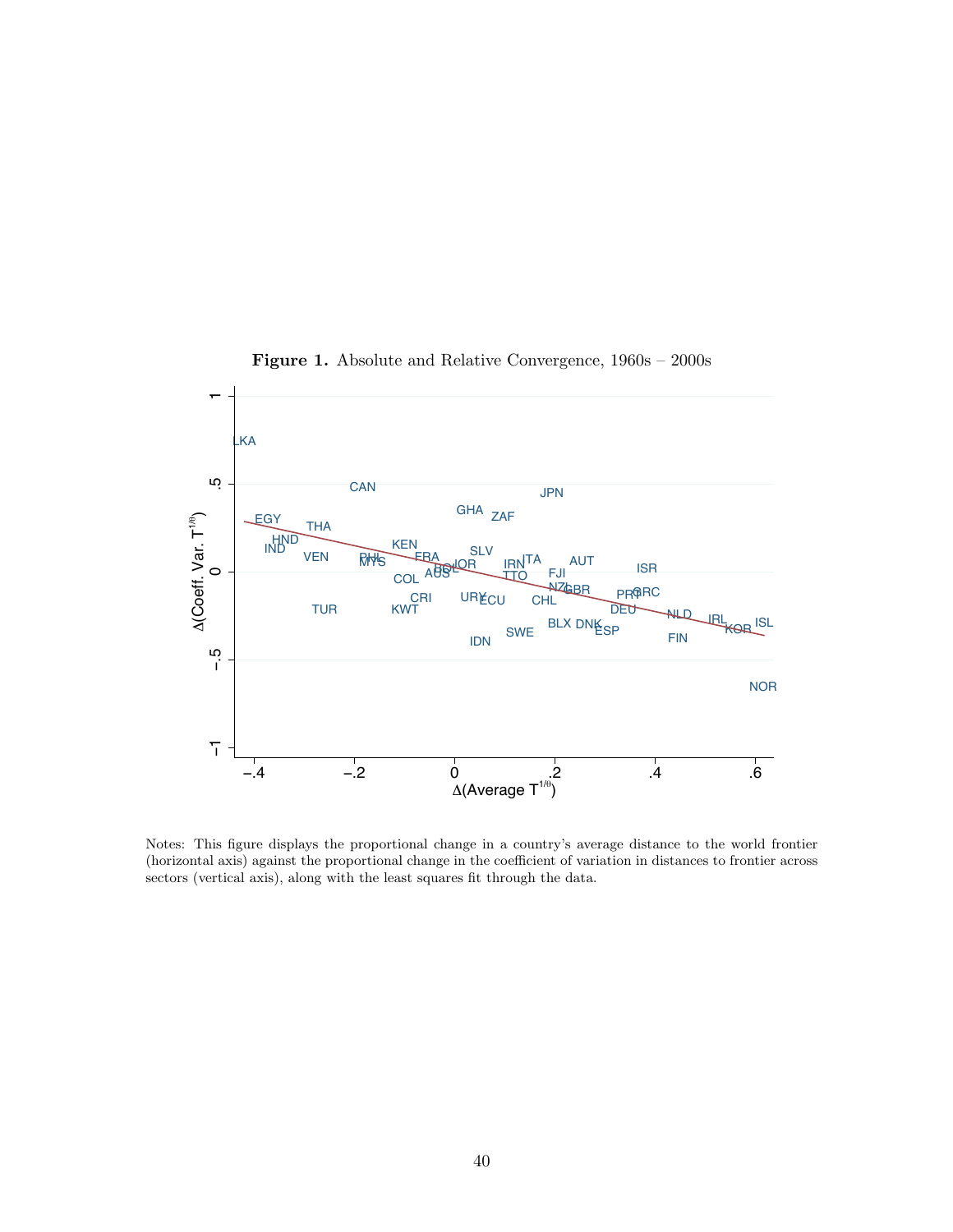

Figure 2. Convergence, Income Growth, and Changes in Trade Openness, 1960s to 2000s

(c) Relative Convergence and Income Growth

(d) Relative Convergence and Trade Growth

Notes: This figure presents the bivariate plots of absolute (top row) and relative convergence (bottom row), against contemporaneous changes in PPP-adjusted real per capita GDP and changes in trade openness  $($ Imports + Exports $)/$ GDP.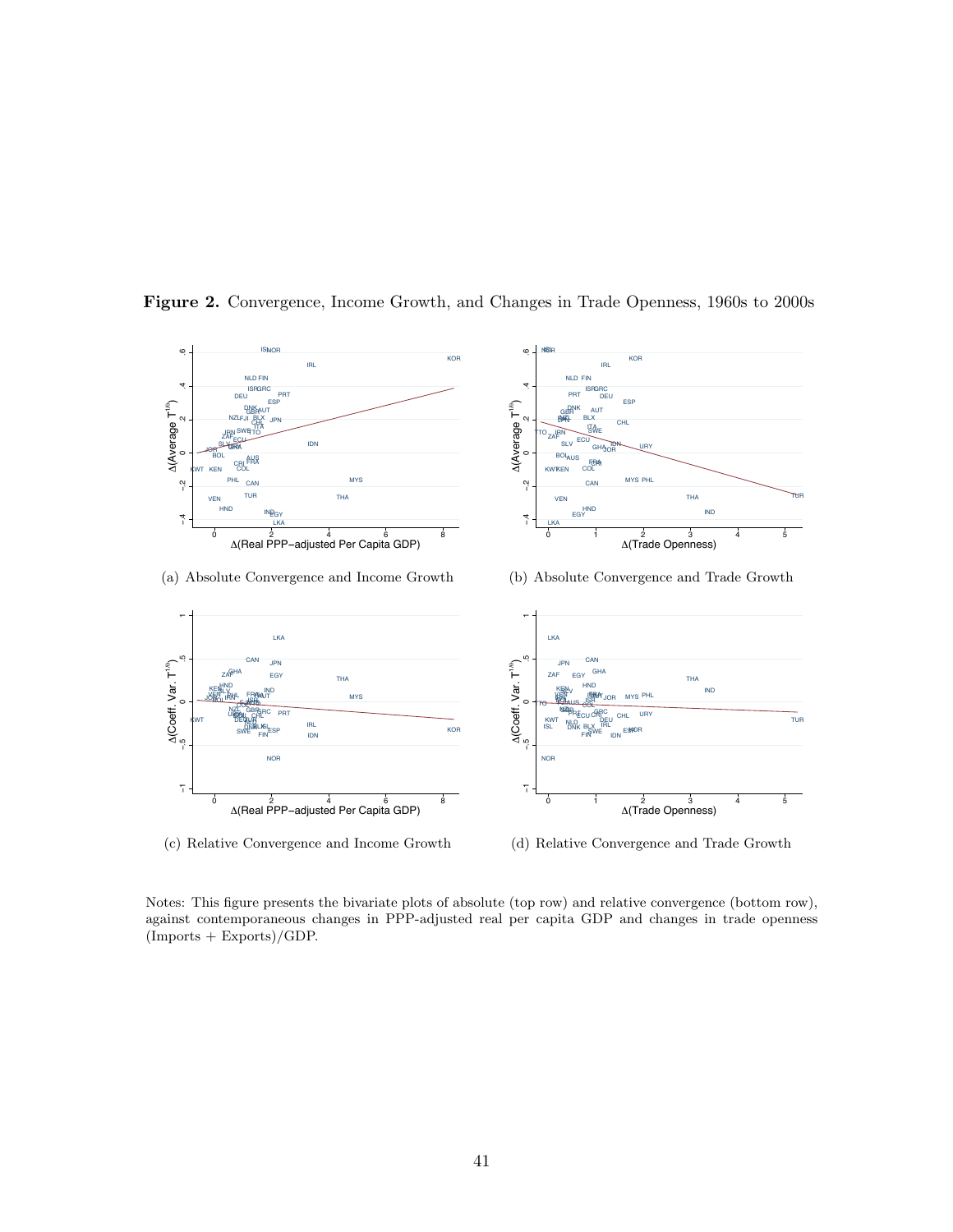

Figure 3. Benchmark Model vs. Data

Notes: This figure presents the scatterplots of wages, return to capital, and manufacturing imports/GDP, for the model (y-axis) against the data (x-axis). The straight line in each plot is the 45-degree line.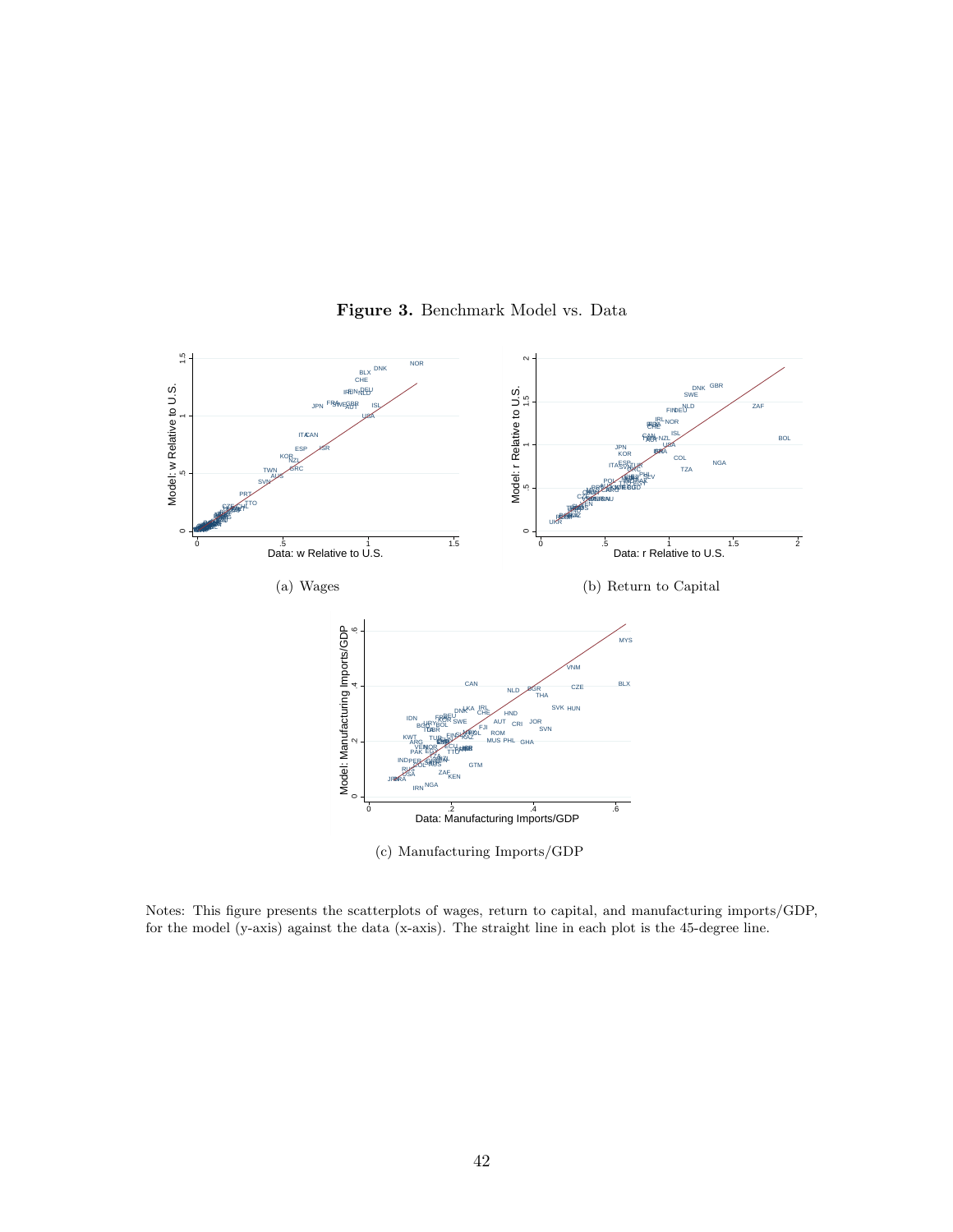

Figure 4. Welfare Changes and Relative Convergence

Notes: This figure displays the proportional change in a country's welfare in the counterfactual scenario in which its comparative advantage was fixed at its 1960s value relative to the baseline (y-axis), against the change in the coefficient of variation in the country's  $T^{1/\theta}$  between the 1960s and the 2000s (x-axis). A larger value of the x-axis variable implies that comparative advantage has gotten stronger. A negative value implies that comparative advantage has gotten weaker. The solid line is the least-squares fit.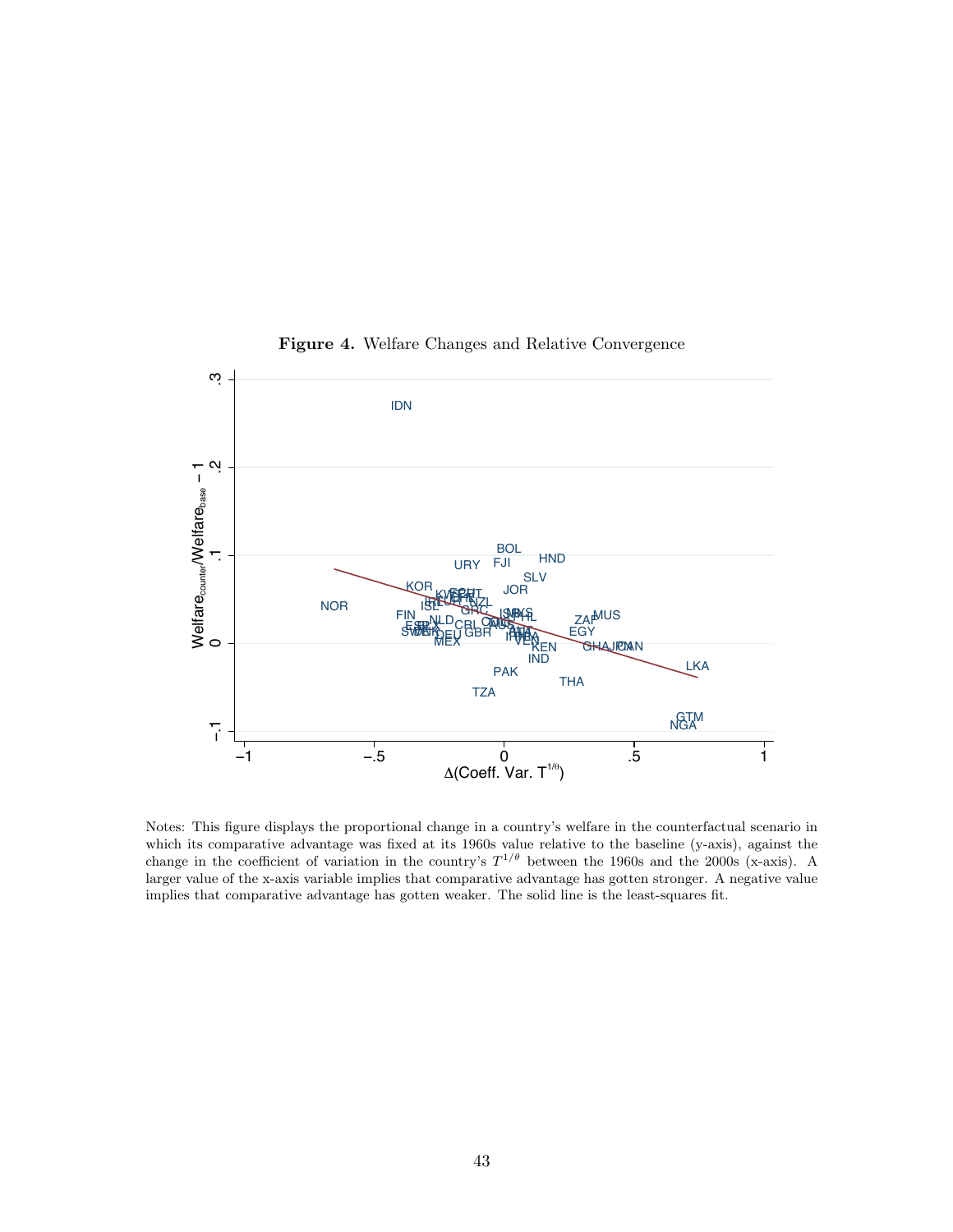

Figure 5. Welfare Changes for OECD Countries

(b) Accounted for by non-OECD

Notes: This figure plots, for the OECD countries, the total welfare change in the global counterfactual on the x-axis against the welfare change due to comparative advantage changes in the OECD only (top panel), and the non-OECD only (bottom panel). The straight line is the 45-degree line.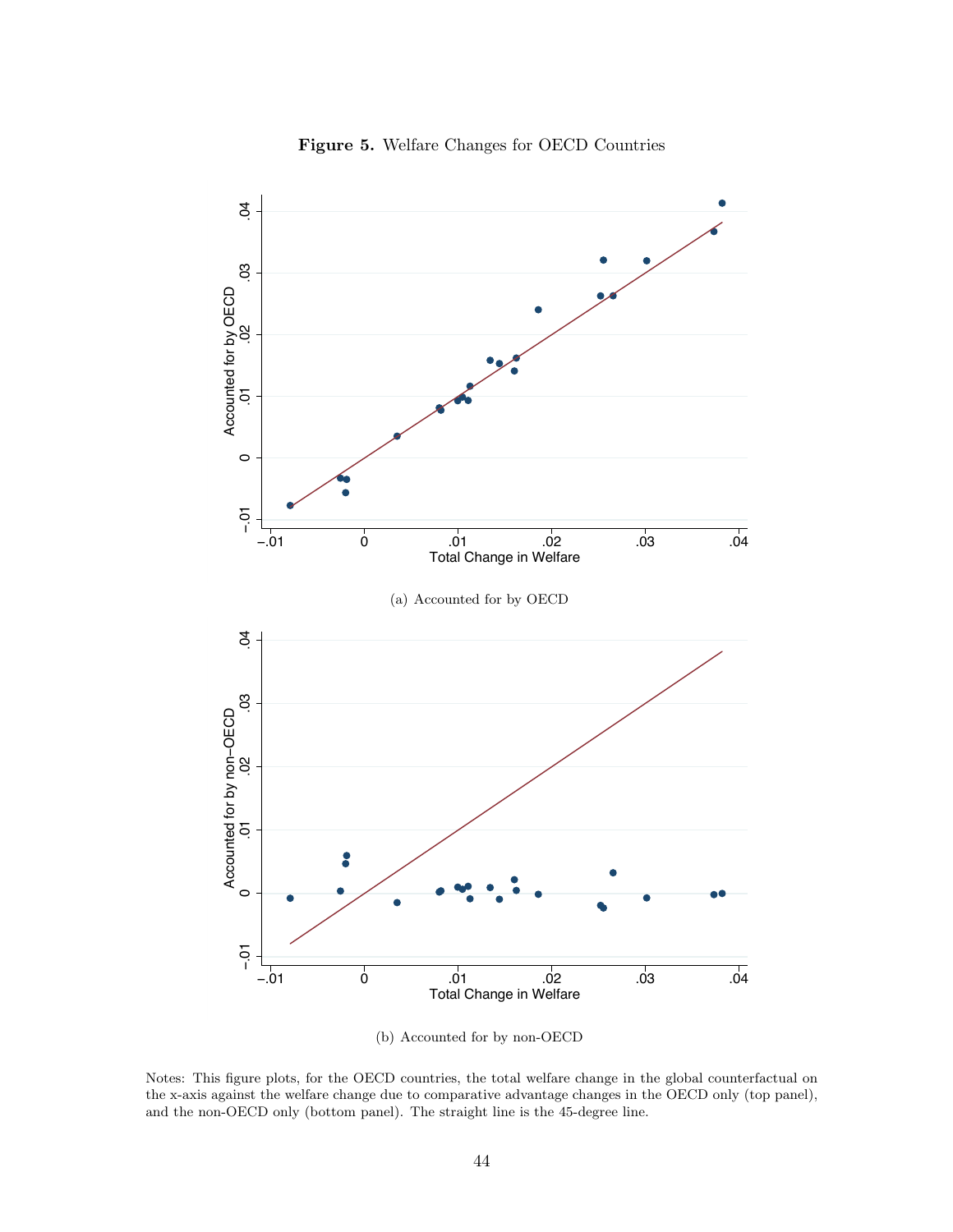

Figure 6. Welfare Changes for Non-OECD Countries

(b) Accounted for by non-OECD

Notes: This figure plots, for the non-OECD countries, the total welfare change in the global counterfactual on the x-axis against the welfare change due to comparative advantage changes in the OECD only (top panel), and the non-OECD only (bottom panel). The straight line is the 45-degree line.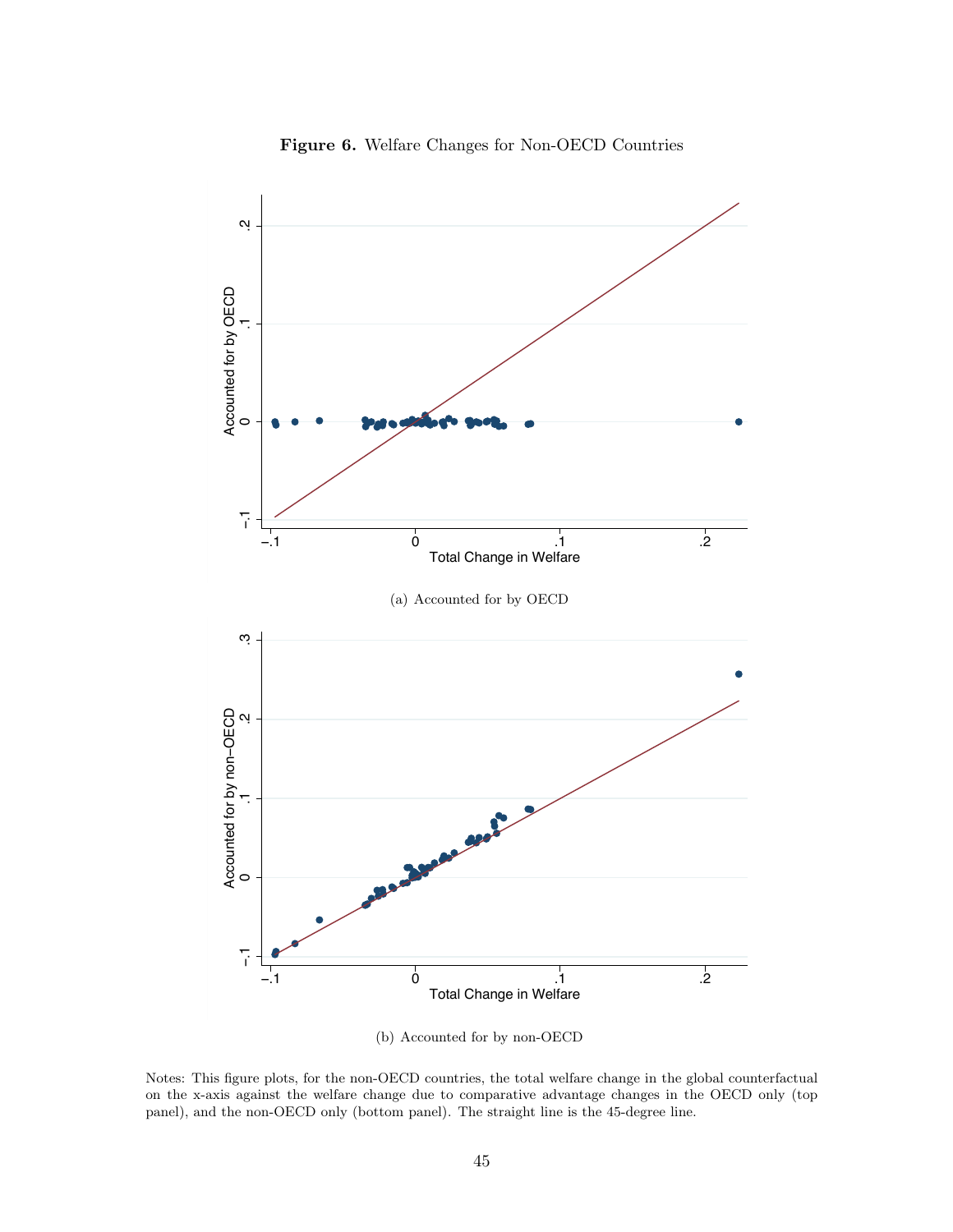|                      |                 | <b>Table AI.</b> Country Coverage |                                   |
|----------------------|-----------------|-----------------------------------|-----------------------------------|
| Country              | Period          | Country                           | Period                            |
| OECD                 |                 | $\overline{\text{Non-OECD}}$      |                                   |
| Australia            | $1960s - 2000s$ | Argentina                         | $1980s - 2000s$                   |
| Austria              | $1960s - 2000s$ | Bangladesh                        | $1970s - 2000s$                   |
| Belgium-Luxembourg   | $1960s - 2000s$ | <b>Bolivia</b>                    | $1960s - 2000s$                   |
| Canada               | $1960s - 2000s$ | <b>Brazil</b>                     | $1980s - 2000s$                   |
| Denmark              | $1960s - 2000s$ | Bulgaria                          | $1990s - 2000s$                   |
| Finland              | $1960s - 2000s$ | Chile                             | $1960s - 2000s$                   |
| France               | $1960s - 2000s$ | China                             | $1970s - 2000s$                   |
| Germany              | $1960s - 2000s$ | Colombia                          | $1960s - 2000s$                   |
| Greece               | $1960s - 2000s$ | Costa Rica                        | $1960s - 2000s$                   |
| Iceland              | $1960s - 2000s$ | Czech Republic                    | $1990s - 2000s$                   |
| Ireland              | $1960s - 2000s$ | Ecuador                           | $1960s - 2000s$                   |
| Italy                | $1960s - 2000s$ | Egypt, Arab Rep.                  | $1960s - 2000s$                   |
| Japan                | $1960s - 2000s$ | El Salvador                       | $1960s - 2000s$                   |
| Netherlands          | $1960s - 2000s$ | Ethiopia                          | $1980s - 2000s$                   |
| New Zealand          | $1960s - 2000s$ | Fiji                              | $1960\mathrm{s}{-2000\mathrm{s}}$ |
| Norway               | $1960s - 2000s$ | <b>Ghana</b>                      | $1960s - 2000s$                   |
| Portugal             | $1960s - 2000s$ | Guatemala                         | $1960s - 2000s$                   |
| Spain                | $1960s - 2000s$ | Honduras                          | $1960s - 2000s$                   |
| Sweden               | $1960s - 2000s$ | Hungary                           | $1990s - 2000s$                   |
| Switzerland          | $1980s - 2000s$ | India                             | $1960s - 2000s$                   |
| United Kingdom       | $1960s - 2000s$ | Indonesia                         | $1960s - 2000s$                   |
| <b>United States</b> | $1960s - 2000s$ | Iran, Islamic Rep.                | $1960s - 2000s$                   |
|                      |                 | Israel                            | $1960s - 2000s$                   |
|                      |                 | Jordan                            | $1960\mathrm{s}{-2000\mathrm{s}}$ |
|                      |                 | Kazakhstan                        | $1990s - 2000s$                   |
|                      |                 | Kenya                             | $1960s - 2000s$                   |
|                      |                 | Korea, Rep.                       | $1960s - 2000s$                   |
|                      |                 | Kuwait                            | $1960s - 2000s$                   |
|                      |                 | Malaysia                          | $1960s - 2000s$                   |
|                      |                 | Mauritius                         | $1960s - 2000s$                   |
|                      |                 | Mexico                            | $1960s - 2000s$                   |
|                      |                 | Nigeria                           | $1960s - 2000s$                   |
|                      |                 | Pakistan                          | $1960s - 2000s$                   |
|                      |                 | Peru                              | $1980s - 2000s$                   |
|                      |                 | Philippines                       | $1960s - 2000s$                   |
|                      |                 | Poland                            | $1990s - 2000s$                   |
|                      |                 | Romania                           | $1990s - 2000s$                   |
|                      |                 | Russian Federation                | $1990s - 2000s$                   |
|                      |                 | Saudi Arabia                      | $1980s - 2000s$                   |
|                      |                 | Senegal                           | $1970s - 2000s$                   |
|                      |                 | Slovak Republic                   | $1990s - 2000s$                   |
|                      |                 | Slovenia                          | $1990s - 2000s$                   |
|                      |                 | South Africa                      | $1960s - 2000s$                   |
|                      |                 | Sri Lanka                         | $1960\mathrm{s}{-2000\mathrm{s}}$ |
|                      |                 | Taiwan Province of China          | $1970s - 2000s$                   |
|                      |                 | Tanzania                          | $1960\mathrm{s}{-2000\mathrm{s}}$ |
|                      |                 | Thailand                          | $1960s - 2000s$                   |
|                      |                 | Trinidad and Tobago               | $1960s - 2000s$                   |
|                      |                 | Turkey                            | $1960s - 2000s$                   |
|                      |                 | Ukraine                           | $1990s - 2000s$                   |
|                      |                 | Uruguay                           | $1960s - 2000s$                   |
|                      |                 | Venezuela, RB                     | $1960s - 2000s$                   |
|                      |                 | Vietnam                           |                                   |
|                      |                 |                                   | $1990s - 2000s$                   |

Table  $\Lambda$ 1. Country Co

Notes: This table reports the countries in the sample and the decades for which data are available for each country.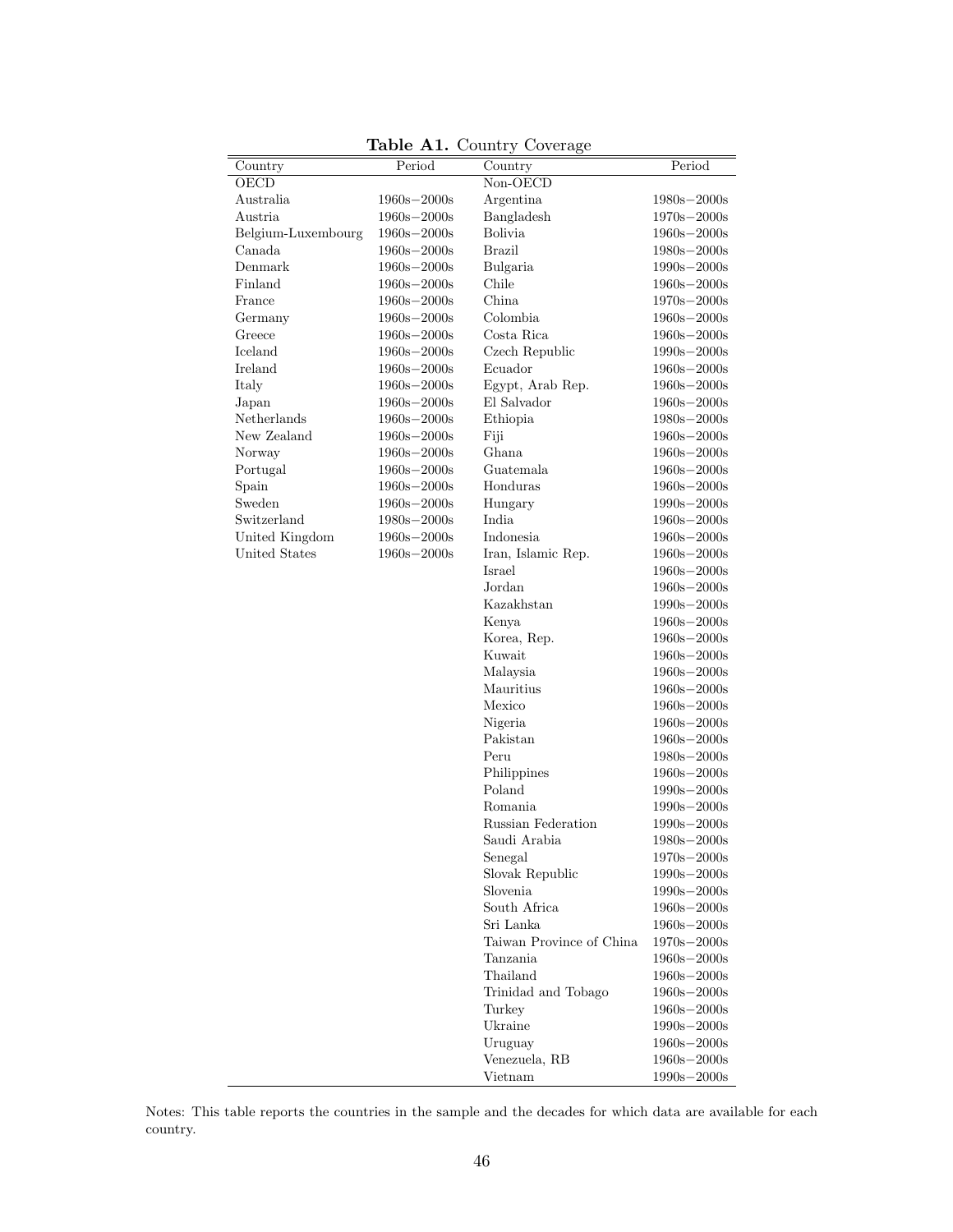| ISIC code | Sector Name                                        | $\alpha_j$ | $\beta_j$ | $\gamma_{J+1,j}$ | $\omega_i$ |
|-----------|----------------------------------------------------|------------|-----------|------------------|------------|
| 15        | Food and Beverages                                 | 0.315      | 0.281     | 0.303            | 0.209      |
| 16        | <b>Tobacco Products</b>                            | 0.264      | 0.520     | 0.527            | 0.010      |
| 17        | <b>Textiles</b>                                    | 0.467      | 0.371     | 0.295            | 0.025      |
| 18        | Wearing Apparel, Fur                               | 0.493      | 0.377     | 0.320            | 0.089      |
| 19        | Leather, Leather Products, Footwear                | 0.485      | 0.359     | 0.330            | 0.014      |
| $20\,$    | Wood Products (Excl. Furniture)                    | 0.452      | 0.372     | 0.288            | 0.009      |
| 21        | Paper and Paper Products                           | 0.366      | 0.344     | 0.407            | 0.012      |
| 22        | Printing and Publishing                            | 0.484      | 0.469     | 0.407            | 0.004      |
| 23        | Coke, Refined Petroleum Products, Nuclear Fuel     | 0.244      | 0.243     | 0.246            | 0.092      |
| 24        | Chemical and Chemical Products                     | 0.308      | 0.373     | 0.479            | 0.008      |
| $25\,$    | Rubber and Plastics Products                       | 0.385      | 0.387     | 0.350            | 0.014      |
| $26\,$    | Non-Metallic Mineral Products                      | 0.365      | 0.459     | 0.499            | 0.071      |
| 27        | <b>Basic Metals</b>                                | 0.381      | 0.299     | 0.451            | 0.002      |
| $28\,$    | <b>Fabricated Metal Products</b>                   | 0.448      | 0.398     | 0.364            | 0.012      |
| 29C       | Office, Accounting, Computing, and Other Machinery | 0.473      | 0.390     | 0.388            | 0.094      |
| 31A       | Electrical Machinery, Communication Equipment      | 0.405      | 0.380     | 0.416            | 0.057      |
| 33        | Medical, Precision, and Optical Instruments        | 0.456      | 0.428     | 0.441            | 0.036      |
| 34A       | <b>Transport Equipment</b>                         | 0.464      | 0.343     | 0.286            | 0.175      |
| 36        | Furniture and Other Manufacturing                  | 0.460      | 0.407     | 0.397            | 0.065      |
| 4A        | Nontradeables                                      | 0.561      | 0.651     | 0.788            |            |
|           |                                                    |            |           |                  |            |
|           | Mean                                               | 0.414      | 0.393     | 0.399            | 0.053      |
|           | Min                                                | 0.244      | 0.243     | 0.246            | 0.002      |
|           | Max                                                | 0.561      | 0.651     | 0.788            | 0.209      |

Notes: This table reports the sectors used in the analysis. The classification corresponds to the ISIC Revision 3 2-digit, aggregated further due to data availability.  $\alpha_j$  is the value-added based labor intensity;  $\beta_j$  is the share of value added in total output;  $\gamma_{J+1,j}$  is the share of nontradeable inputs in total intermediate inputs;  $\omega_j$  is the taste parameter for tradeable sector j, estimated using the procedure described in Section 3.2. Variable definitions and sources are described in detail in the text.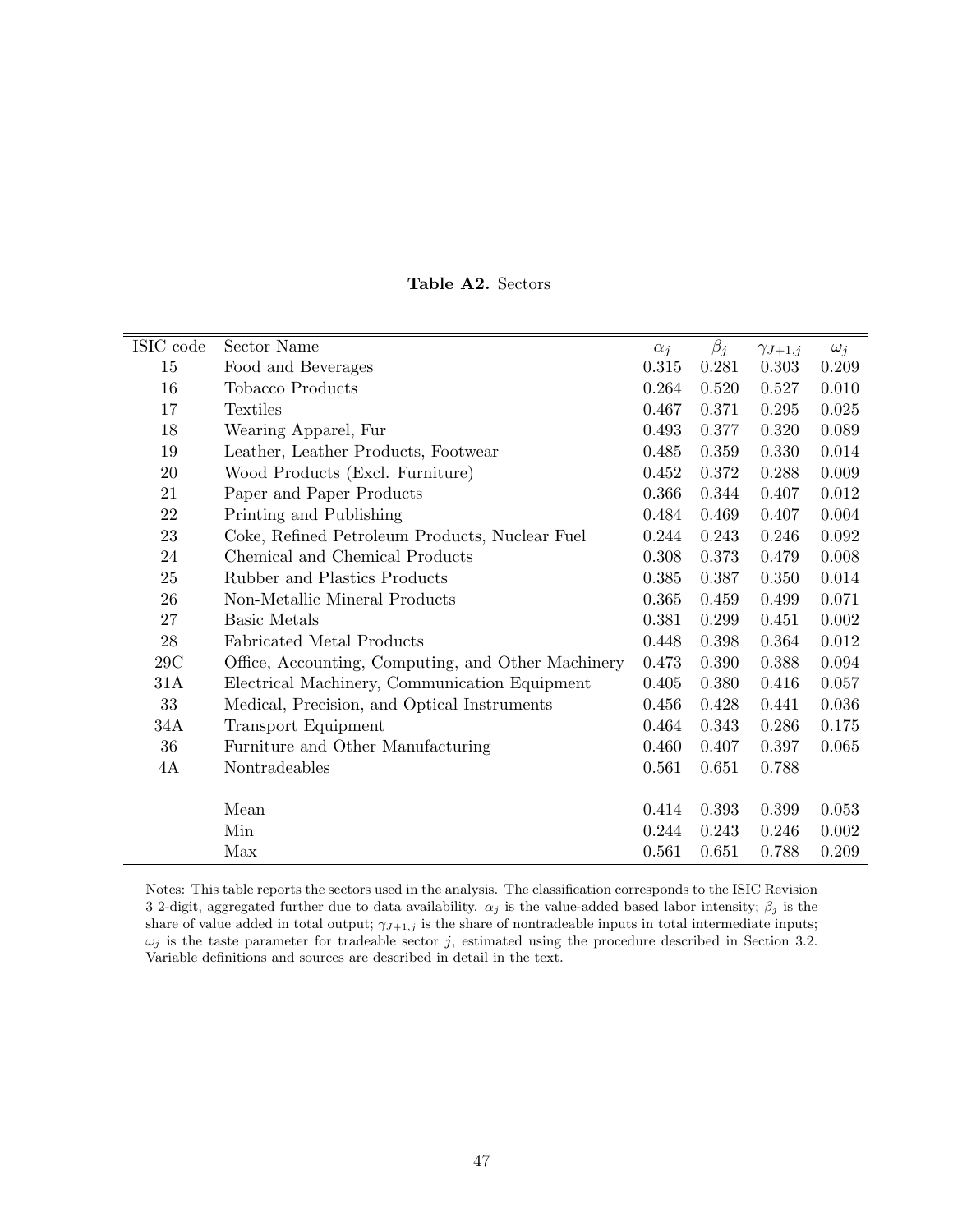| Country             | $\overline{\beta}$              | s.e.      | Obs.   | $\mathbb{R}^2$ | Speed of Convergence, |
|---------------------|---------------------------------|-----------|--------|----------------|-----------------------|
|                     |                                 |           |        |                | by decade             |
| United Kingdom      | $-0.831***$                     | 0.188     | 19     | 0.469          | 0.444                 |
| Austria             | $\textbf{-0.964}^{\textbf{**}}$ | 0.336     | 19     | 0.450          | 0.828                 |
| Belgium-Luxembourg  | $-0.872***$                     | 0.188     | 19     | 0.660          | $0.515\,$             |
| Denmark             | $-1.025***$                     | 0.166     | 19     | 0.692          |                       |
| France              | $-0.738***$                     | 0.198     | 19     | 0.343          | 0.335                 |
| Germany             | $-0.753***$                     | 0.138     | 19     | 0.527          | 0.350                 |
| Italy               | $-0.320$                        | 0.208     | 19     | 0.160          | 0.096                 |
| Netherlands         | $-0.772***$                     | 0.182     | 19     | 0.563          | 0.370                 |
| Norway              | $-1.028***$                     | 0.062     | 19     | 0.917          |                       |
| Sweden              | $-0.890***$                     | 0.178     | 18     | 0.544          | 0.552                 |
| Canada              | $-0.293$                        | 0.275     | 19     | 0.046          | 0.087                 |
| Japan               | $-0.831**$                      | $0.304\,$ | 18     | $0.296\,$      | 0.444                 |
| Finland             | $-0.684**$                      | 0.275     | 19     | 0.607          | 0.288                 |
| Greece              | $-0.507**$                      | 0.189     | 19     | 0.343          | 0.177                 |
| Iceland             | $-0.588**$                      | 0.215     | $15\,$ | 0.439          | 0.222                 |
| Ireland             | $-1.280***$                     | 0.117     | 19     | 0.795          |                       |
| Portugal            | $-0.435**$                      | 0.180     | 19     | $0.306\,$      | 0.143                 |
| Spain               | $-0.424***$                     | 0.106     | 19     | 0.626          | 0.138                 |
| Turkey              | $-0.379***$                     | 0.128     | 18     | 0.350          | 0.119                 |
| Australia           | $-0.242$                        | 0.166     | 19     | 0.110          | 0.069                 |
| New Zealand         | $-0.199$                        | 0.126     | 19     | 0.165          | 0.055                 |
| South Africa        | $-0.046$                        | $0.295\,$ | 18     | 0.002          | 0.012                 |
| Bolivia             | $-0.368***$                     | 0.123     | 17     | 0.319          | 0.115                 |
| Chile               | $-0.303***$                     | 0.102     | 19     | 0.241          | $0.090\,$             |
| Colombia            | $-0.308*$                       | 0.148     | 19     | 0.178          | 0.092                 |
| Costa Rica          | $-0.441**$                      | 0.152     | 17     | 0.302          | 0.145                 |
| Ecuador             | $-0.259***$                     | 0.088     | 19     | 0.228          | 0.075                 |
| El Salvador         | $-0.265*$                       | 0.131     | 18     | 0.097          | 0.077                 |
| Honduras            | $-0.394^{\ast}$                 | $0.216\,$ | 17     | 0.144          | 0.125                 |
| Mexico              | $-0.577**$                      | 0.193     | 13     | $0.391\,$      | 0.215                 |
| Uruguay             | $-0.270**$                      | 0.113     | 19     | $0.285\,$      | 0.079                 |
| Venezuela, RB       | $-0.309$                        | 0.181     | 19     | 0.222          | 0.093                 |
| Trinidad and Tobago | $-0.382$                        | 0.264     | 17     | 0.207          | 0.120                 |
| Iran, Islamic Rep.  | $-0.461*$                       | 0.234     | 19     | 0.158          | 0.155                 |
| Israel              | $-0.273$                        | 0.243     | 18     | 0.107          | 0.080                 |
| Jordan              | $-0.521**$                      | 0.204     | 18     | 0.284          | 0.184                 |
| Kuwait              | $-0.688***$                     | 0.173     | 17     | 0.514          | 0.291                 |
| Egypt, Arab Rep.    | $-0.328*$                       | 0.158     | 19     | 0.089          | 0.099                 |
| Sri Lanka           | 0.252                           | 0.247     | 19     | 0.068          | $-0.056$              |
| India               | $-0.326*$                       | 0.186     | $19\,$ | 0.117          | $\,0.099\,$           |
| Indonesia           | $-0.615***$                     |           |        |                |                       |
| Korea, Rep.         |                                 | 0.162     | 16     | 0.553          | 0.239                 |
| Malaysia            | $-0.801***$<br>$-0.708***$      | $0.135\,$ | 19     | $0.628\,$      | $0.404\,$             |
|                     |                                 | 0.192     | 19     | 0.308          | 0.308                 |
| Pakistan            | $-0.379**$                      | 0.147     | $8\,$  | 0.265          | 0.119                 |
| Philippines         | $-0.582**$                      | 0.217     | 19     | $\rm 0.291$    | 0.218                 |
| Thailand            | $-1.151*$                       | $0.579\,$ | 14     | 0.382          |                       |
| Ghana               | $-0.041$                        | 0.203     | 18     | $0.002\,$      | $0.010\,$             |
| Kenya               | $-0.173$                        | 0.188     | 17     | $\,0.035\,$    | 0.048                 |
| Mauritius           | $-0.108$                        | 0.246     | $15\,$ | 0.010          | 0.028                 |
| Tanzania            | $-0.612**$                      | 0.227     | $12\,$ | $\,0.419\,$    | 0.237                 |
| Fiji                | $-0.269*$                       | $0.150\,$ | $15\,$ | $\,0.091\,$    | $0.078\,$             |

Table A3. Country-by-Country Estimates of Relative Convergence, 1960s to 2000s

Notes: Robust standard errors clustered in parentheses; \*\*\*: significant at 1%; \*\*: significant at 5%; \*: significant at 10%. This table reports the results of regressing the growth of estimated technology parameter  $(T_n^j)^{1/\theta}$  over the period from the 1960s to the 2000s on its initial value, by country. The speed of convergence, per decade, is reported in the last column. Missing values are due to the convergence coefficient being larger than 1.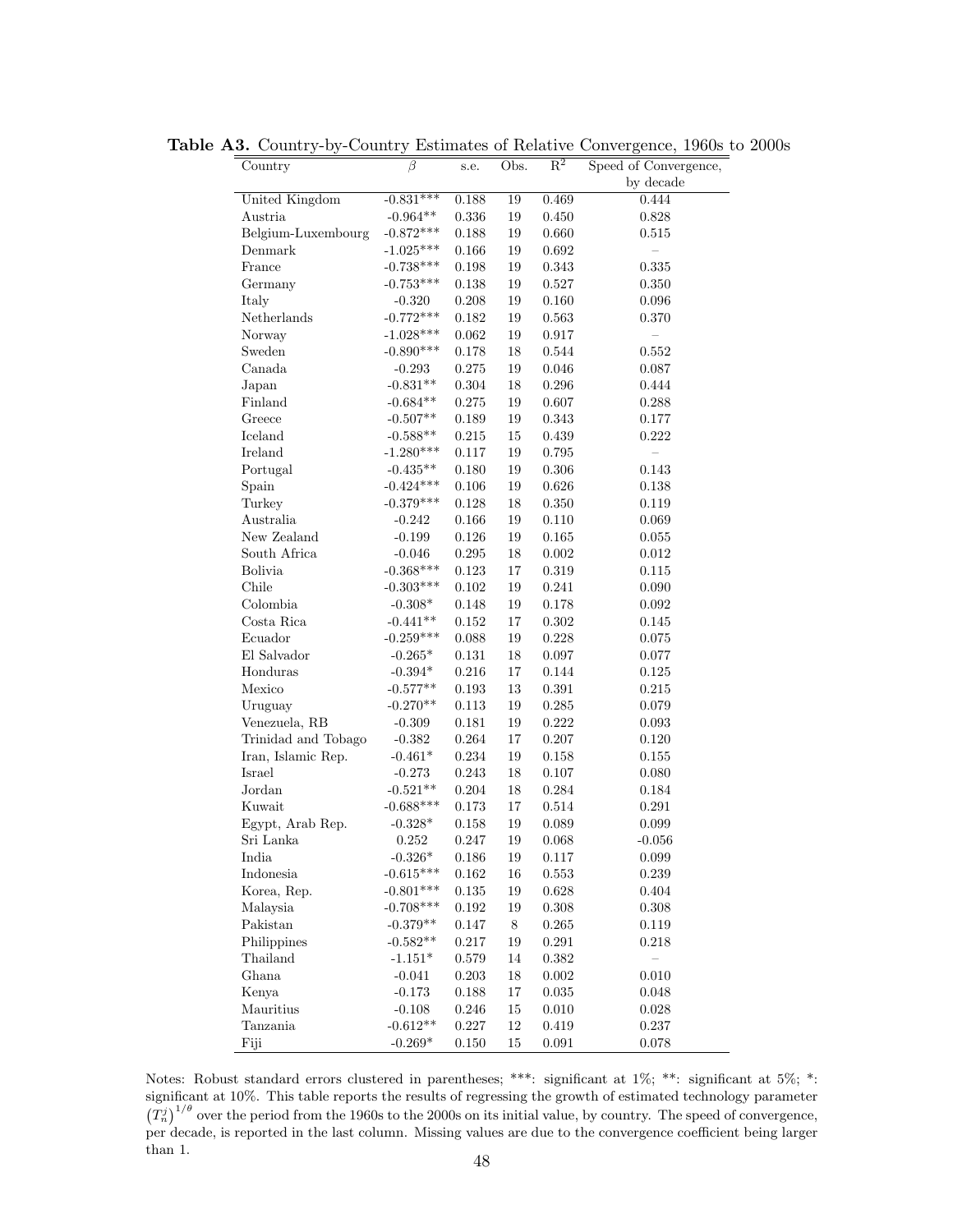| Country                  | $\beta$         | s.e.      | Obs.   | $R^2$       | Speed of Convergence, |
|--------------------------|-----------------|-----------|--------|-------------|-----------------------|
|                          |                 |           |        |             | by decade             |
| United Kingdom           | $-0.836***$     | 0.203     | 19     | 0.478       | 0.904                 |
| Austria                  | $-0.617*$       | 0.316     | 19     | 0.354       | 0.480                 |
| Belgium-Luxembourg       | $-0.841***$     | 0.219     | 19     | 0.489       | 0.919                 |
| Denmark                  | $-0.778***$     | 0.188     | 19     | 0.516       | 0.754                 |
| France                   | $-1.164***$     | 0.222     | 19     | 0.493       |                       |
| Germany                  | $-0.698***$     | 0.172     | 19     | 0.451       | 0.598                 |
| Italy                    | $-0.303$        | 0.355     | 19     | 0.074       | 0.181                 |
| Netherlands              | $-0.465**$      | 0.217     | 19     | 0.244       | 0.312                 |
| Norway                   | $-0.856***$     | 0.108     | 19     | 0.781       | 0.969                 |
| Sweden                   | $-0.519***$     | 0.114     | 18     | 0.514       | 0.366                 |
| Switzerland              | $-1.106***$     | 0.177     | 13     | 0.687       |                       |
| Canada                   | $-0.516*$       | 0.280     | 19     | 0.138       | 0.363                 |
| Japan                    | 0.156           | 0.300     | 19     | 0.012       | $-0.073$              |
| Finland                  | $-0.419*$       | 0.212     | 19     | 0.343       | 0.271                 |
| Greece                   | $-0.432***$     | 0.128     | 19     | 0.531       | 0.283                 |
|                          |                 |           | 13     |             |                       |
| Iceland                  | $-0.706**$      | 0.287     |        | 0.534       | 0.613                 |
| Ireland                  | $-0.797**$      | 0.313     | 19     | 0.320       | 0.797                 |
| Portugal                 | $-0.230**$      | 0.081     | 19     | 0.160       | 0.131                 |
| Spain                    | $-0.401*$       | 0.200     | 19     | 0.390       | 0.257                 |
| Turkey                   | $-0.079$        | 0.078     | 19     | 0.023       | 0.041                 |
| Australia                | $-0.015$        | 0.255     | 19     | 0.000       | 0.008                 |
| New Zealand              | 0.022           | 0.171     | 19     | 0.001       | $-0.011$              |
| South Africa             | $-0.120$        | 0.176     | 18     | 0.030       | 0.064                 |
| Argentina                | $-0.017$        | 0.087     | 19     | 0.001       | 0.008                 |
| <b>Bolivia</b>           | 0.008           | 0.079     | 19     | 0.001       | $-0.004$              |
| <b>Brazil</b>            | $-0.273$        | 0.250     | 16     | 0.131       | 0.160                 |
| Chile                    | $-0.222**$      | 0.081     | 19     | 0.252       | 0.125                 |
| Colombia                 | 0.019           | 0.115     | 19     | 0.003       | $-0.010$              |
| Costa Rica               | $-0.356**$      | 0.129     | 17     | 0.243       | 0.220                 |
| Ecuador                  | $-0.222$        | 0.136     | 19     | 0.126       | 0.125                 |
| El Salvador              | 0.023           | 0.240     | 18     | 0.001       | $-0.011$              |
| Honduras                 | $-0.275$        | 0.174     | 19     | 0.095       | 0.161                 |
| Mexico                   | $-0.395*$       | 0.189     | 18     | 0.165       | 0.251                 |
| Peru                     | 0.150           | 0.100     | 19     | 0.099       | $-0.070$              |
| Uruguay                  | $-0.137*$       | 0.072     | 19     | 0.203       | 0.073                 |
| Venezuela, RB            | 0.249           | 0.187     | 19     | 0.072       | $-0.111$              |
| Trinidad and Tobago      | 0.031           | 0.154     | 18     | 0.002       | $-0.015$              |
| Iran, Islamic Rep.       | $0.536*$        | 0.295     | 19     | 0.153       | $-0.215$              |
| Israel                   | 0.094           | 0.124     | 18     | 0.032       | $-0.045$              |
| Jordan                   | $-0.056$        | 0.173     | 19     | 0.006       | 0.029                 |
| Kuwait                   | $-0.259$        | 0.201     | 17     | 0.091       | 0.150                 |
|                          |                 |           |        |             |                       |
| Saudi Arabia             | 0.020           | 0.414     | 18     | 0.000       | $-0.010$<br>$-0.164$  |
| Egypt, Arab Rep.         | 0.389           | 0.241     | 19     | 0.133       |                       |
| Bangladesh               | $-0.024$        | 0.146     | 17     | 0.002       | 0.012                 |
| Sri Lanka                | 0.031           | 0.063     | 19     | 0.008       | $-0.015$              |
| Taiwan Province of China | -0.115          | 0.258     | 19     | 0.014       | 0.061                 |
| India                    | $-0.059$        | 0.212     | 19     | $0.005\,$   | 0.030                 |
| Indonesia                | $-0.241*$       | 0.124     | 19     | 0.166       | 0.138                 |
| Korea, Rep.              | $-0.533^{\ast}$ | 0.282     | 19     | 0.235       | 0.380                 |
| Malaysia                 | $-0.118$        | 0.231     | 19     | $\,0.012\,$ | 0.063                 |
| Pakistan                 | $-0.188$        | 0.253     | 8      | 0.074       | 0.104                 |
| Philippines              | $-0.158$        | 0.229     | $19\,$ | 0.024       | 0.086                 |
| Thailand                 | 0.161           | 0.268     | 15     | $\,0.022\,$ | $-0.075$              |
| Ethiopia                 | $-0.246*$       | $0.136\,$ | 17     | 0.183       | 0.141                 |
| Ghana                    | $-0.200$        | 0.139     | $18\,$ | 0.075       | 0.112                 |
| Kenya                    | 0.068           | 0.124     | 17     | $\,0.015\,$ | $-0.033$              |
| Mauritius                | $-0.019$        | 0.130     | $18\,$ | $0.001\,$   | 0.010                 |
| Senegal                  | 0.086           | 0.160     | 17     | 0.013       | $-0.041$              |
| Tanzania                 | 0.157           | 0.292     | $12\,$ | 0.044       | $-0.073$              |
| Fiji                     | $-0.124$        | $0.157\,$ | 16     | $0.027\,$   | 0.066                 |
| China                    | $-0.160$        | 0.190     | 19     | $\rm 0.037$ | 0.087                 |

Table A4. Country-by-Country Estimates of Relative Convergence, 1980s to 2000s

Notes: Robust standard errors clustered in parentheses; \*\*\*: significant at 1%; \*\*: significant at 5%; \*: significant at 10%. This table reports the results of regressing the growth of estimated technology parameter  $(T_n^j)^{1/\theta}$  over the period from the 1980s to the 2000s on its initial value, by country. The speed of convergence,  $\binom{1}{n}$  over the period from the 1500s to the 2000s of  $\frac{1}{10}$ s lintar varia, by country. The speed of convergence, per decade, is reported in the last column. Missing values are due to the convergence coefficient b than 1.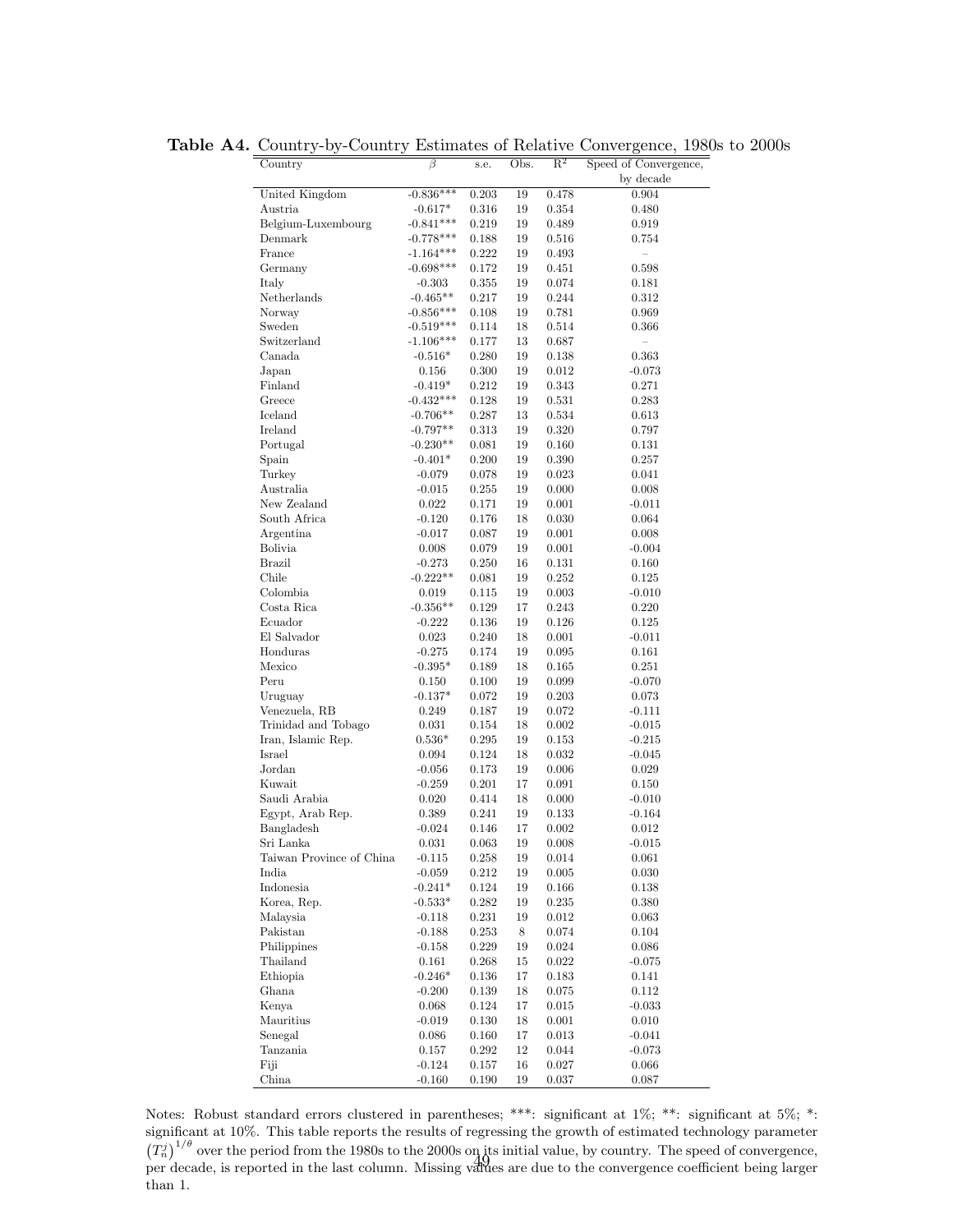|                                                                                                                                                                                                                 | 1960s to 2000s<br>Ξ    | 1980s to 2000s<br>$\widehat{\Omega}$ | 1960s to 1970s<br>$\widehat{\mathbb{C}}$                                                                                   | 1970s to 1980s<br>$\bigoplus$ | 1980s to 1990s<br>$\widetilde{5}$ | 1990s to 2000s<br>$\widehat{\mathbf{e}}$ |
|-----------------------------------------------------------------------------------------------------------------------------------------------------------------------------------------------------------------|------------------------|--------------------------------------|----------------------------------------------------------------------------------------------------------------------------|-------------------------------|-----------------------------------|------------------------------------------|
| Dep. Var: Log Change in $T^{1/\theta}$                                                                                                                                                                          |                        |                                      |                                                                                                                            |                               |                                   |                                          |
|                                                                                                                                                                                                                 |                        |                                      |                                                                                                                            | Panel A: All Countries        |                                   |                                          |
| $\text{Log}\big(\text{Initial}T^{1/\theta}\big)$                                                                                                                                                                | $-0.665***$<br>(0.045) | $-0.265***$<br>(0.031)               | $-0.278***$<br>(0.030)                                                                                                     | $-0.176***$<br>(0.025)        | $-0.230***$<br>(0.029)            | $-0.141***$<br>(0.039)                   |
| NB:                                                                                                                                                                                                             |                        |                                      |                                                                                                                            |                               |                                   |                                          |
| Speed of convergence, per decade                                                                                                                                                                                | $0.273\,$              | 0.154                                | $0.3\%$                                                                                                                    | $0.19\mskip-5mu\text{\it l}$  | $0.261\,$                         | $0.15\%$                                 |
|                                                                                                                                                                                                                 | 929                    | $1,122$                              | 991                                                                                                                        | $1,\!074$                     |                                   |                                          |
| $\begin{array}{c} {\rm Observations}\\ {\rm R}^2 \end{array}$                                                                                                                                                   | 0.680                  | 0.647                                | 0.678                                                                                                                      | 0.666                         | $1,183$<br>0.743                  | $1,335$<br>0.672                         |
|                                                                                                                                                                                                                 |                        |                                      |                                                                                                                            | Panel B: OECD                 |                                   |                                          |
| $Log(InitialT^{1/\theta})$                                                                                                                                                                                      | $-0.730***$            | $-0.406***$                          | $-0.267***$                                                                                                                | $-0.155***$                   | $-0.247***$                       | $-0.176**$                               |
|                                                                                                                                                                                                                 | (0.094)                | (0.071)                              | (0.043)                                                                                                                    | (0.031)                       | (0.046)                           | (0.072)                                  |
| NB:                                                                                                                                                                                                             |                        |                                      |                                                                                                                            |                               |                                   |                                          |
| Speed of convergence, per decade                                                                                                                                                                                | $0.327\,$              | $0.260\,$                            | 0.311                                                                                                                      | $0.168\,$                     | $0.284\,$                         | 0.194                                    |
| Observations                                                                                                                                                                                                    | 393                    | 405                                  | 396                                                                                                                        | 394                           | 407                               | 410                                      |
| $\rm R^2$                                                                                                                                                                                                       | 0.755                  | 0.709                                | 0.785                                                                                                                      | 0.662                         | 0.627                             | 0.673                                    |
|                                                                                                                                                                                                                 |                        |                                      |                                                                                                                            | Panel C: non-OECD             |                                   |                                          |
| $Log(InitialT^{1/\theta})$                                                                                                                                                                                      | $-0.739***$            | $-0.295***$                          | $-0.398***$                                                                                                                | $-0.220$ <sup>**</sup>        | $-0.285***$                       | $-0.173***$                              |
|                                                                                                                                                                                                                 | (0.054)                | (0.044)                              | (0.041)                                                                                                                    | (0.034)                       | (0.040)                           | (0.053)                                  |
| NB:                                                                                                                                                                                                             |                        |                                      |                                                                                                                            |                               |                                   |                                          |
| Speed of convergence, per decade                                                                                                                                                                                | $0.336\,$              | $0.175\,$                            | $0.507\,$                                                                                                                  | $0.248\,$                     | $0.335\,$                         | $0.190\,$                                |
| Observations                                                                                                                                                                                                    | 536                    | $717$                                | 595                                                                                                                        | 680                           | 0.754                             | 925                                      |
|                                                                                                                                                                                                                 | 0.733                  | 0.632                                | 0.708                                                                                                                      | 0.687                         |                                   | 0.683                                    |
| Country FE                                                                                                                                                                                                      | yes                    | yes                                  | $y$ es                                                                                                                     | $y$ es                        | yes                               | yes                                      |
| Sector FE                                                                                                                                                                                                       | yes                    | yes                                  | yes                                                                                                                        | yes                           | yes                               | yes                                      |
| Notes: Standard errors clustered                                                                                                                                                                                |                        |                                      | at the country level in parentheses; ***: significant at $1\%$ ; **: significant at $5\%$ . This table reports the results |                               |                                   |                                          |
| of regressing the growth of estimated technology parameter $(T_n^j)^{1/\theta}$                                                                                                                                 |                        |                                      | on its initial value over different time periods and subsamples. The values                                                |                               |                                   |                                          |
| are estimated under the assumption that $\theta = 4$ . The speed of convergence, per decade, is reported (in italics) underneath each<br>coefficient estimate.<br>of $\left(T_n^j\right)^{1/\theta}$ $\epsilon$ |                        |                                      |                                                                                                                            |                               |                                   |                                          |
|                                                                                                                                                                                                                 |                        |                                      |                                                                                                                            |                               |                                   |                                          |

Table A5.  $\theta=4$ : Pooled Regression Results **Table A5.**  $\theta = 4$ : Pooled Regression Results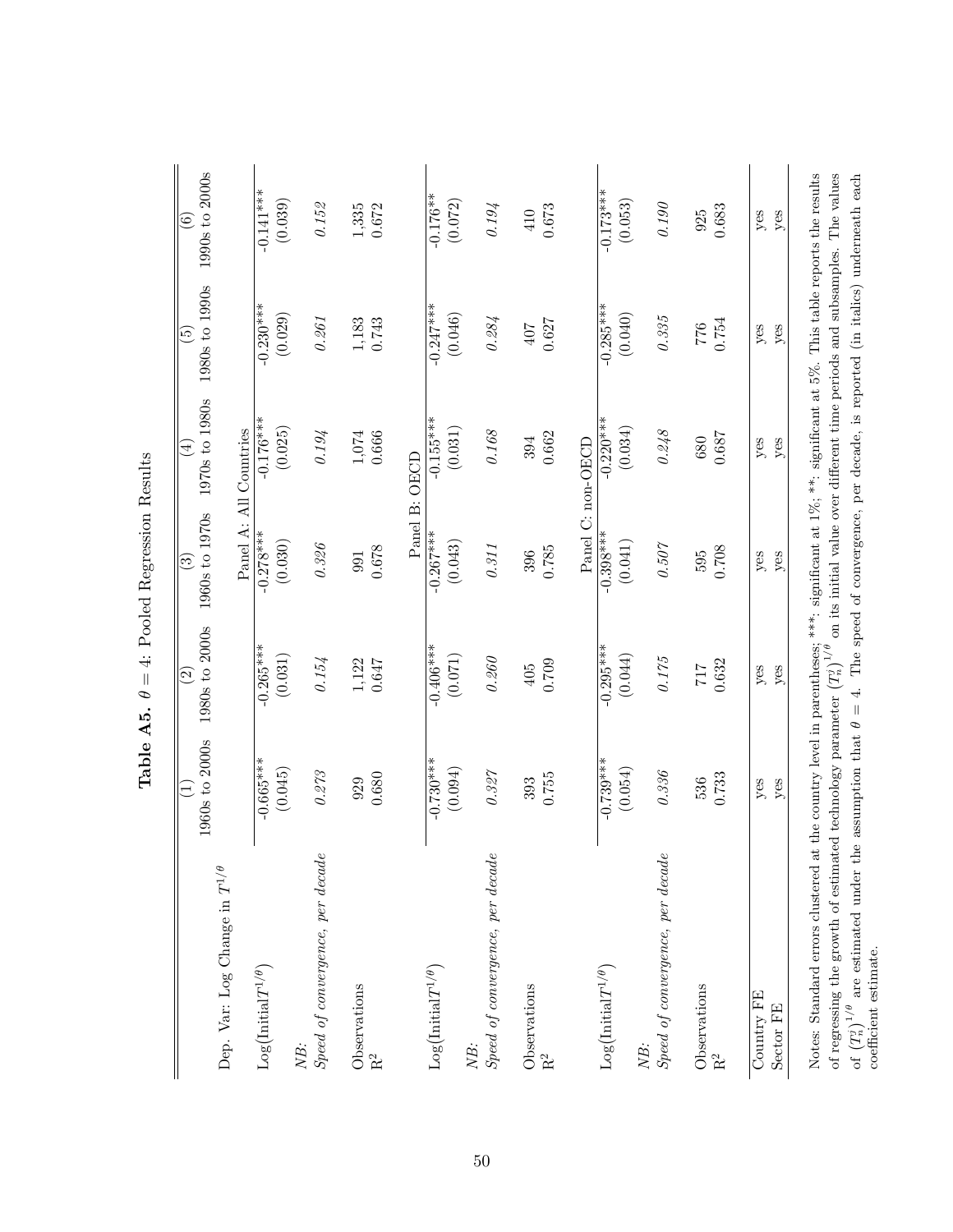| OECD                                 | Median<br>0.014 | St. Dev.<br>0.025 | Min<br>$-0.018$ | Max<br>0.086 | Countries<br>22 |
|--------------------------------------|-----------------|-------------------|-----------------|--------------|-----------------|
| Non-OECD                             | 0.045           | 0.106             | $-0.098$        | 0.602        | 53              |
| <i>NB</i> : Overall gains from trade |                 |                   |                 |              |                 |
| OECD                                 | 0.112           | 0.072             | 0.020           | 0.266        |                 |
| Non-OECD                             | 0.086           | 0.057             |                 | 0.258        |                 |

**Table A6.**  $\theta = 4$ : Welfare Gains in the Single-Country Counterfactual Relative to Baseline

Notes: This table reports the proportional change in welfare under the counterfactual scenario with respect to the baseline, under the assumption that  $\theta = 4$ . The counterfactual assumes that for each individual country, comparative advantage remained as it was in the 1960s, while its T's grew at the same countryspecific average rate between the 1960s and the 2000s. All other countries' comparative advantage is taken from the data. In the baseline comparative advantage is as it is in the data for the 2000s. The lower panel reports the total gains from trade relative to autarky in the baseline for the 2000s.

**Table A7.**  $\theta = 4$ : Welfare Gains in the Global Counterfactual Relative to Baseline

|                                                       |       | Median St. Dev. Min  |  | Max   | Countries |  |  |
|-------------------------------------------------------|-------|----------------------|--|-------|-----------|--|--|
| Panel A: CA fixed to 1960s in all countries           |       |                      |  |       |           |  |  |
| <b>OECD</b>                                           | 0.015 | $0.022 - 0.013$      |  | 0.077 | 22        |  |  |
| Non-OECD 0.031 0.102 -0.129 0.569                     |       |                      |  |       | 53        |  |  |
|                                                       |       |                      |  |       |           |  |  |
| Panel B: CA fixed to 1960s in OECD countries only     |       |                      |  |       |           |  |  |
| OECD                                                  | 0.014 | $0.024 - 0.018$      |  | 0.080 |           |  |  |
| $Non-OECD$ 0.000                                      |       | $0.003 -0.010 0.007$ |  |       |           |  |  |
|                                                       |       |                      |  |       |           |  |  |
| Panel C: CA fixed to 1960s in non-OECD countries only |       |                      |  |       |           |  |  |
| OECD                                                  | 0.001 | $0.003 - 0.002$      |  | 0.010 |           |  |  |
| $Non-OECD$ 0.034                                      |       | $0.104 -0.129 0.589$ |  |       |           |  |  |

Notes: This table reports the proportional change in welfare under the counterfactual scenario with respect to the baseline, under the assumption that  $\theta = 4$ . The counterfactual assumes that in all countries in the world (Panel A), in OECD (Panel B) and the non-OECD (Panel C), comparative advantage remained as it was in the 1960s, while its T's grew at the same country-specific average rate between the 1960s and the 2000s. In the baseline comparative advantage is as it is in the data for the 2000s.